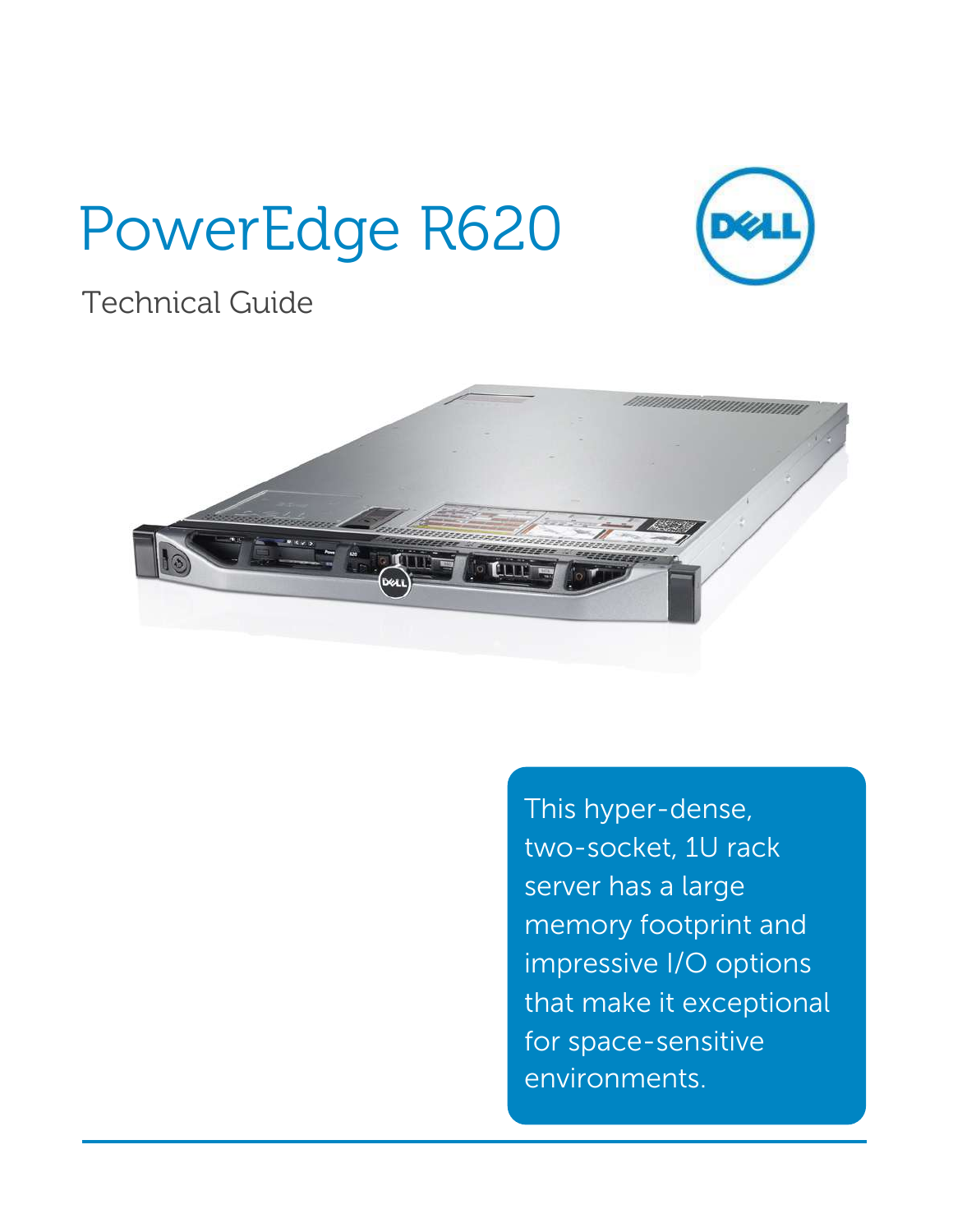This document is for informational purposes only. Dell reserves the right to make changes without further notice to any products herein. The content provided is as is and without express or implied warranties of any kind.

Dell, the DELL logo, PowerEdge, EqualLogic, PowerVault, OpenManage, KACE, and ReadyRails are trademarks of Dell, Inc. Intel and Xeon are registered trademarks of Intel Corporation in the U.S. and other countries. Microsoft, Windows, Windows Server, BitLocker, ActiveX, Internet Explorer, and Hyper-V are either registered trademarks or trademarks of Microsoft Corporation in the United States and/or other countries. Novell and SUSE are registered trademarks of Novell, Inc. in the United States and other countries. IBM, Tivoli, and Netcool are registered trademarks of IBM in the United States. AMD, ATI, FirePro, and combinations thereof, are trademarks of Advanced Micro Devices, Inc. Other trademarks and trade names may be used in this document to refer to either the entities claiming the marks and names or their products. Dell disclaims proprietary interest in the marks and names of others.

©Copyright 2013 Dell Inc. All rights reserved. Reproduction or translation of any part of this work beyond that permitted by U.S. copyright laws without the written permission of Dell Inc. is unlawful and strictly forbidden.

December 2013 | Version 5.0

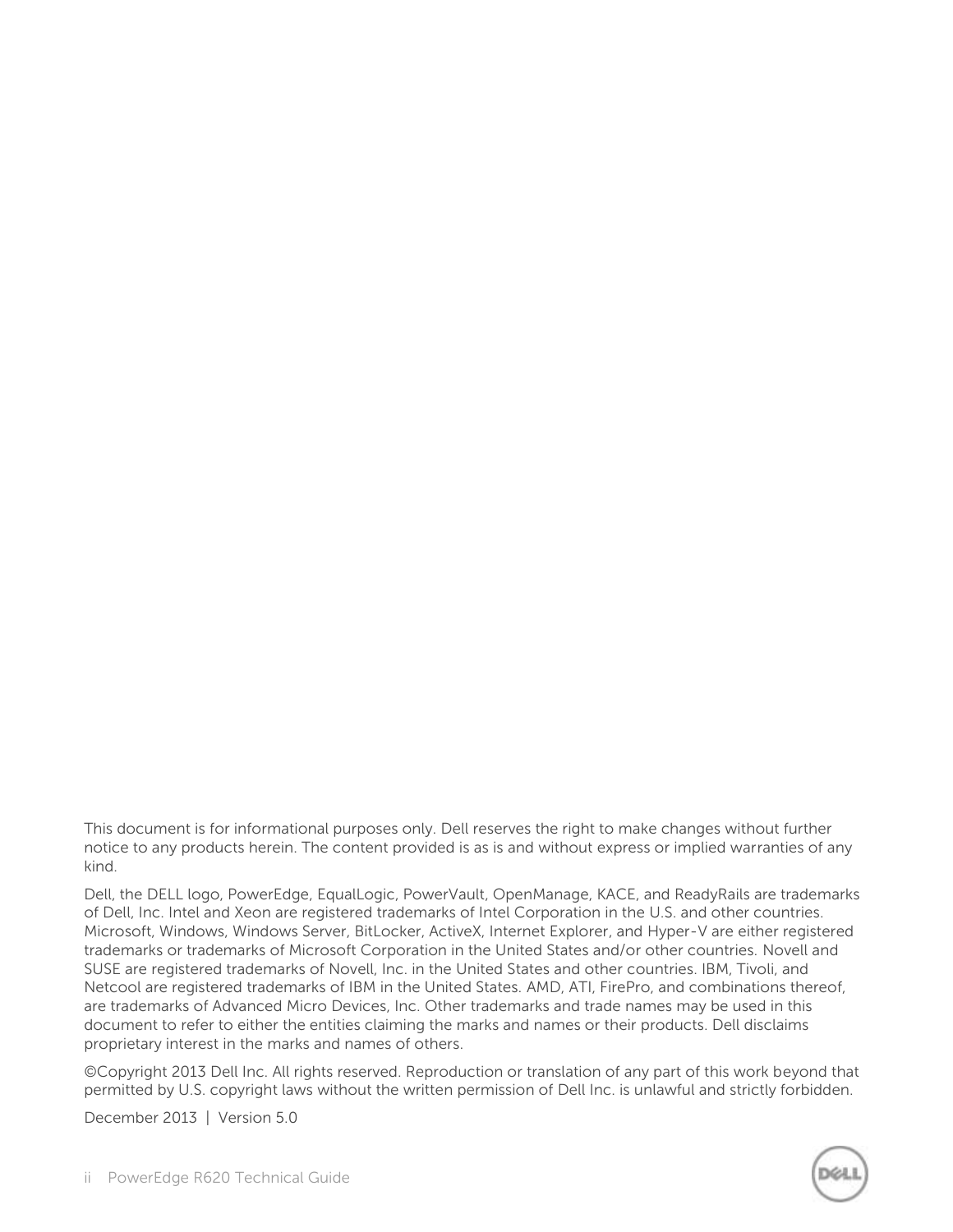# Table of contents

| 3 |             |  |
|---|-------------|--|
|   |             |  |
| 4 |             |  |
|   |             |  |
|   |             |  |
|   |             |  |
|   |             |  |
|   |             |  |
|   |             |  |
|   |             |  |
|   |             |  |
|   |             |  |
|   |             |  |
|   |             |  |
|   |             |  |
| 8 |             |  |
|   |             |  |
|   |             |  |
| 9 |             |  |
|   |             |  |
|   |             |  |
|   |             |  |
|   |             |  |
|   |             |  |
|   |             |  |
|   | Appendix A. |  |
|   |             |  |
|   |             |  |
|   |             |  |
|   |             |  |
|   |             |  |

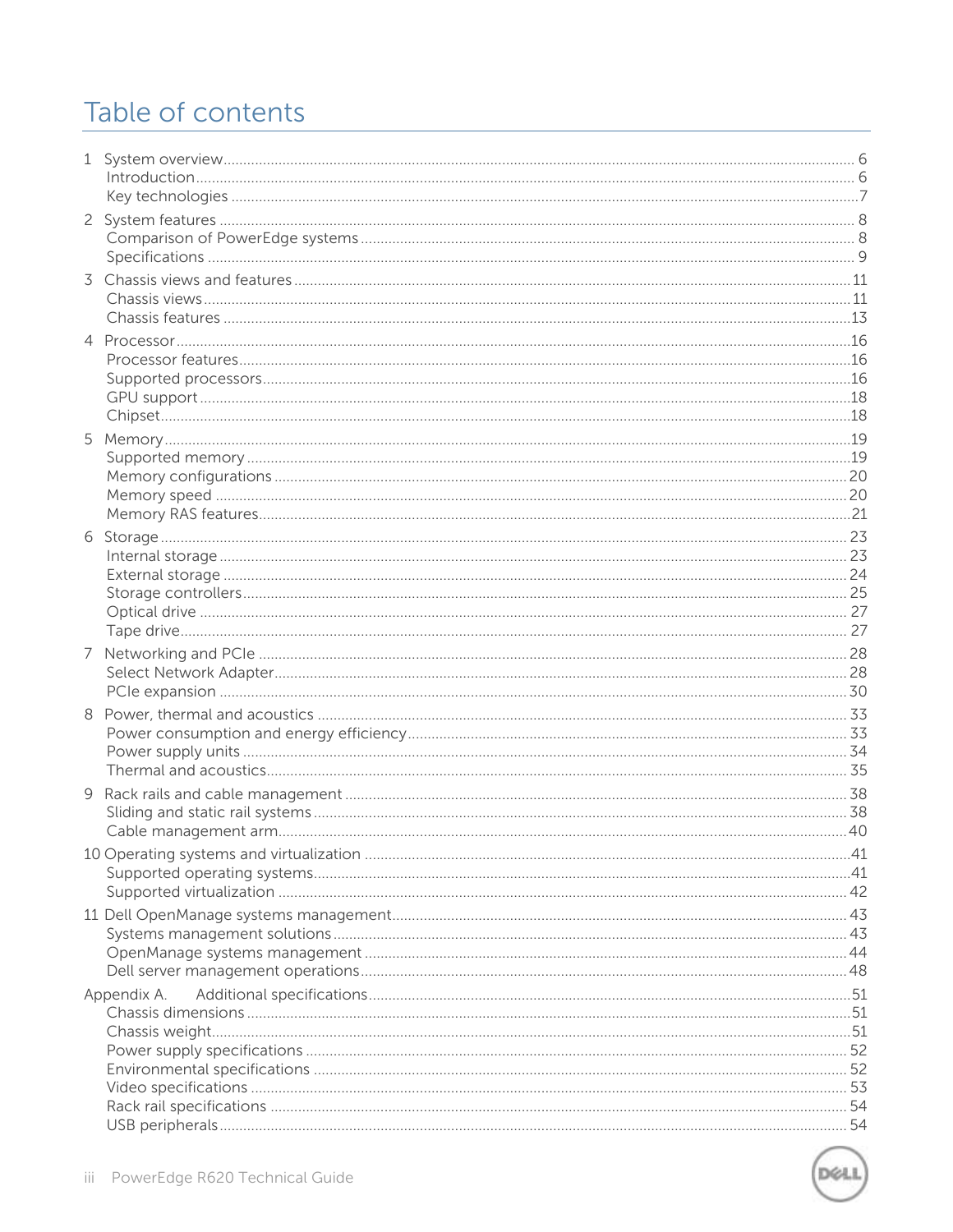### **Tables**

| Table 1. |    |
|----------|----|
| Table 2. |    |
| Table 3. |    |
| Table 4. |    |
| Table 5. |    |
| Table 6. |    |
| Table 7. |    |
| Table 8. |    |
| Table 9. |    |
|          |    |
|          |    |
|          |    |
|          |    |
|          |    |
|          |    |
|          |    |
|          |    |
|          |    |
|          |    |
|          |    |
|          |    |
|          |    |
|          |    |
|          |    |
|          |    |
|          |    |
|          |    |
|          |    |
|          |    |
|          |    |
|          |    |
|          |    |
|          |    |
|          |    |
|          |    |
|          |    |
|          |    |
|          | 56 |

# Figures

**DEL** 

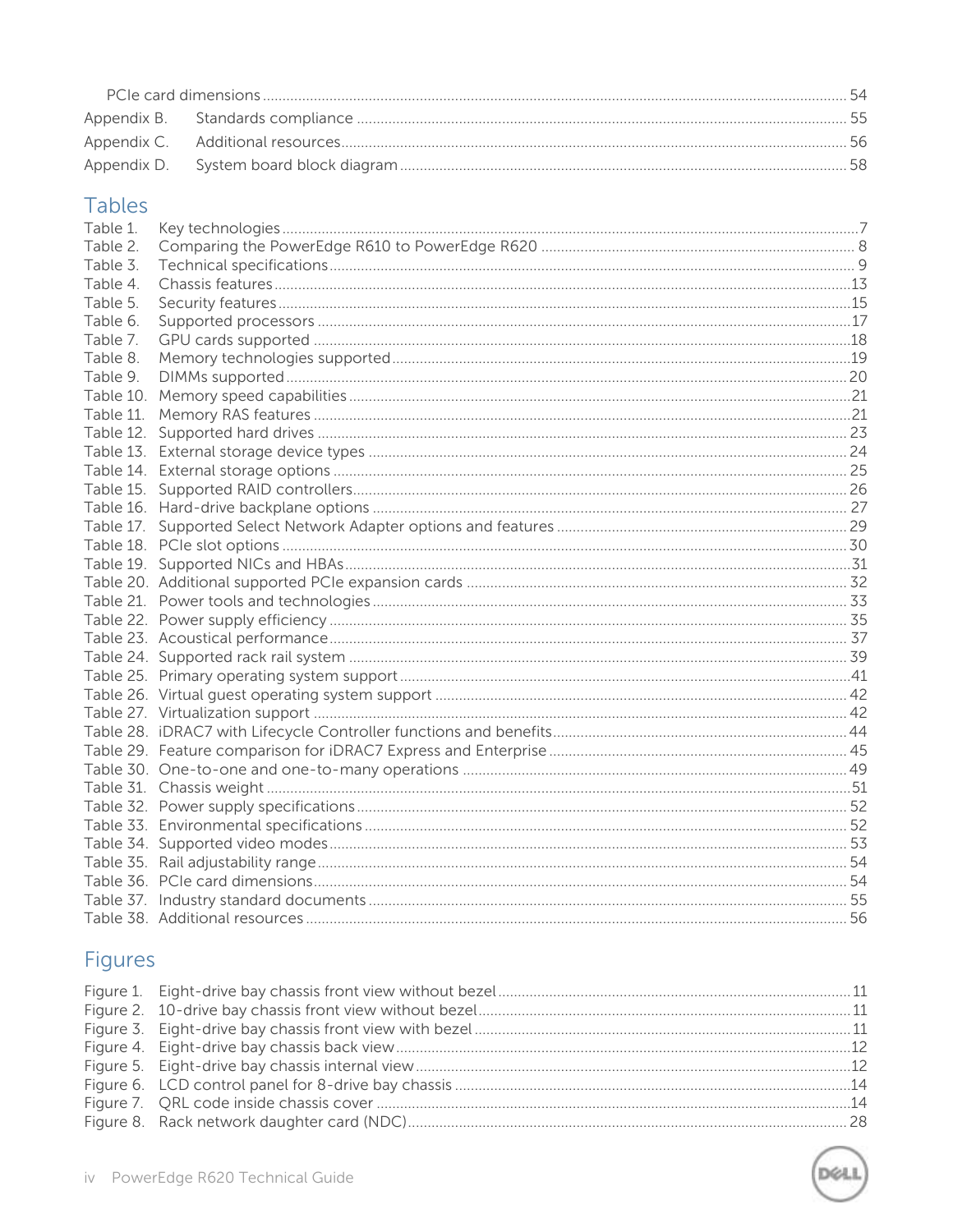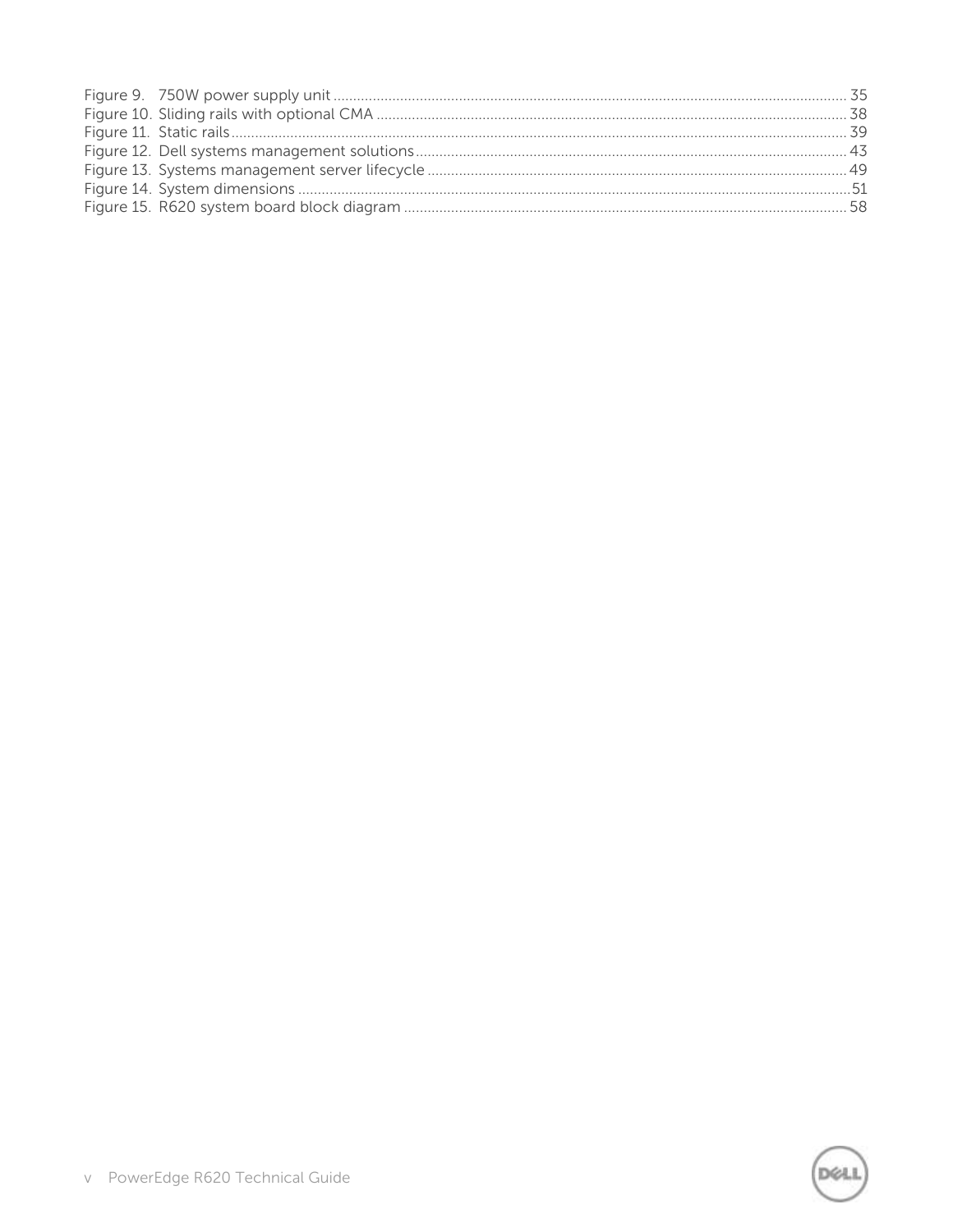# <span id="page-5-0"></span>**1 System overview**

# <span id="page-5-1"></span>**Introduction**

Designed for extraordinary performance on a wide range of applications, the Dell™ PowerEdge™ R620 rack server is an impressive general-purpose platform that is perfect for data centers with space constraints. With its hyper-dense memory — up to 768GB in a 1U form factor — and powered by the Intel® Xeon® processor E5-2600 and E5-2600 v2 product families, the R620 shines when handling virtualization, high-performance computing (HPC), and workgroup collaboration applications.

### Accomplish more

Pack more computing power into a space-challenged data center with the PowerEdge R620, which offers an exceptionally large memory footprint along with balanced, scalable I/O capabilities, including integrated PCI Express® (PCIe) 3.0 capable expansion slots. With reliability, availability and serviceability (RAS) features like hot-pluggable fans, drives, power supply units (PSUs) and even redundant failsafe hypervisors, the R620 keeps your data center running with rock-steady reliability.

### Dense design for demanding workloads

Virtualization environments demand high memory capacity to maximize the number of virtual machines per server, and the PowerEdge R620 was designed specifically with these environments in mind. The R620 also offers outstanding computational density for HPC application clusters by providing powerful processing capabilities in a compact form factor.

#### Tailor your network fabric

The R620's network features allow you to tailor your network throughput to match your application needs, enabling added I/O performance. Dell Select Network Adapters, our flexible NIC technology, let you choose the right network fabric without using up a valuable PCI slot. You can pick speed, technology, vendor, plus other options such as switch independent NIC partitioning, which lets you share and manage bandwidth on 10GbE connections.

#### Simplified systems management, without compromise

The Dell OpenManage™ systems management portfolio includes Integrated Dell Remote Access Controller 7 (iDRAC7) with Lifecycle Controller. This embedded feature helps IT administrators manage Dell servers in physical, virtual, local and remote environments, operating in-band or out-of-band, with or without a systems management software agent installed.

OpenManage iDRAC with Lifecycle Controller integrates and connects to leading third-party systems management solutions (such as those from Microsoft, VMware and BMC Software), so users can maintain a single point of control and capitalize on an existing systems management investment. OpenManage simplifies the lifecycle of deploying, updating, monitoring and maintaining Dell PowerEdge servers.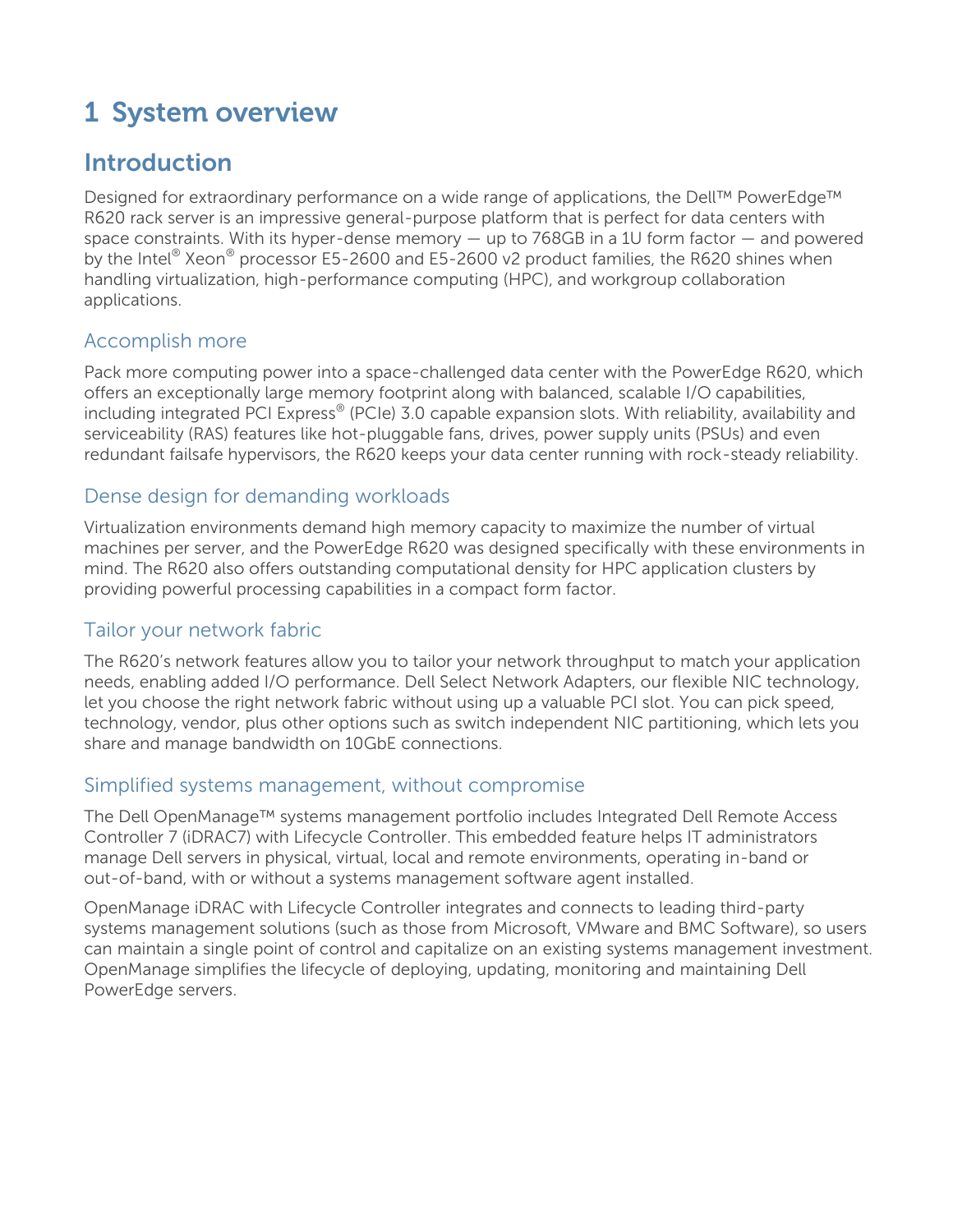# <span id="page-6-0"></span>**Key technologies**

<span id="page-6-1"></span>[Table 1](#page-6-1) summarizes the newest technologies used in the R620 rack server.

| <b>New technology</b>                                                     | <b>Detailed description</b>                                                                                                                                                                                                                                                                 |
|---------------------------------------------------------------------------|---------------------------------------------------------------------------------------------------------------------------------------------------------------------------------------------------------------------------------------------------------------------------------------------|
| <b>Intel Xeon processor</b><br>E5-2600 and E5-2600 v2<br>product families | Intel Xeon processor E5-2600 and E-2600 v2 product families have advanced<br>features that deliver exceptional performance and value. See the Processor<br>section for details.                                                                                                             |
| Intel C600 series chipset                                                 | The Intel Platform Controller Hub (PCH) chip is implemented on the R620<br>server.                                                                                                                                                                                                          |
| 1866MT/s DDR3 memory                                                      | The Intel Xeon processor E5-2600 v2 product family supports 1866MT/s<br>memory. The R620 supports two DIMMs per channel at 1866MT/s with these<br>processors. See the Memory section for details.                                                                                           |
| <b>LRDIMM</b>                                                             | This memory option, load reduced DIMM (LRDIMM), is designed with a buffer<br>chip (or chips) to replace the register to help minimize loading. LRDIMMs can<br>increase overall server system memory capacity and speed. See the Memory<br>section for more information.                     |
| <b>Flexible LOM</b>                                                       | Dell's Select Network Adapter options allow you to customize your LAN port<br>combinations from your choice of controller vendors. See the Networking and<br>PCIe section for details.                                                                                                      |
| <b>Next-generation PERC</b><br>options                                    | The R620 supports the new PERC controller cards with improved functionality<br>and faster performance. See the Storage section for details.                                                                                                                                                 |
| <b>PERC S110 software RAID</b><br>Solution                                | This new software RAID solution supports RAID 0, 1, 5 and 10; supports<br>maximum of four hot-plug SATA hard drives or SATA solid-state drives. See the<br>Storage section for details.                                                                                                     |
| <b>Express Flash drives</b>                                               | Dell Express Flash PCIe solid-state drives provide fast performance without<br>requiring processor resources or capturing DRAM. The R620 supports up to two<br>Express Flash drives. See the Storage section for details.                                                                   |
| <b>iDRAC7</b> with Lifecycle<br>Controller                                | The new embedded system management solution for Dell servers features<br>hardware and firmware inventory and alerting, in-depth memory alerting, faster<br>performance, a dedicated gigabit port and many more features. See the Dell<br>OpenManage systems management section for details. |
| <b>Internal GPU support</b>                                               | The R620 supports internal graphics processing units (GPUs) for extreme<br>computing power to solve HPC needs. See the Processor section for details.                                                                                                                                       |
| DC power supply                                                           | A new 1100W DC power supply option is available for the R620.                                                                                                                                                                                                                               |
| <b>Advanced power</b><br>management                                       | The R620 supports advanced power monitoring and power capping tools that<br>can help manage power consumption.                                                                                                                                                                              |
| <b>Fresh Air cooling</b>                                                  | Dell has tested and validated an integrated data center solution that enables you<br>to operate at higher temperatures or even chiller-less. See the Power, thermal<br>and acoustics section for details.                                                                                   |
| <b>Failsafe hypervisors</b>                                               | The internal dual SD module enables Dell's unique Failsafe Virtualization<br>architecture, ensuring uptime by providing failover capability for embedded<br>hypervisors, such as VMware® vSphere® ESXi™. See the Supported virtualization<br>section for details.                           |

#### **Table 1. Key technologies**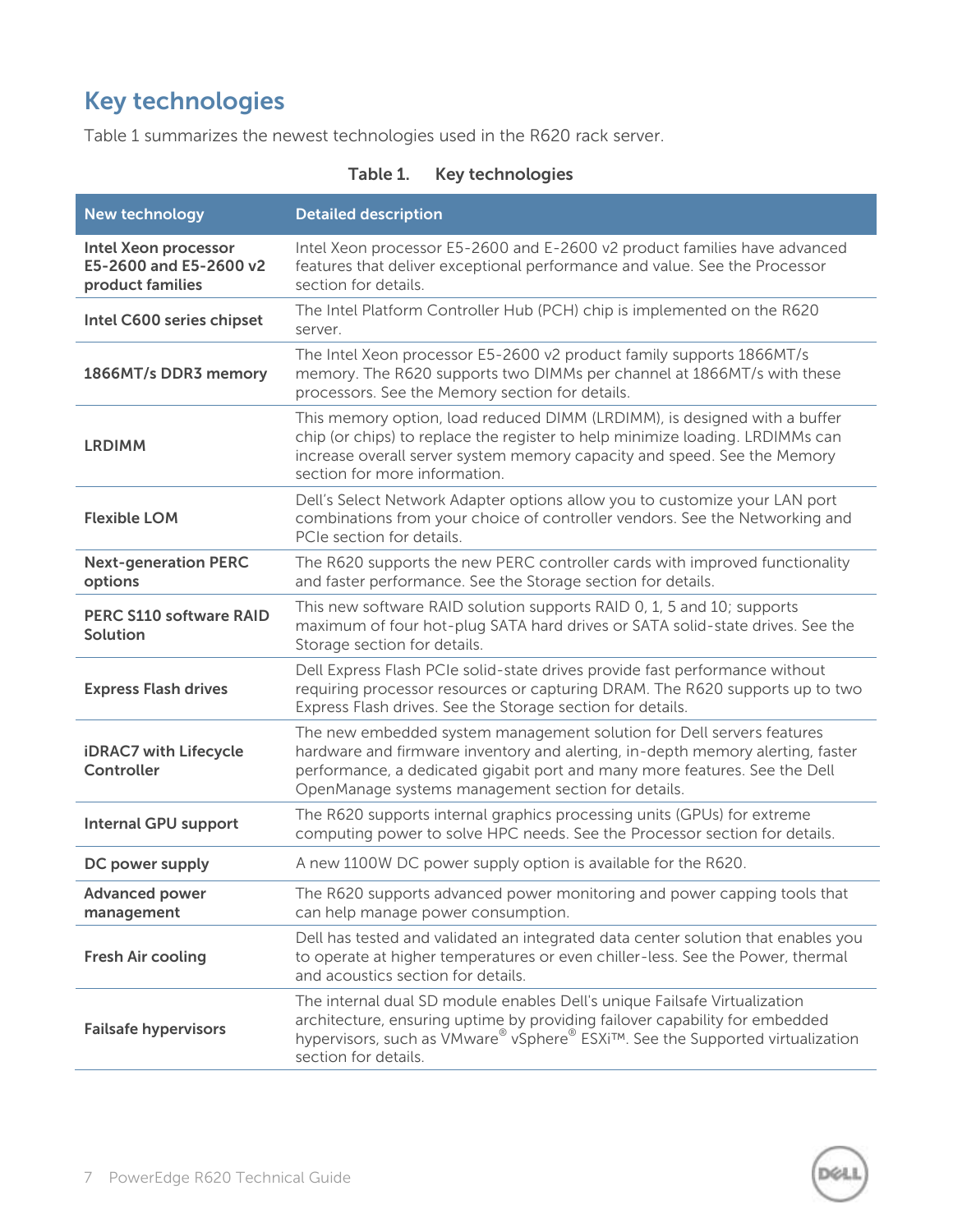# <span id="page-7-0"></span>**2 System features**

Compared to the previous generation of Dell PowerEdge servers, the R620 has more drive bay options, more PCIe slots, PCIe 3.0, a larger memory footprint, flexible I/O, Express Flash PCIe solid-state drives and advanced system management.

### <span id="page-7-1"></span>**Comparison of PowerEdge systems**

The PowerEdge R620 is a direct replacement for the predecessor R610. [Table 2](#page-7-2) compares some of the features of the R620 to the R610.

<span id="page-7-2"></span>

| <b>Feature</b>                                      | <b>PowerEdge R610</b>                                                                                             | <b>PowerEdge R620</b>                                                                                                                                                                                                                       |
|-----------------------------------------------------|-------------------------------------------------------------------------------------------------------------------|---------------------------------------------------------------------------------------------------------------------------------------------------------------------------------------------------------------------------------------------|
| <b>Chassis</b>                                      | 1U rack                                                                                                           | 1U rack                                                                                                                                                                                                                                     |
| <b>Processors</b>                                   | Intel Xeon processors 5500 and<br>5600 series                                                                     | Intel Xeon processor<br>E5-2600 and E5-2600 v2 product families                                                                                                                                                                             |
| <b>Internal interconnect</b>                        | Intel QuickPath Interconnect                                                                                      | Intel QuickPath Interconnect                                                                                                                                                                                                                |
| Memory <sup>1</sup>                                 | 12 x DDR3 RDIMM and UDIMM<br>Up to 192GB                                                                          | 24 x DDR3 RDIMM, UDIMM, and LRDIMM<br>Up to 768GB                                                                                                                                                                                           |
| <b>Hard drive bays</b><br>(hot plug)                | 6 x 2.5"                                                                                                          | $10 \times 2.5$ "                                                                                                                                                                                                                           |
| <b>RAID controller</b>                              | PERC 6/i, SAS 6/iR, PERC 6/E,<br>H200, H700, H800                                                                 | PERC S110, H310, H710, H710P, H810                                                                                                                                                                                                          |
| <b>Express Flash drives</b>                         | N/A                                                                                                               | Up to 2 Express Flash PCIe SSDs                                                                                                                                                                                                             |
| <b>PCI slots</b>                                    | 2 PCIe 2.0                                                                                                        | 3 PCIe 3.0                                                                                                                                                                                                                                  |
| <b>Embedded NICs</b>                                | 4 x 1Gb with optional TOE                                                                                         | Select Network Adapter: minimum<br>configuration of 4 x 1Gb, 10Gb (optional)                                                                                                                                                                |
| <b>Power supplies</b>                               | Hot-plug, redundant power<br>supply units: 502W, 717W                                                             | Hot-plug, redundant power supply units:<br>495W, 750W, 1100W, 1100W DC                                                                                                                                                                      |
| <b>Dell OpenManage</b><br><b>Systems Management</b> | Dell OpenManage<br>Lifecycle Controller 1.x<br>iDRAC6 (Express or Enterprise)<br>with<br>Lifecycle Controller 1.x | OpenManage Essentials<br><b>OMSA Agent</b><br>OpenManage Power Center (requires iDRAC7<br>Enterprise with Lifecycle Controller)<br>OpenManage Integrations and Connections<br>iDRAC7 Express with Lifecycle Controller<br>(standard option) |
| <b>Support for internal GPU</b>                     | <b>No</b>                                                                                                         | Yes (available through CFI or field upgrade<br>only)                                                                                                                                                                                        |
| <b>Power efficiency</b>                             | Gold                                                                                                              | Titanium                                                                                                                                                                                                                                    |
| Availability                                        | Hot-plug drives<br>Hot-plug redundant cooling<br>Hot-plug redundant power<br>supply units<br>Internal SD module   | Hot-plug drives<br>Hot-plug redundant cooling<br>Hot-plug redundant power supply units<br>Internal dual SD module                                                                                                                           |

| Table 2. | <b>Comparing the PowerEdge R610 to PowerEdge R620</b> |  |  |
|----------|-------------------------------------------------------|--|--|
|----------|-------------------------------------------------------|--|--|

 ${}^{1}$ GB means 1 billion bytes and TB equals 1 trillion bytes; actual capacity varies with preloaded material and operating environment and will be less.

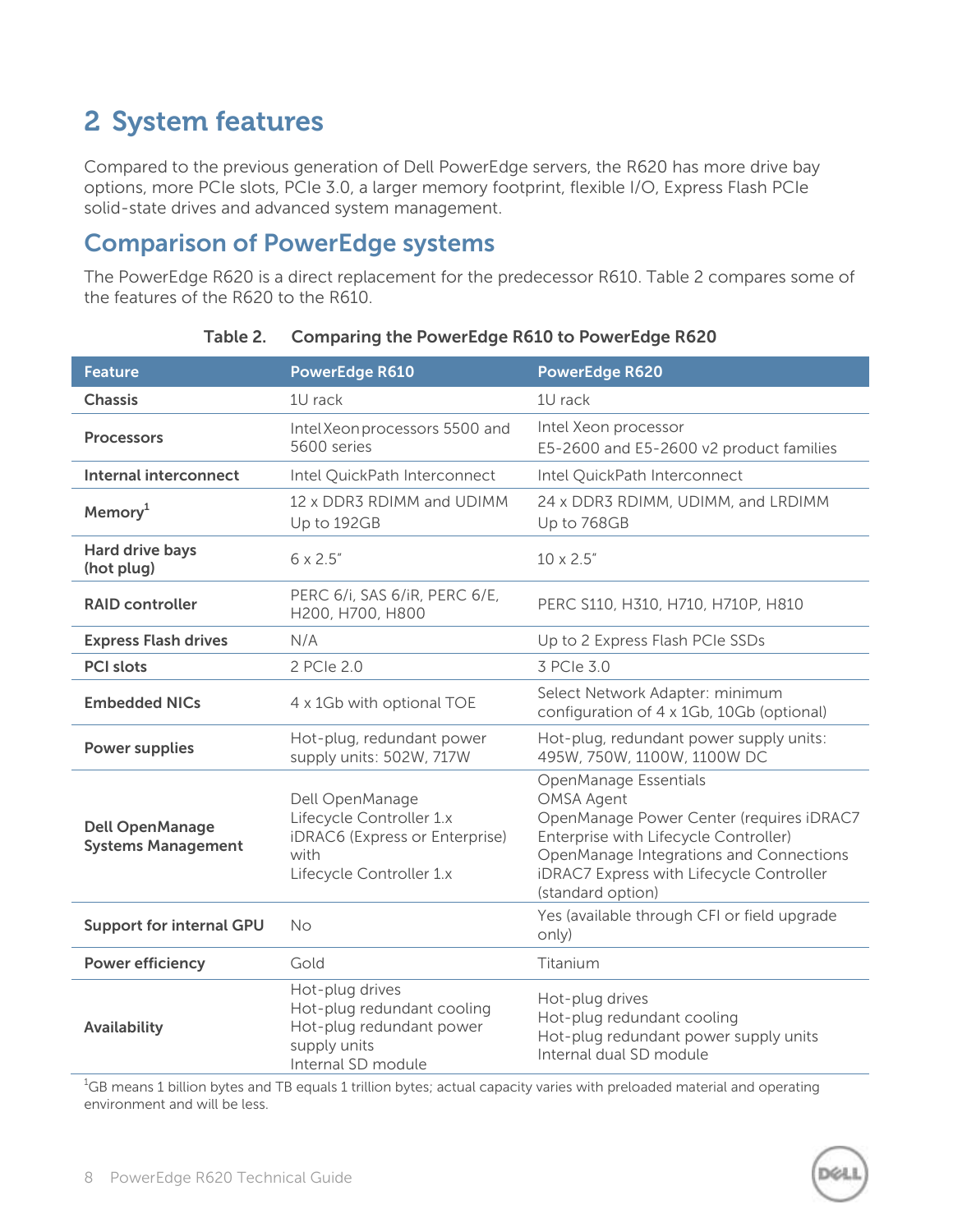# <span id="page-8-0"></span>**Specifications**

[Table 3](#page-8-1) summarizes the specifications for each of the PowerEdge R620 features. For the latest information on supported features for the PowerEdge R620, visit [Dell.com/PowerEdge.](http://www.dell.com/poweredge)

<span id="page-8-1"></span>

| <b>Feature</b>                                                                                                                                                                                                                                                                                                                                                                                                                                                                     | <b>PowerEdge R620 technical specification</b>                                                                                                                                                                                                      |                                                                                                                                                                       |
|------------------------------------------------------------------------------------------------------------------------------------------------------------------------------------------------------------------------------------------------------------------------------------------------------------------------------------------------------------------------------------------------------------------------------------------------------------------------------------|----------------------------------------------------------------------------------------------------------------------------------------------------------------------------------------------------------------------------------------------------|-----------------------------------------------------------------------------------------------------------------------------------------------------------------------|
| Form factor<br>1U rack                                                                                                                                                                                                                                                                                                                                                                                                                                                             |                                                                                                                                                                                                                                                    |                                                                                                                                                                       |
| <b>Processors</b>                                                                                                                                                                                                                                                                                                                                                                                                                                                                  | Intel Xeon processor E5-2600 and E5-2600 v2 product families                                                                                                                                                                                       |                                                                                                                                                                       |
| <b>Processor sockets</b>                                                                                                                                                                                                                                                                                                                                                                                                                                                           | 2 sockets                                                                                                                                                                                                                                          |                                                                                                                                                                       |
| Internal interconnect                                                                                                                                                                                                                                                                                                                                                                                                                                                              |                                                                                                                                                                                                                                                    | 2 Intel Quick Path Interconnect (QPI) links: 6.4GT/s, 7.2GT/s, 8.0GT/s                                                                                                |
| Cache                                                                                                                                                                                                                                                                                                                                                                                                                                                                              | 2.5MB per core; core options: 4, 6, 8, 10, 12                                                                                                                                                                                                      |                                                                                                                                                                       |
| Chipset                                                                                                                                                                                                                                                                                                                                                                                                                                                                            | Intel C602                                                                                                                                                                                                                                         |                                                                                                                                                                       |
| Memory <sup>1</sup>                                                                                                                                                                                                                                                                                                                                                                                                                                                                |                                                                                                                                                                                                                                                    | Up to 768GB (24 DIMM slots): 2GB/4GB/8GB/16GB/32GB DDR3 up to 1866MT/s                                                                                                |
| <b>PCIe slots</b>                                                                                                                                                                                                                                                                                                                                                                                                                                                                  | Two x16 slots with x16 bandwidth, half-height, half-length<br>One x16 slot with x8 bandwidth, half-height, half-length<br>$\bullet$<br>or<br>2 PCIe slots:<br>One x16 slot with x16 bandwidth, full-height, 3/4 length<br>$\bullet$<br>half-length | <b>3 PCIe slots:</b> (10-drive bay configuration is available only with this option)<br>One x16 slot with x16 bandwidth (or x8 with one processor only), half-height, |
| <b>RAID controller</b>                                                                                                                                                                                                                                                                                                                                                                                                                                                             | Internal controllers:<br>PERC S110 (SW RAID)<br><b>PERC H310</b><br><b>PERC H710</b><br>PERC H710P                                                                                                                                                 | <b>External HBAs (RAID):</b><br><b>PERC H810</b><br><b>External HBAs (non-RAID):</b><br><b>6Gbps SAS HBA</b><br>LSI SAS 9207-8i 6Gb/s SAS                             |
| <b>Hard drives</b><br>(hot-plug)                                                                                                                                                                                                                                                                                                                                                                                                                                                   | Drive bay options:<br>Up to $4 \times 2.5$ " or<br>Up to $8 \times 2.5$ " or<br>$\bullet$<br>Up to 10 x 2.5" or<br>$\bullet$<br>Up to $4 \times 2.5" + 2 \times Express$<br>$\bullet$<br>Flash                                                     | Hard drive options:<br>2.5" SSD, SAS HDD<br>3.5" SAS HDD, Nearline SAS HDD, SATA HDD<br>Self-encrypting drives available                                              |
| <b>Select Network Adapter options:</b><br>Broadcom® 5720 4x1Gb Base-T (default)<br>Intel I350 quad-port 1GbE Base-T (no TOE or iSCSI offload)<br>Intel X540 dual-port 10GbE Base-T with 2 x 1GbE (FCoE capability on 10GbE ports)<br><b>Embedded NIC</b><br>Broadcom 57800S 2x1Gb + 2x10Gb Base-T<br>Broadcom 57800S 2x1Gb + 2x10Gb SFP+<br>Mellanox <sup>®</sup> ConnectX®-3 dual-port 40GbE QSFP+ network adapter<br>Mellanox ConnectX-3 dual-port 10GbE DA/SFP+ network adapter |                                                                                                                                                                                                                                                    |                                                                                                                                                                       |
| Power supply                                                                                                                                                                                                                                                                                                                                                                                                                                                                       | 750W or 1100W AC power supply; 1100W DC power supply                                                                                                                                                                                               | Titanium efficiency 750W AC power supply; auto-ranging Platinum efficiency 495W,                                                                                      |

DEL

**Table 3. Technical specifications**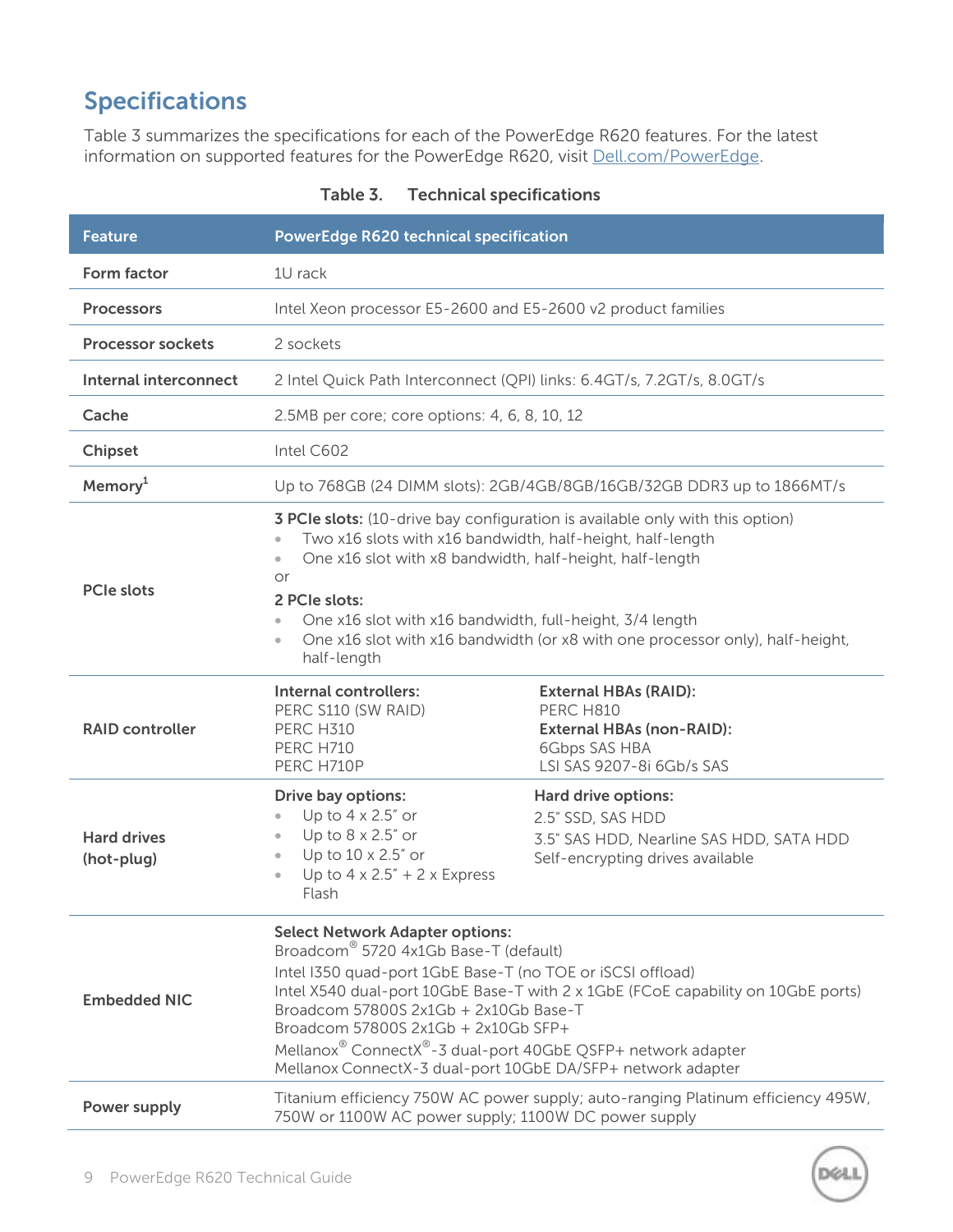| <b>Feature</b>                                                                                                                                  | <b>PowerEdge R620 technical specification</b>                                                                                                                                                                                                                                                                                                                                                                                                                                                                                                                                                                                                                                                                                                                                                               |  |
|-------------------------------------------------------------------------------------------------------------------------------------------------|-------------------------------------------------------------------------------------------------------------------------------------------------------------------------------------------------------------------------------------------------------------------------------------------------------------------------------------------------------------------------------------------------------------------------------------------------------------------------------------------------------------------------------------------------------------------------------------------------------------------------------------------------------------------------------------------------------------------------------------------------------------------------------------------------------------|--|
| Availability                                                                                                                                    | High-efficiency, hot-plug, redundant power supplies; hot-plug hard drives; TPM; dual<br>internal SD support; hot-plug redundant fans; optional bezel; information tag; ECC<br>memory; interactive LCD screen; extended thermal support; ENERGY STAR®<br>compliant; switch independent partitioning                                                                                                                                                                                                                                                                                                                                                                                                                                                                                                          |  |
| <b>Dell OpenManage</b><br><b>Systems Management</b><br>(Agent-free or with<br><b>OpenManage Server</b><br><b>Administrator [OMSA]</b><br>Agent) | OpenManage Essentials<br>$\bullet$<br><b>OMSA Agent</b><br>$\bullet$<br>OpenManage Power Center (requires iDRAC7 Enterprise with Lifecycle<br>$\bullet$<br>Controller)<br>OpenManage Integrations and Connections:<br>$\bullet$<br>OpenManage Integration Suite for Microsoft® System Center<br>><br>OpenManage Integration for VMware vCenter<br>><br>Connections for HP® Operations Manager, IBM® Tivoli® Netcool® and CA<br>$\geq$<br>Network and Systems Management<br>iDRAC7 Express with Lifecycle Controller (standard option)<br>$\bullet$<br>Upgrade to iDRAC7 Enterprise with Lifecycle Controller<br>><br>Upgrade to 8GB vFlash media or 16GB vFlash media for iDRAC7<br>Enterprise with Lifecycle Controller<br>Trial evaluation available for IDRAC7 Enterprise with Lifecycle Controller<br>> |  |
| <b>Rack support</b>                                                                                                                             | ReadyRails™ sliding rails for tool-less mounting in 4-post racks with square or<br>unthreaded round holes or tooled mounting in 4-post threaded hole racks, with<br>support for optional tool-less cable management arm<br>ReadyRails static rails for tool-less mounting in 4-post racks with square or<br>unthreaded round holes or tooled mounting in 4-post threaded and 2-post (Telco)<br>racks                                                                                                                                                                                                                                                                                                                                                                                                        |  |
| <b>Operating systems</b>                                                                                                                        | Microsoft® Windows Server® 2012 R2 (includes Hyper-V®)<br>Microsoft Windows Server 2012<br>Microsoft Windows Server 2008 R2 SP1, x64 (includes Hyper-V)<br>Microsoft Windows® HPC Server 2008<br>Microsoft Windows Small Business Server 2011<br>Novell® SUSE® Linux® Enterprise Server<br>Red Hat® Enterprise Linux<br><b>Virtualization options:</b><br>Citrix <sup>®</sup> XenServer <sup>®</sup><br>VMware vSphere ESXi<br>Red Hat Enterprise Virtualization®<br>For more information on the specific versions and additions, visit<br>Dell.com/OSsupport.                                                                                                                                                                                                                                              |  |

 $^{\rm 1}$ GB means 1 billion bytes and TB equals 1 trillion bytes; actual capacity varies with preloaded material and operating environment and will be less.

X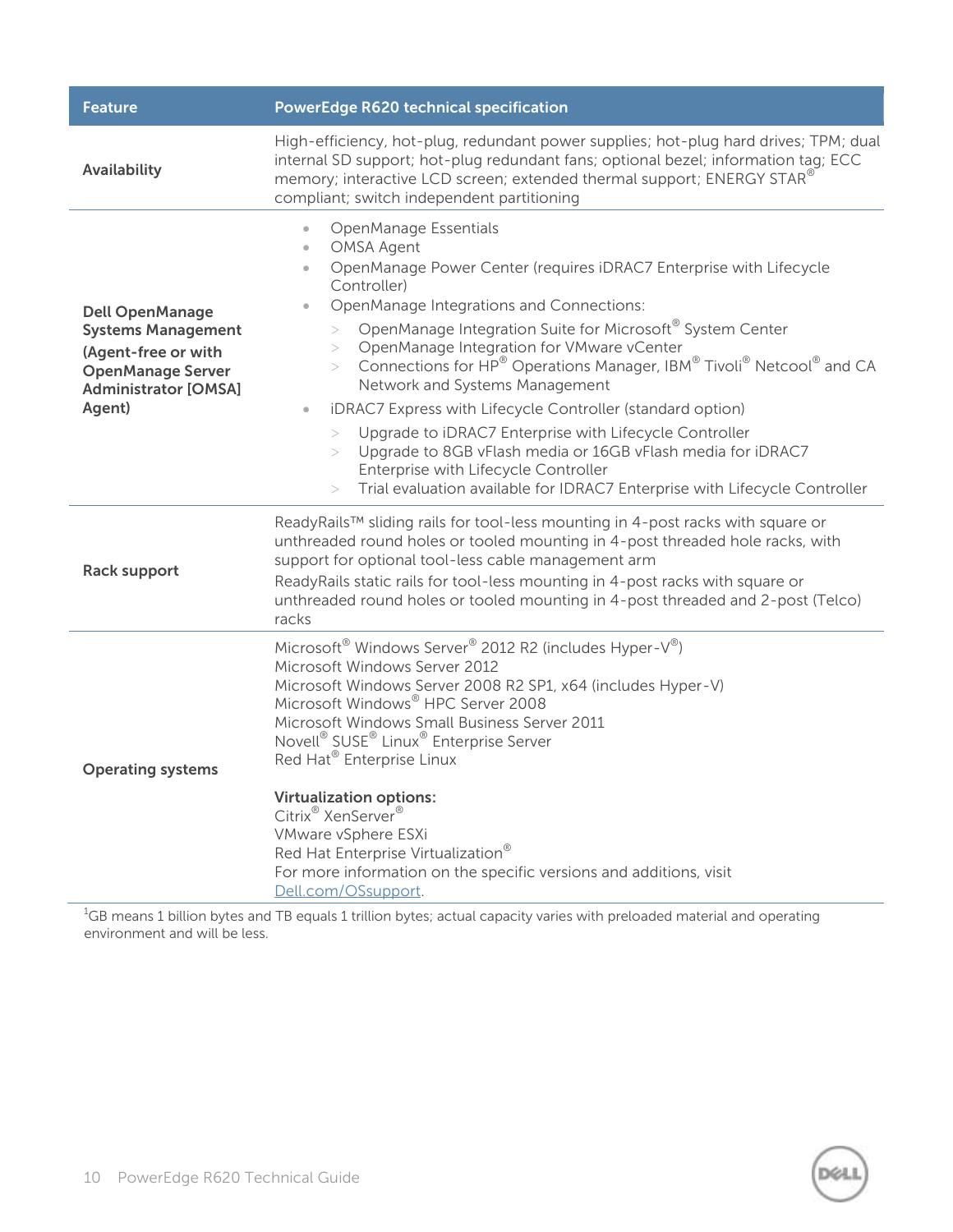# <span id="page-10-0"></span>**3 Chassis views and features**

The Dell PowerEdge R620 is a 1U rack system with an 8-drive bay or 10-drive bay chassis design. Like the R610, the R620 chassis provides an optional diagnostic LCD, a lockable bezel, a pull-out tray to record system information, and embedded NIC/iDRAC MAC address labels. In response to customer feedback, the vFlash media reader is now accessible on the front of the 8-drive bay chassis for easy access; the vFlash media reader on the 10-drive bay chassis is located on the hard drive backplane.

### <span id="page-10-1"></span>**Chassis views**

The R620 has two chassis options: an 8-drive bay option or a 10-drive bay option. A chassis cannot be reconfigured or upgraded after point of purchase.

[Figure 1](#page-10-2) shows the front view of the 8-drive bay chassis with eight 2.5-inch hard drives. Other features on the front panel include an interactive LCD control panel, two USB connectors, a video connector and a vFlash media card slot.

**Figure 1. Eight-drive bay chassis front view without bezel**

<span id="page-10-2"></span>

[Figure 2](#page-10-3) shows the front view of the 10-drive bay chassis with ten 2.5-inch hard drives. Other features on the front panel include an LED control panel, mini USB connector and power button.

<span id="page-10-3"></span>**Figure 2. 10-drive bay chassis front view without bezel**



[Figure 3](#page-10-4) shows the optional bezel on the front of an 8-drive bay chassis. The bezel for the 10-drive bay chassis is different than the bezel for the 8-drive bay chassis.

<span id="page-10-4"></span>**Figure 3. Eight-drive bay chassis front view with bezel**

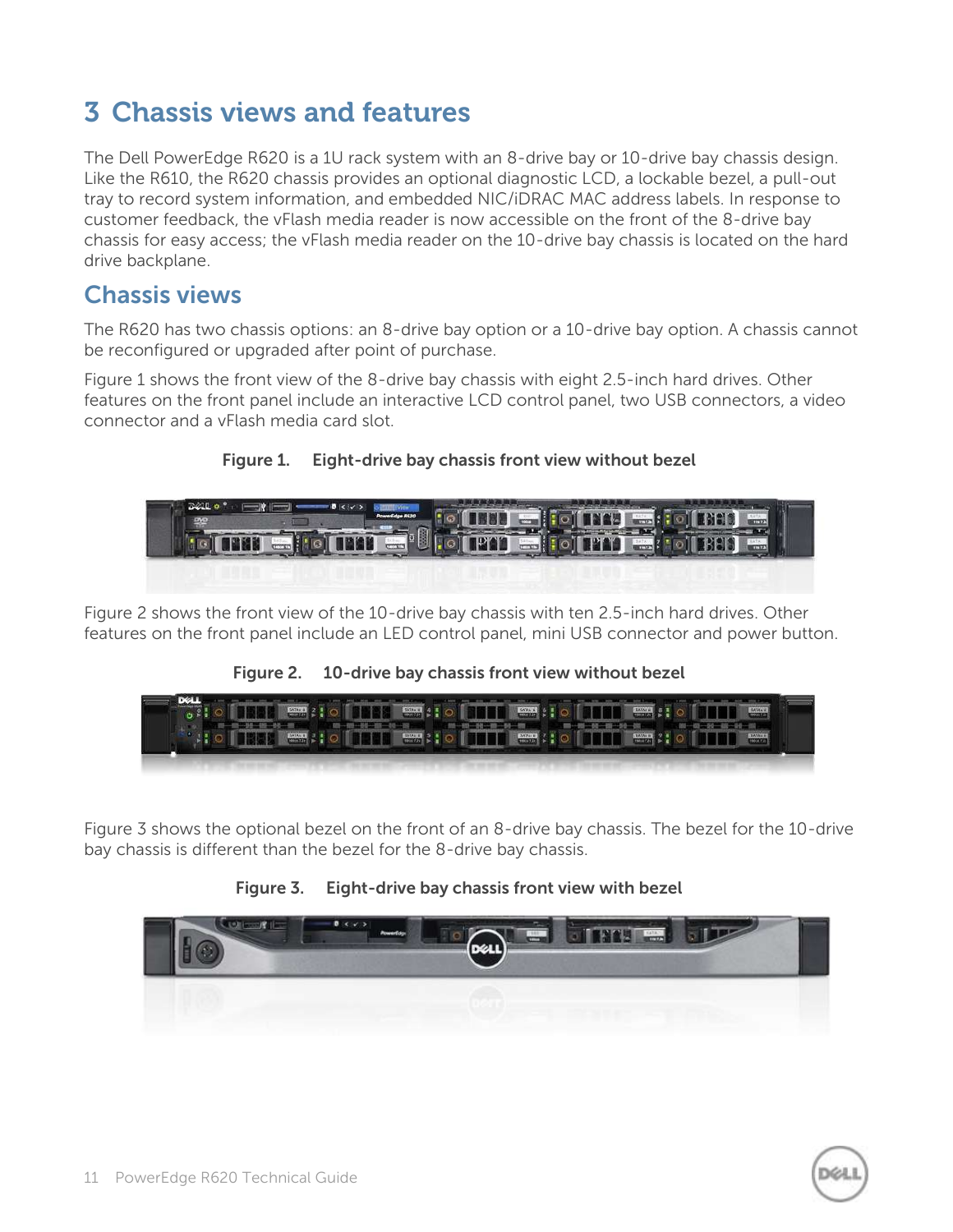[Figure 4](#page-11-0) shows the R620 back panel of the 8-drive bay chassis. Features on the back panel include the system identification light and button, iDRAC7 Enterprise port (activated only when iDRAC7 Enterprise is enabled), serial connector, video connector, USB connectors, Ethernet connectors, PCIe slots and power supplies. (Not shown is the chassis configuration with three PCIe slots.)

<span id="page-11-0"></span>**Figure 4. Eight-drive bay chassis back view**



<span id="page-11-1"></span>[Figure 5](#page-11-1) is an internal view of the R620 8-drive bay system including fans, DIMMs, power supplies, system board and hard drive bays.



**Figure 5. Eight-drive bay chassis internal view**

For additional system views, see the Dell PowerEdge R620 Owner's Manual on [Dell.com/Support/Manuals.](http://www.dell.com/support/manuals)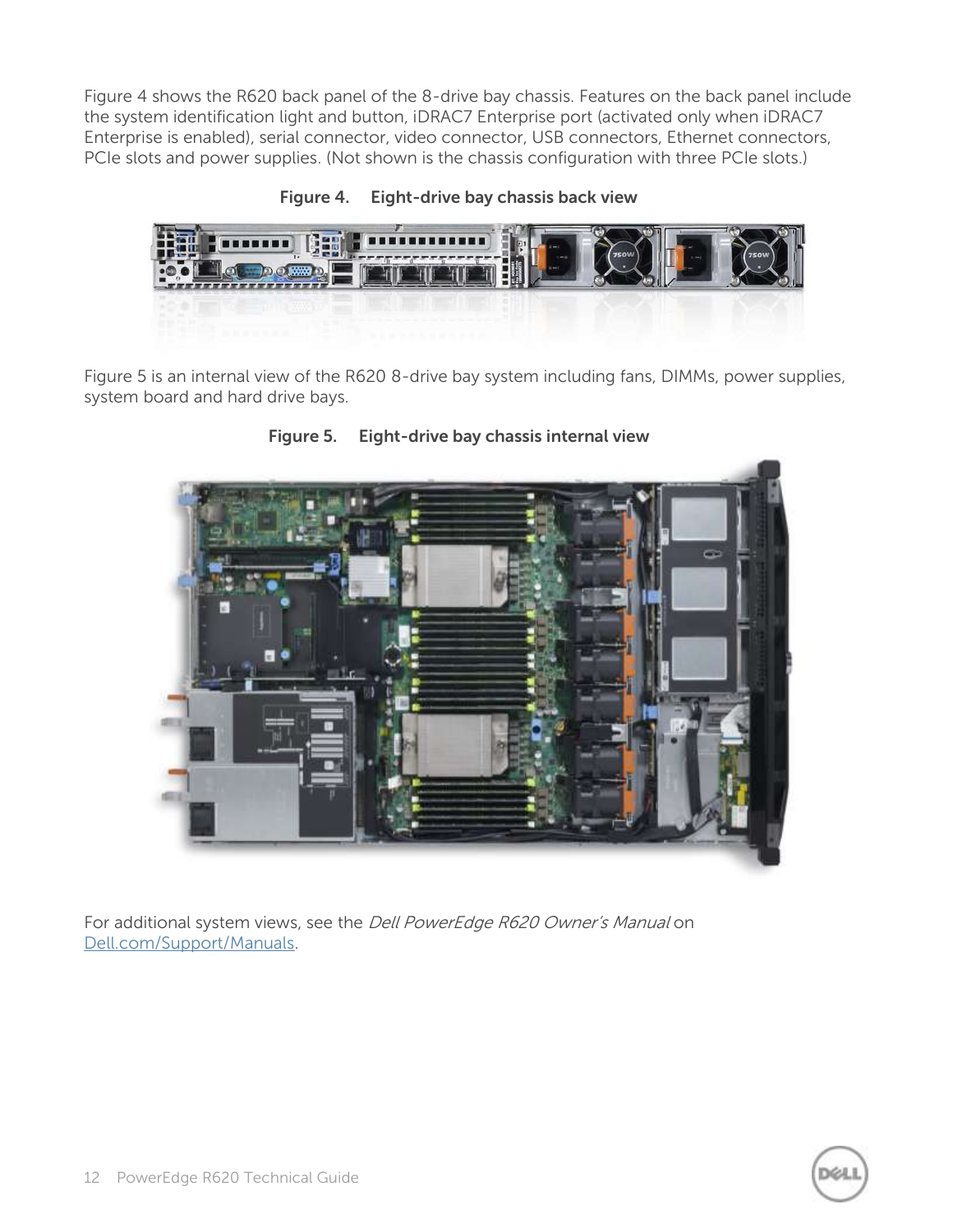# <span id="page-12-0"></span>**Chassis features**

[Table 4](#page-12-1) lists the features for the R620 chassis. For additional information, see the Dell PowerEdge R620 Owner's Manual on [Dell.com/Support/Manuals.](http://www.dell.com/support/manuals)

<span id="page-12-1"></span>

| <b>Feature</b>                         | <b>Description</b>                                                                                                                                                                                                                    |
|----------------------------------------|---------------------------------------------------------------------------------------------------------------------------------------------------------------------------------------------------------------------------------------|
| <b>Power button</b>                    | ACPI-complaint power button with an integrated green power LED                                                                                                                                                                        |
| <b>Front bezel</b>                     | Covers the system's front-loading hard drives; can be locked to prevent hard<br>drives from being removed                                                                                                                             |
| <b>NMI</b> button                      | Recessed non-maskable interrupt (NMI) button used to troubleshoot<br>software and device driver errors; use only if directed to do so by qualified<br>support personnel or by the operating system's documentation                    |
| System identification button           | Buttons on the back and front of a system to help identify the unit in a data<br>center environment                                                                                                                                   |
| <b>Hard drive activity LED</b>         | Indicates the status and activity                                                                                                                                                                                                     |
| <b>Hard drives</b>                     | Up to ten 2.5-inch drives                                                                                                                                                                                                             |
| <b>USB connectors</b>                  | 8-drive bay chassis: 2 on front, 2 on back, 1 internal<br>10-drive bay chassis: 1 mini on front, 2 on back, 1 internal                                                                                                                |
| vFlash media reader                    | Activated when iDRAC7 Enterprise is enabled; located on 8-drive bay front<br>panel and inside the 10-drive bay chassis on the hard drive backplane                                                                                    |
| Information tag                        | Slide-out label panel for recording system information                                                                                                                                                                                |
| <b>Video connector</b>                 | Connects a monitor to the system                                                                                                                                                                                                      |
| <b>LCD</b> control panel               | 8-drive bay chassis only; displays system ID, status information, and system<br>error messages; two navigation buttons to scroll through the menu on the<br>LCD and one select button                                                 |
| <b>Diagnostic LED</b>                  | 10-drive bay chassis only; displays error status during system startup                                                                                                                                                                |
| <b>Optical drive</b>                   | Optional ultra-slim (9.5mm) SATA DVD drive or DVD+RW drive                                                                                                                                                                            |
| <b>Tape drive</b>                      | Optional external tape drive through the SAS 6Gbps HBA                                                                                                                                                                                |
| Power supply units                     | Supplies power to the system                                                                                                                                                                                                          |
| <b>Power supply indicators</b>         | Indicates whether system has power                                                                                                                                                                                                    |
| <b>NIC indicators</b>                  | Indicates network activity and status                                                                                                                                                                                                 |
| PCIe expansion card slots              | Connects up to three PCIe expansion cards                                                                                                                                                                                             |
| <b>Ethernet connectors</b>             | Choices of network connectors through the Select Network Adapter                                                                                                                                                                      |
| Serial connector                       | Connects system to serial device and for console redirect                                                                                                                                                                             |
| <b>iDRAC7</b> Enterprise port          | Dedicated management port for optional iDRAC7 Enterprise                                                                                                                                                                              |
| <b>Quick Resource Locator</b><br>(QRL) | This code on the chassis can be scanned by a smartphone application to<br>access additional information and resources for the server, including videos,<br>reference materials, service tag information and Dell contact information. |

X

#### **Table 4. Chassis features**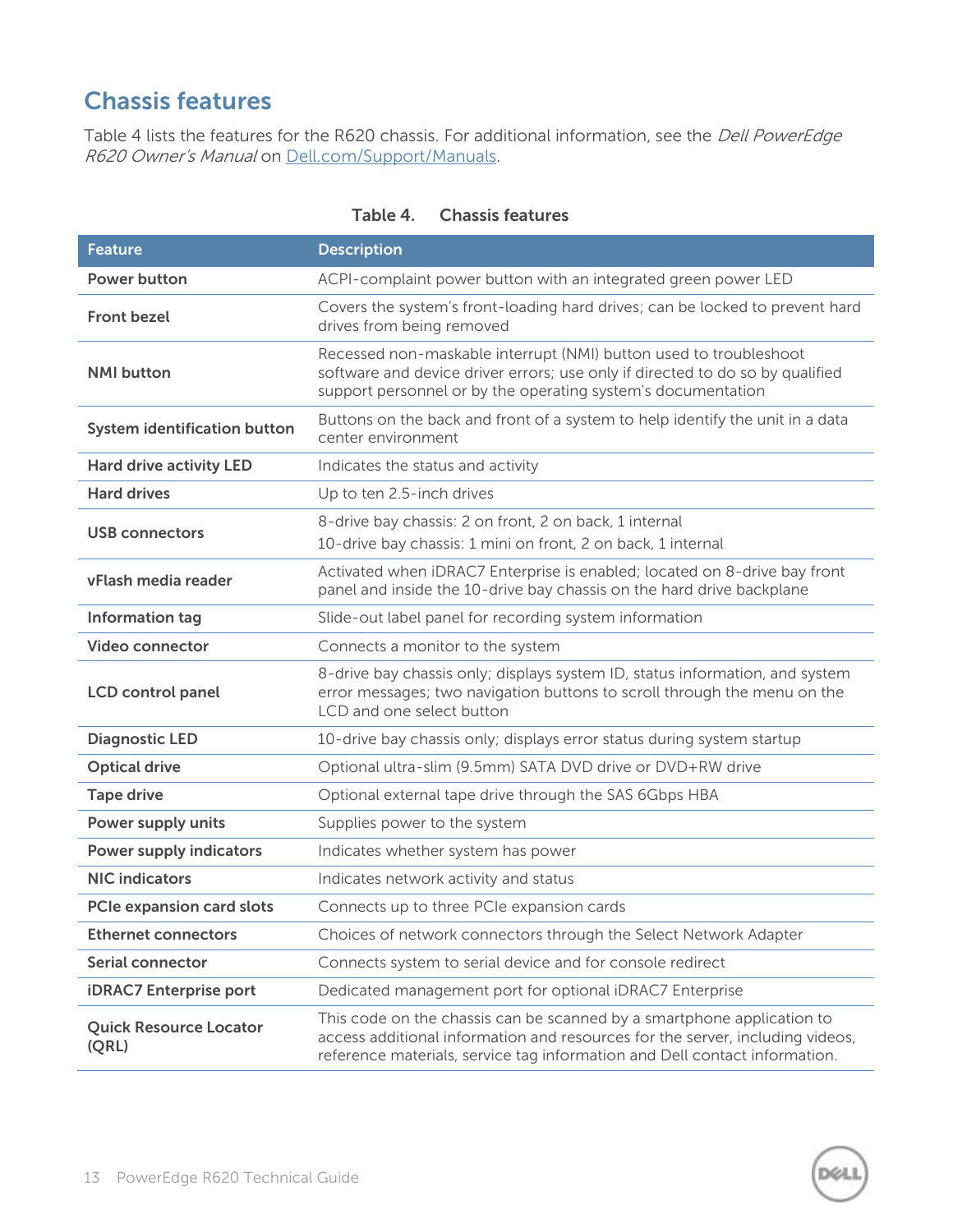#### Front control panels

#### **Eight-drive bay chassis**

<span id="page-13-0"></span>The R620 LCD control panel is located on the front of the eight-drive bay chassis as shown in [Figure](#page-13-0)  [6.](#page-13-0) For more information about the LCD control panel, see the Dell PowerEdge R620 Owner's Manual on [Dell.com/Support/Manuals.](http://www.dell.com/support/manuals)



#### **Figure 6. LCD control panel for 8-drive bay chassis**

#### **10-drive bay chassis**

The LED panel for the 10-drive bay chassis includes the power button, NMI button, system ID light, mini USB connector and a diagnostic LED. For more information on the diagnostic LEDs, see the Dell PowerEdge R620 Owner's Manual on [Dell.com/Support/Manuals.](http://www.dell.com/support/manuals)

#### Quick Resource Locator

<span id="page-13-1"></span>Dell PowerEdge  $12<sup>th</sup>$  generation servers offers a Quick Resource Locator (QRL) — a model-specific Quick Response (QR) code that is located inside the R620 chassis cover (see [Figure 7\)](#page-13-1). Use your smartphone to access the Dell QRL app to learn more about the server.





This QRL code allows you to:

- View step-by-step videos, including overviews of system internals and externals, as well as detailed, concise, task-oriented videos and installation wizards
- Locate reference materials, including searchable owner's manual content, LCD diagnostics, and an electrical overview
- Look up your service tag so you can quickly gain access to your specific hardware configuration info and warranty information
- Contact Dell directly (by link) to get in touch with technical support and sales teams and provide feedback to Dell

These codes provide an easy way to retrieve the critical support information you need when you need it, making you more efficient and effective in managing your hardware.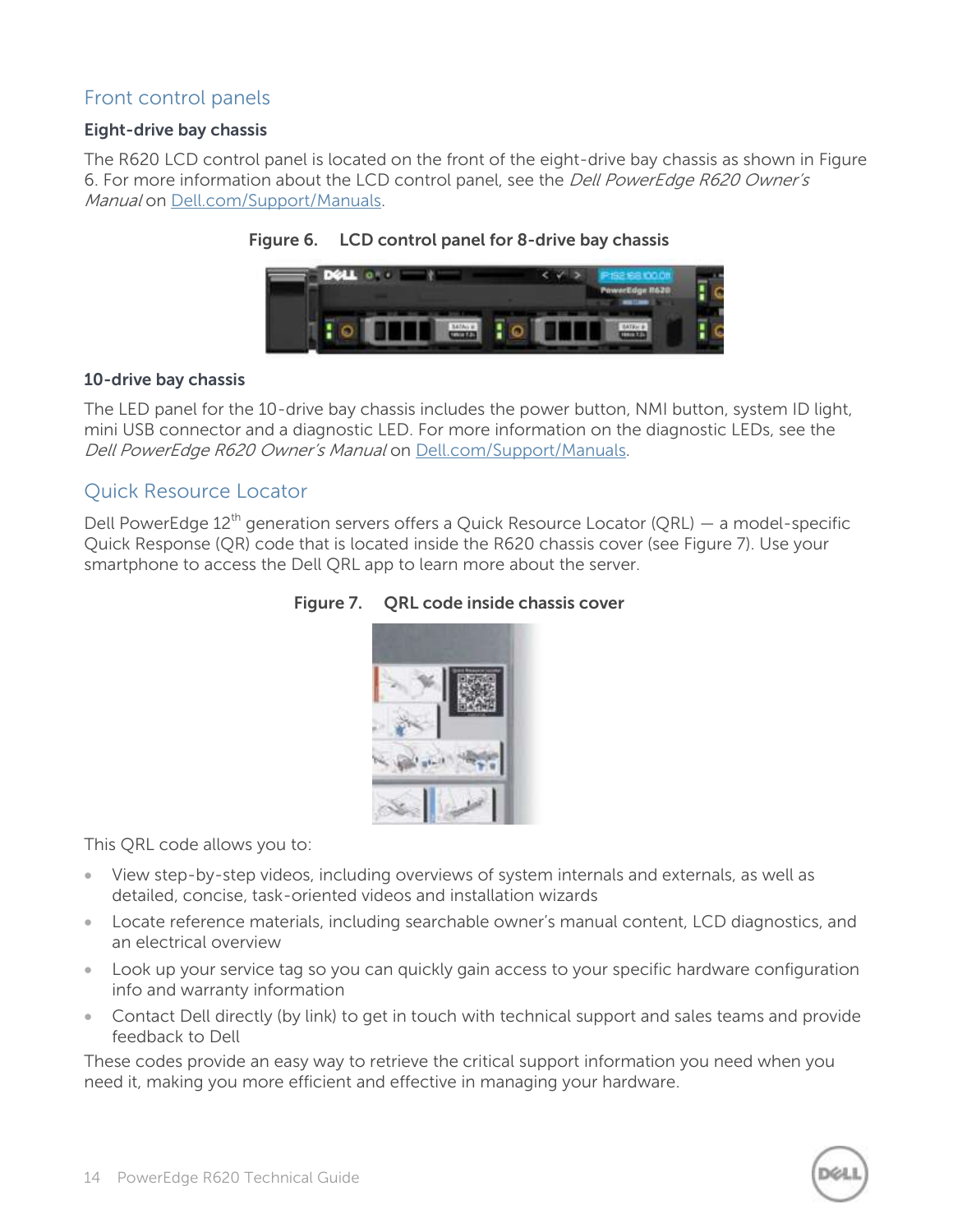### Security features

The latest generation of PowerEdge servers has the features listed in [Table 5](#page-14-0) to help ensure the security of your data center.

<span id="page-14-0"></span>

| <b>Security feature</b>   | <b>Description</b>                                                                                                                                                                                                                                                                                                                                                                 |
|---------------------------|------------------------------------------------------------------------------------------------------------------------------------------------------------------------------------------------------------------------------------------------------------------------------------------------------------------------------------------------------------------------------------|
| Cover latch               | A tooled latch is integrated in the side cover to secure it to the rack chassis.                                                                                                                                                                                                                                                                                                   |
| <b>Bezel</b>              | An option metal bezel is mounted to the chassis front to provide the Dell ID. A<br>lock on the bezel is used to protect un-authorized access to hard drives. System<br>status is viewable on the LCD screen when the bezel is installed.                                                                                                                                           |
| <b>TPM</b>                | The Trusted Platform Module (TPM) is used to generate/store keys,<br>protect/authenticate passwords, and create/store digital certificates. It also<br>supports the Intel Xeon TXT functionality. TPM can also be used to enable the<br>BitLocker™ hard drive encryption feature in Windows Server 2008. TPM 1.2 is<br>supported. No TPM version is available for China or Russia. |
| <b>Power-off security</b> | BIOS has the ability to disable the power button function.                                                                                                                                                                                                                                                                                                                         |
| Intrusion alert           | An internal switch is used to detect chassis intrusion.                                                                                                                                                                                                                                                                                                                            |
| Secure mode               | BIOS has the ability to enter a secure boot mode through system setup. This<br>mode includes the option to lock out the power and NMI switches on the<br>control panel or set up a system password.                                                                                                                                                                                |

#### **Table 5. Security features**

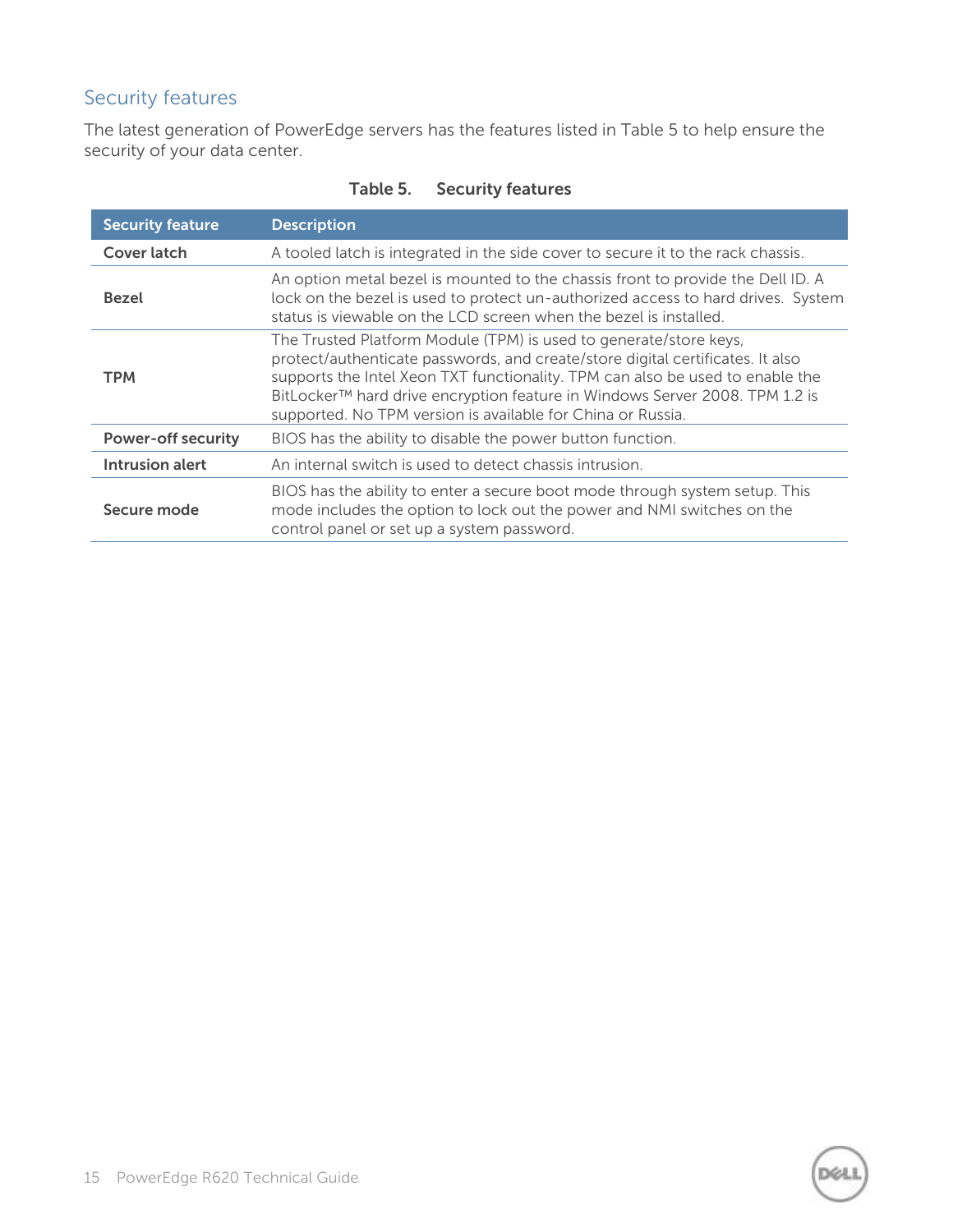# <span id="page-15-0"></span>**4 Processor**

The Dell PowerEdge R620 server features the exceptional performance, value and power efficiency of the Intel Xeon processor E5-2600 v2 product family. With up to 12 cores and 30MB cache, E5-2600 v2 processors have the capacity to deliver performance gains of up to 40% over previousgeneration E5-2600 processors. No matter your constraint — floor space, power or budget — E5-2600 v2 processors can help you achieve more computational horsepower, in the same footprint, with better security and power efficiency.

### <span id="page-15-1"></span>**Processor features**

The Intel Xeon processor E5-2600 v2 product family has powerful new features and improves upon many of the capabilities of the predecessor Intel Xeon processor E5-2600 series:

- With up to four additional cores, 10MB more cache and a 17% increase in memory speeds, E5-2600 v2 processors may boost performance by up to 40% in Dell PowerEdge server platforms.
- Support for DDR3 1866MT/s memory provides faster connections throughout the system.
- Up to 24 DIMM slots and support for up to 32GB DIMMs enable memory capacity of 768GB. Dell's exclusive Fault Resilient Memory technology provides a protected memory zone for a hypervisor without consuming half of the total RAM in the system.
- In combination with Fault Resilient Memory, E5-2600 v2 processors offer Failsafe Virtualization for unsurpassed industry protection for virtual machines.
- Intel Secure Key and Intel OS Guard deliver faster and more secure encryption.
- Advanced Programmable Interrupt Controller virtualization (APICv) improves virtualization performance by reducing virtual machine (VM) exits, thereby reducing overhead required to service every APIC interrupt.
- Intel Integrated PCI Express 3.0 provides up to 40 lanes per socket.
- Intel Turbo Boost Technology 2.0 delivers up to double the boost of the previous generation turbo technology.
- Dell Processor Acceleration Technology (DPAT), enabled through the BIOS, minimizes transition duration when the processor functions in turbo mode, thereby decreasing jitter and allowing for lesser latency.
- Intel Data Direct I/O (DDIO) allows I/O traffic to skip the main system memory and be directed straight to the processor cache, which can provide a significant reduction in latency as well as allowing memory to remain in a low-power state.
- Intel Advanced Vector Extensions offer up to double the floating point operations per clock cycle by doubling the length of registers, which can be useful in the large-number calculations that are integral to many technical, financial and scientific computing problems.

For more information on Intel Xeon processor E5-2600 and E5-2600 v2 product families, visit [Intel.com.](http://www.intel.com/)

# <span id="page-15-2"></span>**Supported processors**

The R620 supports up to two processors with up to 12 cores per processor. [Table 6Table 6](#page-16-0) lists the Intel Xeon processors supported by the PowerEdge R620. For the latest information on supported processors, visit [Dell.com/PowerEdge.](http://www.dell.com/poweredge)

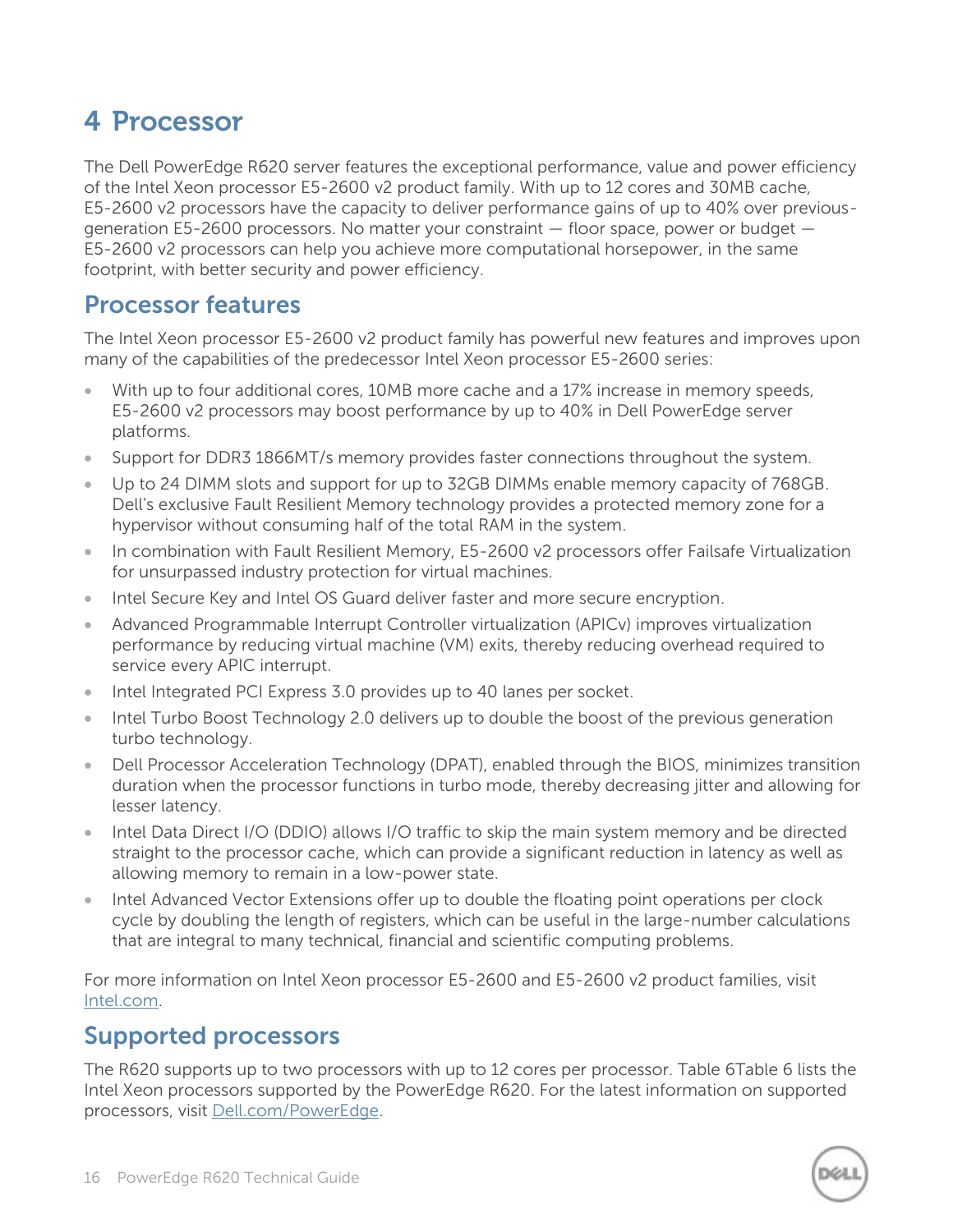<span id="page-16-0"></span>

| <b>Model</b>         | <b>Speed</b> | Cache | QPI        | <b>Cores</b>   | <b>Turbo</b> | <b>TDP</b> |
|----------------------|--------------|-------|------------|----------------|--------------|------------|
| E5-2697 v2           | 2.7Ghz       | 30M   | 8.0GT/s    | 12             | Yes          | 130W       |
| E5-2695 v2           | 2.4Ghz       | 30M   | 8.0GT/s    | 12             | Yes          | 115W       |
| E5-2690 $^{1}$       | 2.9GHz       | 20M   | 8.0GT/s    | 8              | Yes          | 135W       |
| E5-2690 v2 $^{1}$    | 3.0GHz       | 20M   | 8.0GT/s    | 10             | Yes          | 130W       |
| E5-2680              | $2.7$ GHz    | 20M   | 8.0GT/s    | 8              | Yes          | 130W       |
| E5-2680 v2           | 2.8GHz       | 25M   | 8.0GT/s    | 10             | Yes          | 115W       |
| E5-2670 $^{1}$       | 2.6GHz       | 20M   | 8.0GT/s    | 8              | Yes          | 115W       |
| E5-2670 v2           | 2.5GHz       | 25M   | 8.0GT/s    | 10             | Yes          | 115W       |
| E5-2665              | 2.4GHz       | 20M   | 8.0GT/s    | 8              | Yes          | 115W       |
| E5-2667              | 2.6GHz       | 15M   | 8.0GT/s    | 6              | Yes          | 130W       |
| E5-2667 v2           | $3.0$ GHz    | 20M   | 8.0GT/s    | 8              | Yes          | 130W       |
| E5-2660 $^{1}$       | 2.2GHz       | 20M   | 8.0GT/s    | 8              | Yes          | 95W        |
| E5-2660 v2           | 2.2GHz       | 25M   | 8.0GT/s    | 10             | Yes          | 95W        |
| E5-2650L             | $1.8$ GHz    | 20M   | 7.2GT/s    | 8              | Yes          | 70W        |
| E5-2650Lv2           | $1.7$ GHz    | 25M   | 8.0GT/s    | 10             | Yes          | 60W        |
| E5-2650              | $2.0$ GHz    | 20M   | $8.0$ GT/s | 8              | Yes          | 95W        |
| E5-2650 v2           | 2.6GHz       | 20M   | 8.0GT/s    | 8              | Yes          | 95W        |
| E5-2643              | 3.3Ghz       | 10M   | 8.0GT/s    | 4              | Yes          | 130W       |
| E5-2643 v2           | 3.3GHz       | 15M   | 8.0GT/s    | 6              | Yes          | 130W       |
| E5-2640 <sup>1</sup> | 2.5GHz       | 15M   | 7.2GT/s    | 6              | Yes          | 95W        |
| E5-2640 v2           | $2.0$ GHz    | 20M   | 7.2GT/s    | 8              | Yes          | 95W        |
| E5-2637              | 3.0GHz       | 5M    | 8.0GT/s    | $\overline{c}$ | Yes          | 80W        |
| E5-2637 v2           | 3.5GHz       | 10M   | 8.0GT/s    | 4              | Yes          | 130W       |
| E5-2630              | 2.3GHz       | 15M   | 7.2GT/s    | 6              | Yes          | 95W        |
| E5-2630 v2           | 2.6GHz       | 20M   | 7.2GT/s    | 6              | Yes          | 80W        |
| $E5 - 2630L1$        | $2.0$ GHz    | 15M   | 7.2GT/s    | 6              | Yes          | 60W        |
| E5-2630Lv2           | 2.4GHz       | 15M   | 7.2GT/s    | 6              | Yes          | 60W        |
| E5-2620 $1$          | 2.0GHz       | 15M   | 7.2GT/s    | 6              | Yes          | 95W        |
| E5-2620 v2           | $2.1$ GHz    | 15M   | 7.2GT/s    | 6              | Yes          | 80W        |
| E5-2609 $^{1}$       | 2.4GHz       | 10M   | 6.4GT/s    | 4              | No           | 80W        |
| E5-2609 v2           | 2.5GHz       | 10M   | 6.4GT/s    | 4              | No           | 80W        |

#### **Table 6. Supported processors**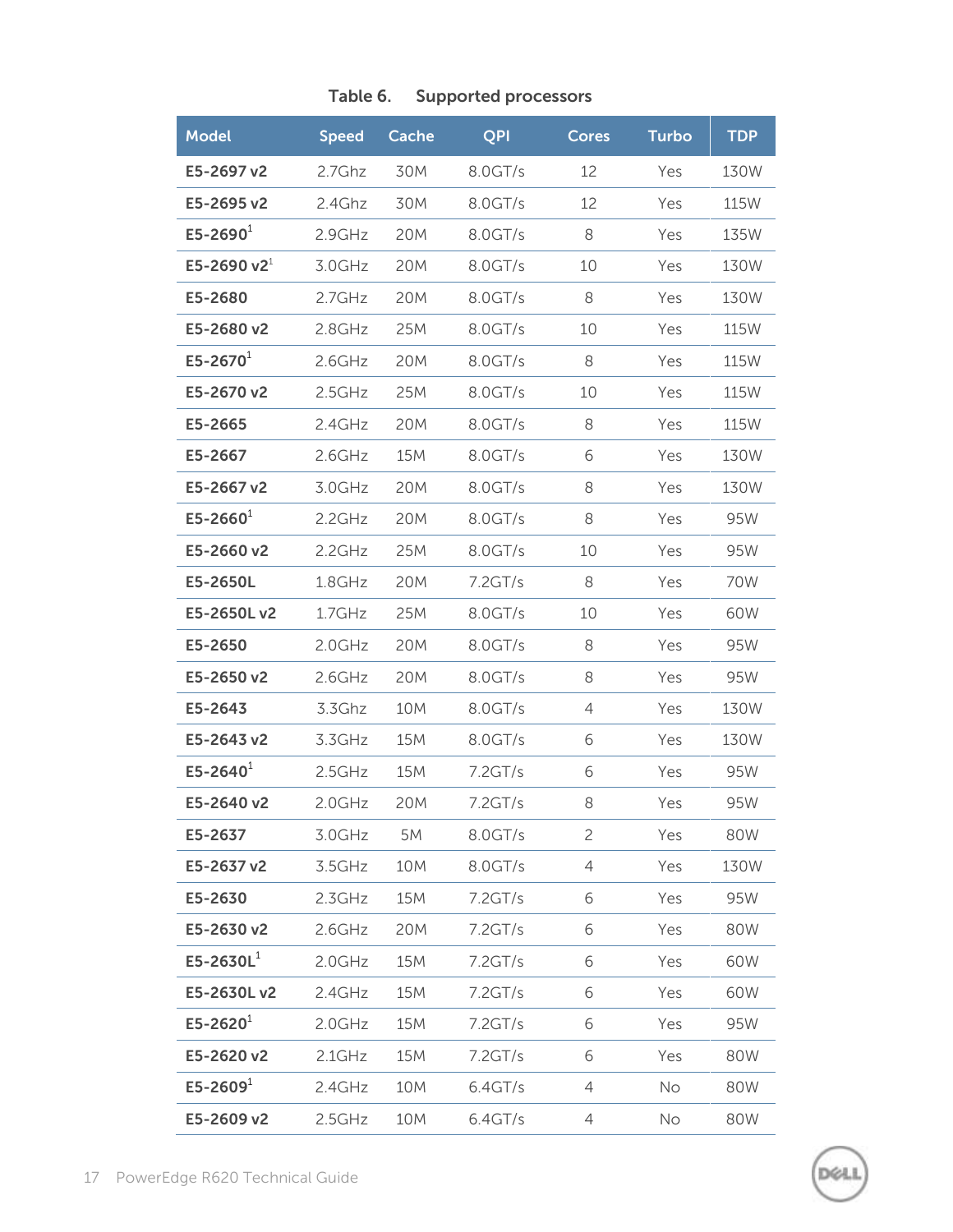| Model      | <b>Speed</b> | Cache | <b>OPI</b> | <b>Cores</b> | Turbo | <b>TDP</b> |
|------------|--------------|-------|------------|--------------|-------|------------|
| E5-2603    | 1.8GHz       | 10M   | $6.4$ GT/s |              | No.   | 80W        |
| E5-2603 v2 | $1.8$ GHz    | 10M   | $6.4$ GT/s |              | No.   | 80W        |
|            |              |       |            |              |       |            |

<sup>1</sup>Model available for the life of the system.

For information on processor installation and configuration, see the *Dell PowerEdge R620 Owner's* Manual on [Dell.com/Support/Manuals.](http://www.dell.com/support/manuals)

# <span id="page-17-0"></span>**GPU support**

The R620 supports graphics processing unit (GPU) technology, which can provide accelerated performance for a variety of applications, including virtual desktop infrastructure (VDI) and HPC implementations.

#### Internal GPU support

<span id="page-17-2"></span>The R620 supports a 75W GPU card. The GPU card can support up to 1GB of dedicated GDDR5 memory and is actively cooled. An internal GPU is available through certified factory installation (CFI) or field upgrade only. For a list of supported GPUs, see [Table 7.](#page-17-2)

#### **Table 7. GPU cards supported**

| <b>GPU card</b>                              | <b>Width</b> | <b>Power consumption</b> |
|----------------------------------------------|--------------|--------------------------|
| NVIDIA <sup>®</sup> Quadro <sup>®</sup> 2000 | Single       | 62W                      |
| <b>NVIDIA Quadro 600</b>                     | Single       | 39W                      |
| ATI™ FirePro™ V5800                          | Single       | 75W                      |

**Note:** With an internal GPU or a 3/4 length PCIe card, the R620 cannot support a 10Gb Dell Select Network Adapter (NDC) or any mini-type PERC. An adapter-type PERC is required with an internal GPU configuration.

#### External GPU support

The R620 can connect to the PowerEdge C410x through an iPass cable. The NVIDIA HIC requires one x16 PCIe slot.

#### Operating system support for GPUs

Some operating systems have not been validated to support GPUs. See [Table 25](#page-40-2) and [Table 26](#page-41-1) for more information on operating system support of GPUs.

# <span id="page-17-1"></span>**Chipset**

The Intel C602 chipset is implemented on the PowerEdge R620. For more information, visit [Intel.com.](http://www.intel.com/)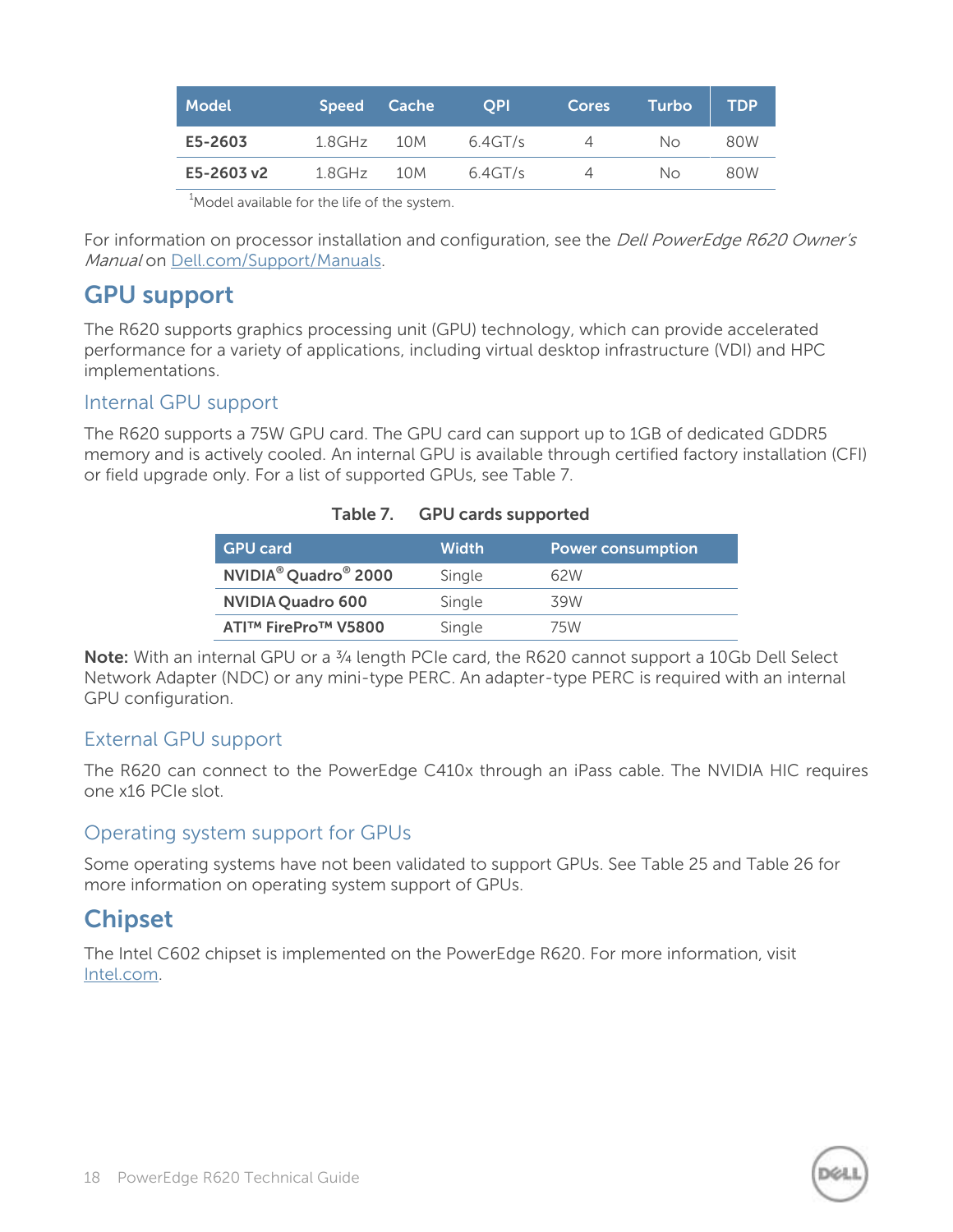# <span id="page-18-0"></span>**5 Memory**

More memory options are available than ever before with the Dell PowerEdge R620  $-$  greater capacities, higher frequencies and more flexibility. The R620 supports up to 768GB of memory (24 DIMMs) and speeds up to 1866MT/s, providing high performance in a variety of applications. High memory density means there is no compromise when it comes to virtualization.

Increase your uptime and reduce data loss due to Dell's focus on reliability, availability and serviceability (RAS) features. RAS aids in the rapid and accurate diagnosis of faults which require service, increasing your memory reliability. System uptime is reinforced with RAS features like memory mirroring, sparing and many others.

In addition to supporting existing unbuffered DIMMs (UDIMM) and registered DIMMs (RDIMM), the R620 supports load-reduced DIMMs (LRDIMMs), which use a buffer to reduce memory loading and provide greater density, allowing for the maximum platform memory capacity.

# <span id="page-18-1"></span>**Supported memory**

<span id="page-18-2"></span>[Table 8](#page-18-2) lists the memory technologies supported by the R620.

| <b>Feature</b>                              | <b>UDIMM</b>                    | <b>RDIMM</b>           | <b>LRDIMM</b>    |
|---------------------------------------------|---------------------------------|------------------------|------------------|
| Register                                    | <b>No</b>                       | Yes                    | Yes              |
| <b>Buffer</b>                               | <b>No</b>                       | <b>No</b>              | Yes              |
| Frequencies*                                | 1600MT/s                        | 1333, 1600 or 1866MT/s | 1600 or 1866MT/s |
| <b>Ranks supported</b>                      | 1                               | 1, 2 or 4              | $\overline{4}$   |
| <b>Capacity per DIMM</b>                    | 4GB                             | 4, 8, 16, or 32GB      | 32GB             |
| Maximum DIMMs per channel                   | 2                               | 3                      | 3                |
| <b>DRAM</b> technology                      | x8                              | x4 or x8               | x4               |
| <b>Temperature sensor</b>                   | Yes                             | Yes                    | Yes              |
| <b>Error Correction Code (ECC)</b>          | Yes                             | Yes                    | Yes              |
| <b>Single Device Disable Code</b><br>(SDDC) | Yes (with advanced<br>ECC mode) | Yes                    | Yes              |
| <b>Address parity</b>                       | Yes                             | Yes                    | Yes              |

#### **Table 8. Memory technologies supported**

\*Although the R720 and R720xd support DIMM speeds lower than 1600MT/s, you can only purchase these systems with DIMM speeds of 1600MT/s and 1866MT/s on [Dell.com/PowerEdge.](http://www.dell.com/poweredge)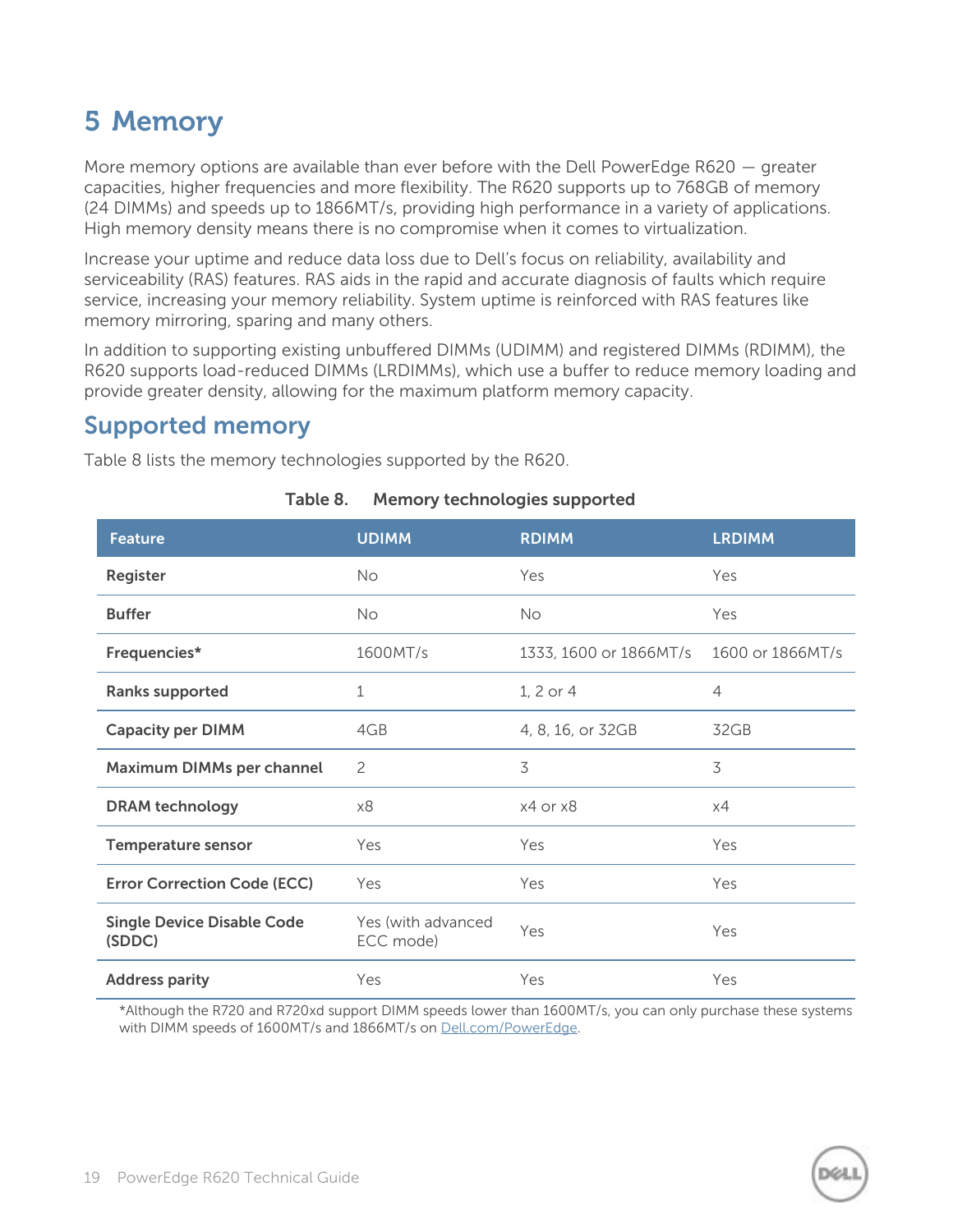<span id="page-19-2"></span>[Table 9](#page-19-2) lists the DIMMs supported by the R620. For the latest information on supported memory, visit [Dell.com/PowerEdge.](http://www.dell.com/poweredge)

| <b>Capacity</b><br>(GB) | <b>Speed</b><br>(MT/s) | <b>Type</b>  | <b>Ranks</b><br>per<br><b>DIMM</b> | <b>Data</b><br>width | <b>SDDC support</b> | <b>Voltage</b> |
|-------------------------|------------------------|--------------|------------------------------------|----------------------|---------------------|----------------|
| 4                       | 1866                   | <b>RDIMM</b> | 1                                  | X8                   | Advanced ECC        | 1.5            |
| 4                       | 1600                   | <b>RDIMM</b> | $\mathbf{1}$                       | x8                   | Advanced ECC        | 1.35           |
| 4                       | 1600                   | <b>UDIMM</b> | 1                                  | X8                   | Advanced ECC        | 1.35           |
| 8                       | 1866                   | <b>RDIMM</b> | 1                                  | x4                   | All modes           | 1.5            |
| 8                       | 1600                   | <b>RDIMM</b> | $\mathbf{1}$                       | x4                   | All modes           | 1.35           |
| 16                      | 1866                   | <b>RDIMM</b> | $\overline{c}$                     | x4                   | All modes           | 1.5            |
| 16                      | 1600                   | <b>RDIMM</b> | $\overline{c}$                     | x4                   | All modes           | 1.35           |
| 32                      | 1866                   | LRDIMM       | $\overline{4}$                     | x4                   | All modes           | 1.5            |
| 32                      | 1600                   | LRDIMM       | 4                                  | x4                   | All modes           | 1.35           |
| 32                      | 1333                   | <b>RDIMM</b> | 4                                  | x4                   | All modes           | 1.35           |

#### **Table 9. DIMMs supported**

### <span id="page-19-0"></span>**Memory configurations**

The R620 server supports flexible memory configurations ranging from capacities of 4GB to 768GB. The system supports up to 12 DIMMs per processor (up to 24 DIMMs in a dual-processor configuration). The R620 has four memory channels per processor, with each channel supporting up to three DIMMs.

The R620 supports a flexible memory configuration, according to these basic rules:

- Speed: If DIMMs of different speeds are mixed, all channels across all processors operate at the slowest DIMM's common frequency.
- DIMM type: Only one type of DIMM is allowed per system: UDIMM, RDIMM or LRDIMM. These types cannot be mixed.

The following additional memory population guidelines apply to the R620:

- Up to two quad-rank (QR) DIMMs and up to three dual-rank (DR) or single-rank (SR) DIMMs may be populated per channel. Although an LRDIMM is physically a QR DIMM, logic on the LRDIMM can make it appear as a DR DIMM to the system, allowing up to three LDRIMMs per channel.
- DIMMs must be installed in each channel, starting with the DIMM farthest from the processor.
- DIMMs should be installed with largest rank count to smallest. For example, if DR DIMMS are mixed with SR DIMMs, DR DIMMS should be placed in the lowest DIMM slots, followed by the SR DIMMs.

For more information on memory configuration, see the *Dell PowerEdge R620 Owner's Manual* on [Dell.com/Support/Manuals.](http://www.dell.com/support/manuals)

### <span id="page-19-1"></span>**Memory speed**

The R620 supports memory speeds of up to 1866MT/s, depending on the DIMM types installed and the configuration. The loading within a channel significantly affects memory speed.

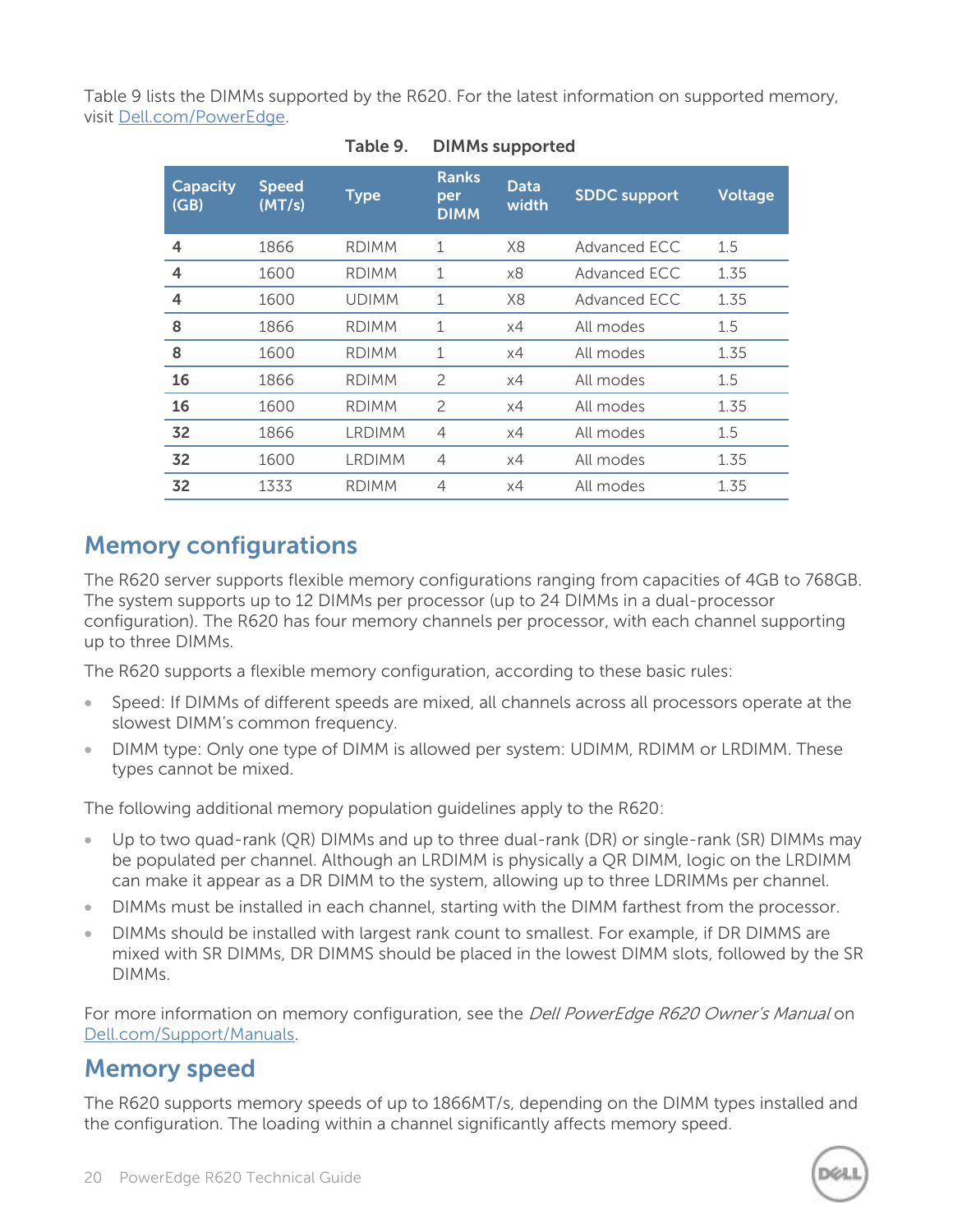[Table 10](#page-20-1) illustrates the maximum achievable speed of the Intel Xeon processor E5-2600 and E5-2600 v2 product families based on memory loads.

- Green boxes are defaults for performance per watt
- White boxes (with lower voltage) can save power but will run at slower speeds
- <span id="page-20-1"></span>White boxes (with higher voltage) can be custom configured in the bios

| <b>DIMM</b>   | <b>DIMM</b> |       |      | Intel Xeon processor E5-2600 and E5-2600 v2<br>product families<br><b>DIMMs per channel (DPC)</b> |      |       |       |
|---------------|-------------|-------|------|---------------------------------------------------------------------------------------------------|------|-------|-------|
| type          | rank        | 1 DPC |      | 2 DPC                                                                                             |      | 3 DPC |       |
|               |             | 1.35V | 1.5V | 1.35V                                                                                             | 1.5V | 1.35V | 1.5V  |
| <b>RDIMM</b>  | 1R/2R       |       | 1866 |                                                                                                   | 1866 |       | 1333  |
| <b>RDIMM</b>  | 1R/2R       | 1600  | 1600 | 1600                                                                                              | 1600 | 1066  | 1333  |
| <b>UDIMM</b>  | 1R/2R       | 1600  | 1600 | 1600                                                                                              | 1600 |       |       |
| <b>RDIMM</b>  | 4R          | 1066  | 1333 | 1066                                                                                              | 1066 |       |       |
| <b>LRDIMM</b> | 4R          |       | 1866 |                                                                                                   | 1600 |       | 1333* |
| <b>LRDIMM</b> | 4R          | 1600  | 1600 | 1600                                                                                              | 1600 | 1066  | 1333* |

**Table 10. Memory speed capabilities**

\*For PowerEdge T620, the speed will clock down to 1066MT/s.

### <span id="page-20-0"></span>**Memory RAS features**

Reliability, availability and serviceability (RAS) features help keep the system online and operational without significant impact to performance, and can decrease data loss and crashing due to errors. RAS aids in rapid, accurate diagnosis of faults which require service. [Table 11](#page-20-2) describes the RAS features supported on the R620.

<span id="page-20-2"></span>

| <b>Feature</b>                                            | <b>Description</b>                                                                                                                                                                                                      |
|-----------------------------------------------------------|-------------------------------------------------------------------------------------------------------------------------------------------------------------------------------------------------------------------------|
| <b>Dense configuration</b><br>optimized profile           | Increased memory reliability can result from this selectable platform profile, which<br>adjusts parameters to reduce faults regarding refresh rates, speed, temperature<br>and voltage.                                 |
| Memory demand and<br>patrol scrubbing                     | Demand scrubbing is the ability to write corrected data back to the memory once<br>a correctable error is detected on a read transaction.                                                                               |
|                                                           | Patrol scrubbing proactively searches the system memory, repairing correctable<br>errors.                                                                                                                               |
| <b>Recovery from single</b><br><b>DRAM</b> device failure | Recovery from Single DRAM Device Failure (SDDC) provides error checking and<br>correction that protects against any single memory chip failure as well as multi-bit<br>errors from any portion of a single memory chip. |
| <b>Failed DIMM isolation</b>                              | This feature provides the ability to identify a specific failing DIMM channel pair,<br>thereby enabling the user to replace only the failed DIMM pair.                                                                  |

#### **Table 11. Memory RAS features**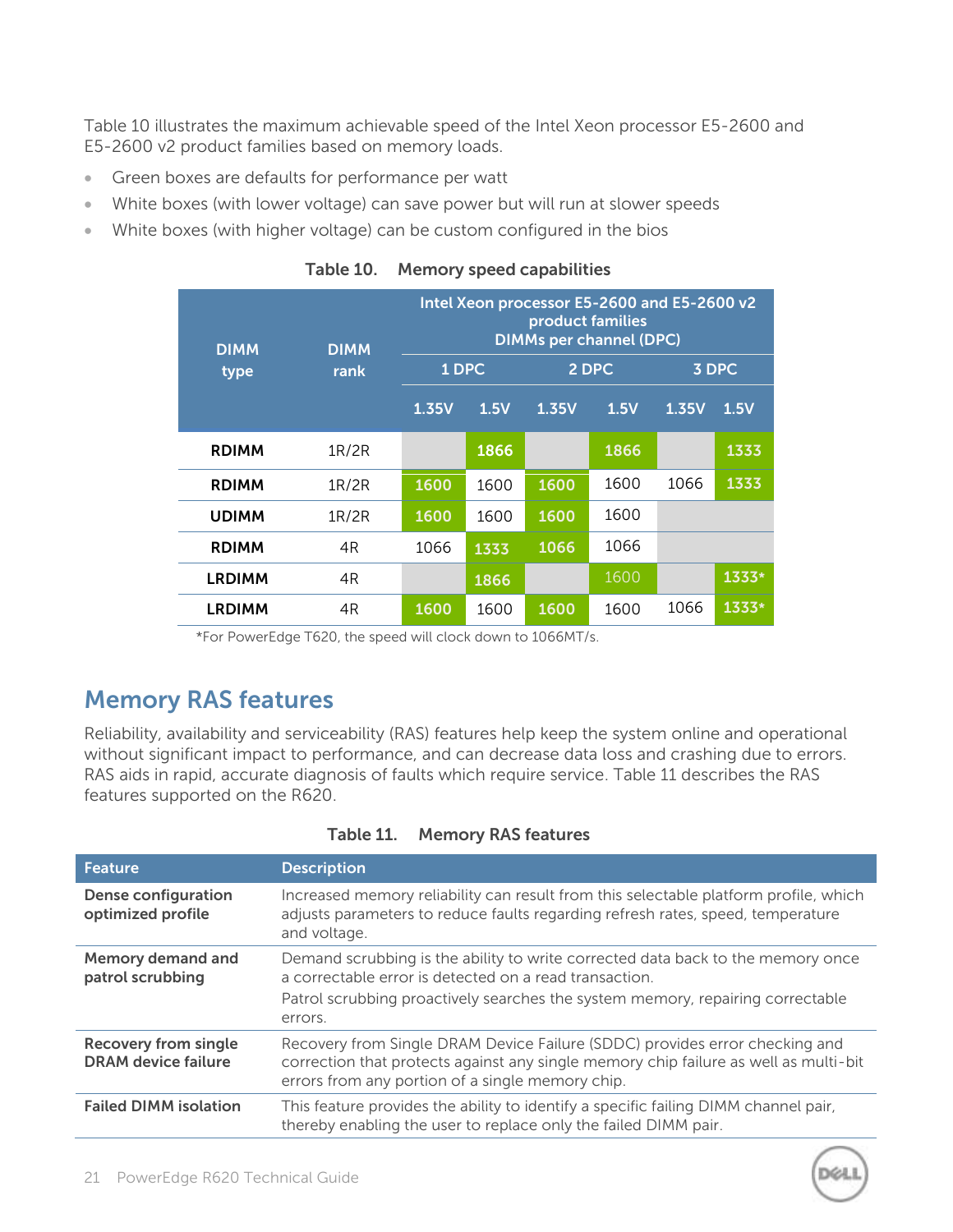| <b>Feature</b>                             | <b>Description</b>                                                                                                                                                                                                                                               |
|--------------------------------------------|------------------------------------------------------------------------------------------------------------------------------------------------------------------------------------------------------------------------------------------------------------------|
| <b>Memory mirroring:</b><br>intra-socket   | Memory mirroring is a method of keeping a duplicate (secondary or mirrored)<br>copy of the contents of memory as a redundant backup for use if the primary<br>memory fails. The mirrored copy of the memory is stored in memory of the same<br>processor socket. |
| <b>Memory address parity</b><br>protection | This feature provides the ability to detect transient errors on the address lines of<br>the DDR channel.                                                                                                                                                         |
| <b>Memory sparing (rank)</b>               | Memory sparing allocates one rank per channel as a spare. If excessive correctable<br>errors occur in a rank or channel, it is moved to the spare area while the operating<br>system is running to prevent the error from causing an uncorrectable failure.      |
| <b>Memory thermal</b><br>throttling        | This feature helps to optimize power/performance and can also be used to<br>prevent DIMMs from overheating.                                                                                                                                                      |

For information on memory mirroring and sparing configurations, see the *Dell PowerEdge R620* Owner's Manual on [Dell.com/Support/Manuals.](http://www.dell.com/support/manuals)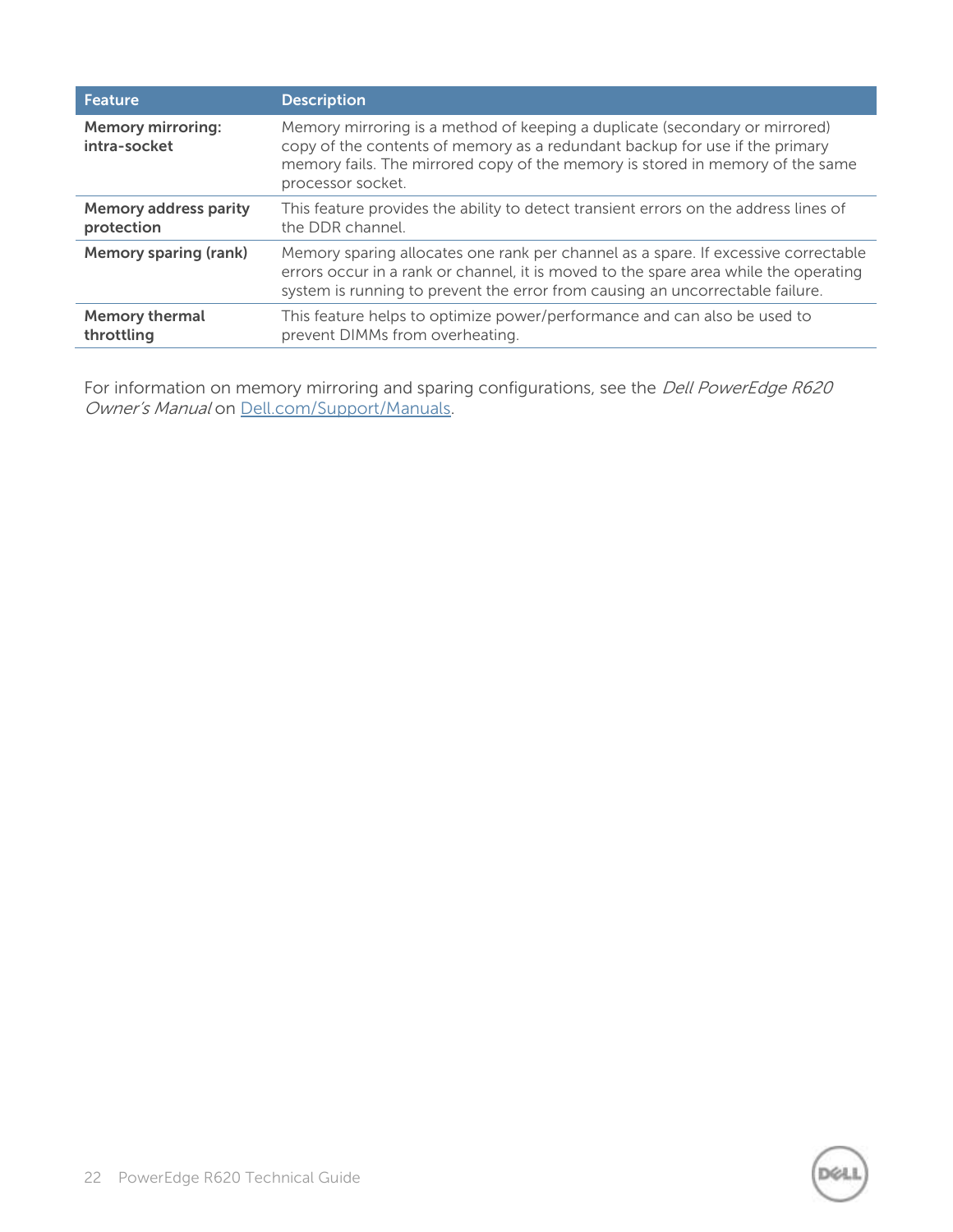# <span id="page-22-0"></span>**6 Storage**

With comprehensive storage options, the Dell PowerEdge R620 offers a choice of drive types, internal and external storage controllers, and different chassis and backplane options for a varied numbers of drives.

Features such as Express Flash PCIe solid-state drives and CacheCade provide accelerated performance over previous technologies. Express Flash drives use PCIe lanes to connect directly to the processor and chipset, and are easily accessible through the hot-plug drive bay. CacheCade uses Dell PERC storage controllers to accelerate performance over hard drives or traditional solid-state drives (SSDs).

### <span id="page-22-1"></span>**Internal storage**

With the 8-drive bay or 10-drive bay chassis options, the R620 supports four different internal storage options:

- 4 x 2.5-inch drives
- $\bullet$  4 x 2.5-inch drives plus 2 x 2.5-inch Express Flash PCIe SSDs
- 8 x 2.5-inch drives
- 10 x 2.5-inch drives

**Note:** A system cannot be upgraded or reconfigured after point of purchase.

#### Supported hard drives

<span id="page-22-2"></span>The R620 supports up to ten 2.5-inch hard drives or solid state drives. [Table 12](#page-22-2) lists more information about these drives. For additional information, see [Dell.com/PowerEdge.](http://dell.com/poweredge)

| <b>Form</b><br>factor | <b>Type</b>  | <b>Speed</b><br>(rpm) | <b>Capacities</b>           |
|-----------------------|--------------|-----------------------|-----------------------------|
|                       | <b>SATA</b>  | 7.2K                  | 250GB, 500GB, 1TB           |
| 2.5''                 | Nearline SAS | 7.2K                  | 500GB, 1TB*                 |
|                       | <b>SAS</b>   | 10K                   | 300GB, 600GB, 900GB*, 1.2TB |
|                       | SAS          | 15K                   | 146GB, 300GB*               |
|                       | SAS SSD      | N/A                   | 200GB, 400GB                |
|                       | SATA SSD     | N/A                   | 100GB, 200GB, 400GB,        |
|                       | PCIe SSD     | N/A                   | 175GB, 350GB, 700GB, 1.4TB  |

#### **Table 12. Supported hard drives**

\*SED available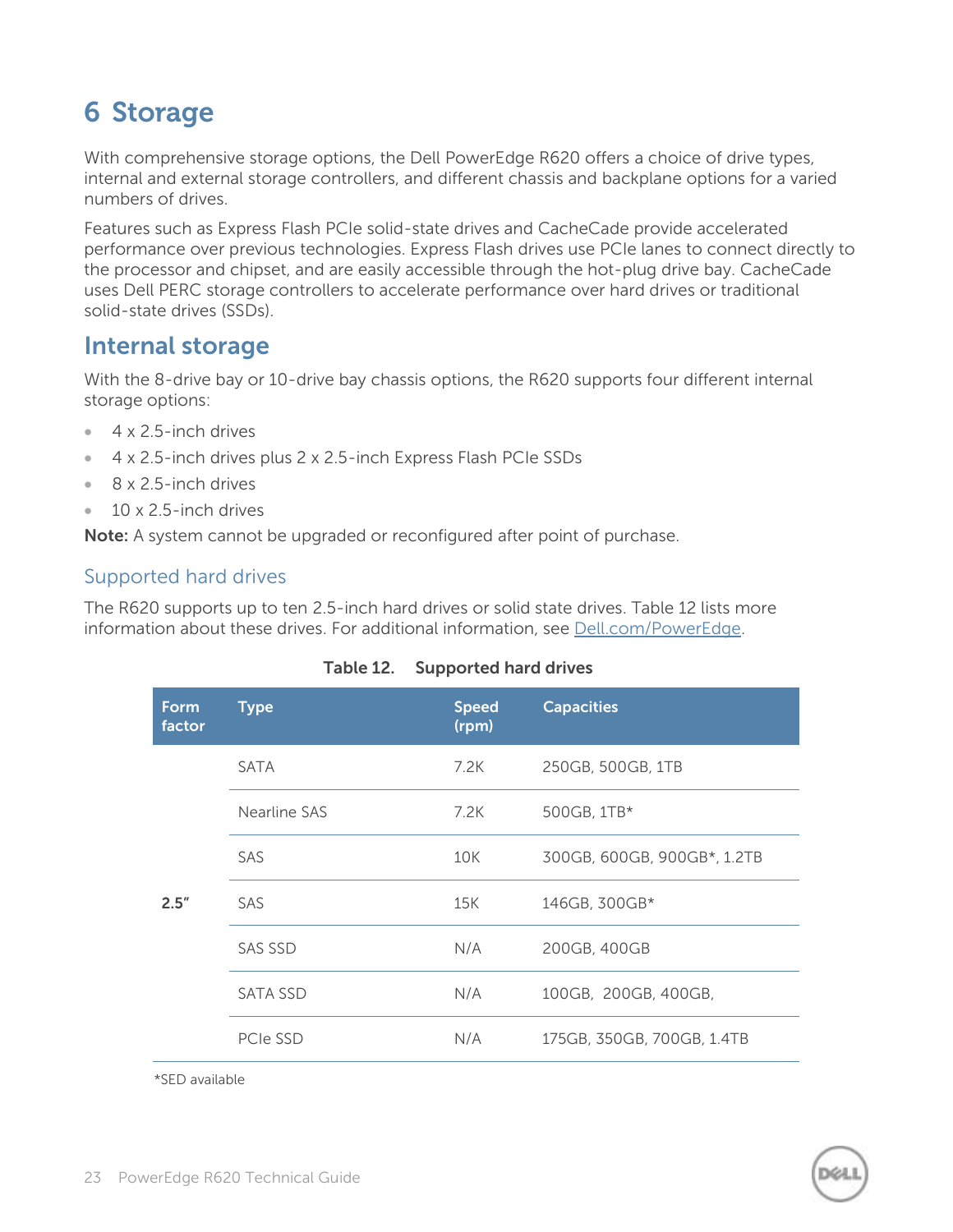#### Express Flash drives

Express Flash drives use PCIe and SSD technologies to provide performance, scalability and optimal serviceability. Accelerated performance with high IOPs is made possible without requiring processor resources or capturing DRAM. Express Flash drives also use a standardized 2.5-inch hot-plug form factor that saves critical PCIe slot space by moving drives from the back to the front of the system and allows a common management process for all drives.

The PowerEdge R620 has an option to support up to two 2.5-inch, hot-plug Express Flash drives with capacities of 175GB or 350GB.

# <span id="page-23-0"></span>**External storage**

The R620 supports the external storage devices types listed in [Table 13.](#page-23-1) For more information, see [Dell.com/Storage.](http://www.dell.com/storage)

<span id="page-23-1"></span>

| <b>Device type</b>                   | <b>Description</b>                                                                                                                    |  |  |  |  |
|--------------------------------------|---------------------------------------------------------------------------------------------------------------------------------------|--|--|--|--|
|                                      | Supports connection to external USB tape products (supports boot<br>from PowerVault™ RD1000)                                          |  |  |  |  |
|                                      | Supports connection to external SAS tape products                                                                                     |  |  |  |  |
| <b>External tape</b>                 | Supports connection to external FC tape products                                                                                      |  |  |  |  |
|                                      | Supports connection to external SCSI* tape products (legacy support<br>only)                                                          |  |  |  |  |
|                                      | Supports connection to external iSCSI tape products                                                                                   |  |  |  |  |
| <b>NAS/IDM</b> appliance<br>software | Supports the NAS software stack                                                                                                       |  |  |  |  |
| <b>PowerVault NAS</b>                | Supports connection to current PowerVault NAS products                                                                                |  |  |  |  |
| <b>PowerVault DAS</b>                | Supports connection to current PowerVault DAS (including JBOD<br>and RBOD enclosures) products                                        |  |  |  |  |
| <b>PowerVault SAN</b>                | Supports connection to current PowerVault SAN (including<br>EqualLogic™ iSCSI, Dell EMC arrays, and JBOD disk enclosures)<br>products |  |  |  |  |
| <b>PowerVault IDM</b>                | Supports connection to current PowerVault IDM (archive solutions,<br>deduplication, B2D and data protection appliances) products      |  |  |  |  |

**Table 13. External storage device types**

\*No SCSI HBA support for R620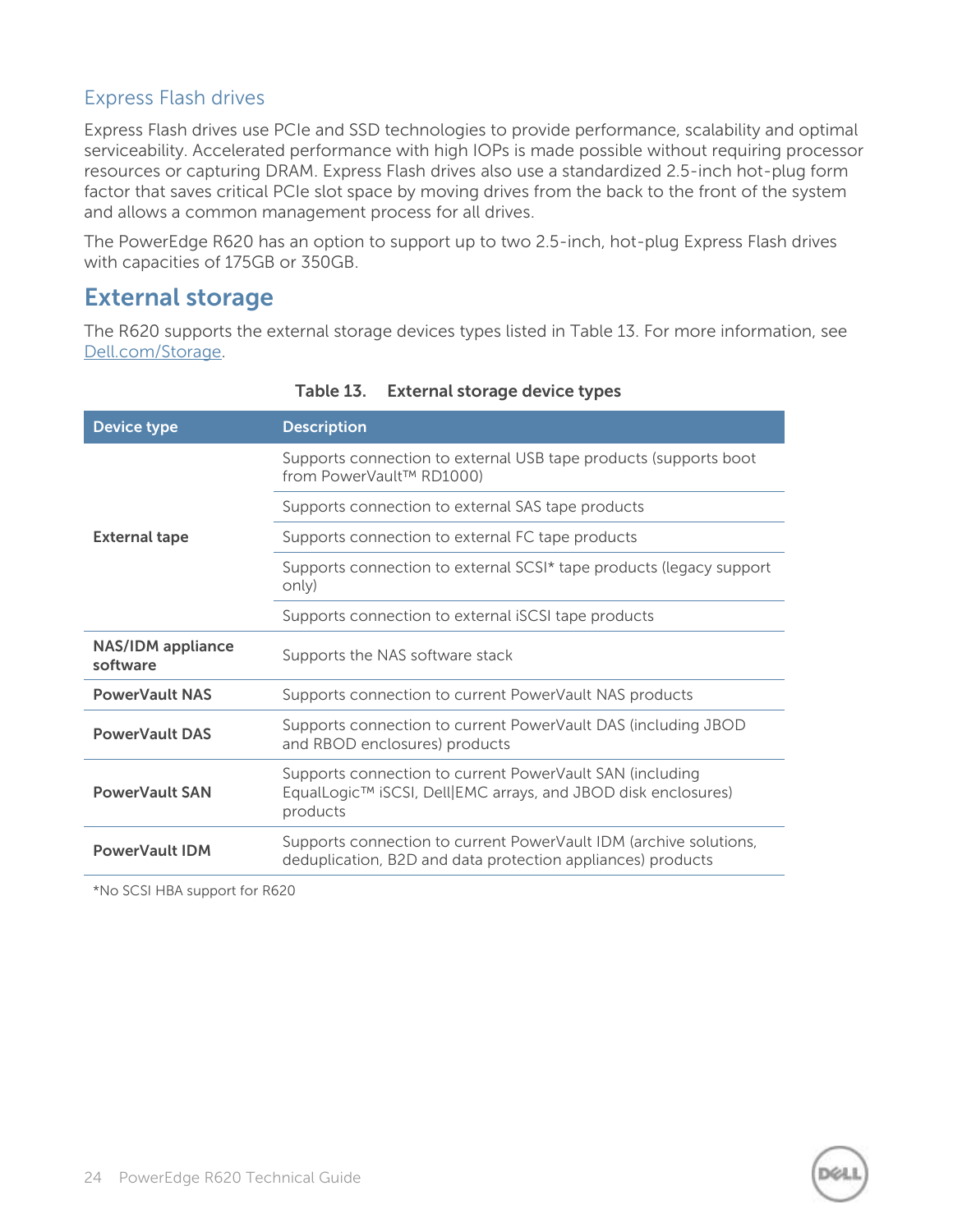<span id="page-24-1"></span>[Table 14](#page-24-1) lists the external storage options for the R620. For more information, see [Dell.com/Storage.](http://www.dell.com/storage)

| <b>Device type</b>          | <b>Description</b>                                                                                                                                                                                                                                                                                                |
|-----------------------------|-------------------------------------------------------------------------------------------------------------------------------------------------------------------------------------------------------------------------------------------------------------------------------------------------------------------|
| <b>Disk storage options</b> | Dell EqualLogic PS6000 Series<br>Dell EqualLogic PS5000 Series<br>Dell EqualLogic PS4000 Series<br>Dell PowerVault RD1000 disk-based backup system<br>Dell PowerVault MD3200 Modular Disk Storage Array<br>Dell PowerVault MD3200i iSCSI Disk Storage Array<br>Dell PowerVault MD1120 SAS external storage system |
| Dell EMC products           | Dell EMC AX4-5<br>Dell EMC CX4-120<br>Dell EMC CX4-240<br>Dell EMC CX4-480<br>Dell EMC CX4-960<br>Dell EMC NX4<br>Dell EMC NS120<br>Dell EMC NS480<br>Dell EMC DD140<br>Dell EMC DD610<br>Dell EMC DD640                                                                                                          |
| <b>PowerVault NAS</b>       | PowerVault NX300<br>PowerVault NX3000<br>PowerVault NX3100                                                                                                                                                                                                                                                        |
| <b>PowerVault IDM</b>       | PowerVault DL2200<br>PowerVault DX Platform                                                                                                                                                                                                                                                                       |

#### **Table 14. External storage options**

### <span id="page-24-0"></span>**Storage controllers**

Dell provides highly capable RAID options for you to ensure that your data remains safe. Dell's RAID controller options offer impressive performance improvements, including the following features:

- FastPath™ I/O: This feature can help accelerate performance when operating on SSDs.
- Split mirror: This function allows you to break mirrored disk connection in order to quickly replace a drive.
- Physical disk power management (Dimmer Switch™): This feature allows for power control of spare or idle drives, which can save energy and operating expenses.

#### Supported RAID controllers

The newest line of PERC (PowerEdge RAID Controller) cards offer high I/O performance for database applications and streaming digital media environments. The R620 supports the new PERC 8 family of controllers with improved functionality and faster performance. The internal RAID controllers have a dedicated connection to the system board.

The default PERC for the R620 is a mini-type PERC. However, for a system with an internal GPU card or a card between half-length and 3/4-length, the adapter-type PERC is required. The R620 also

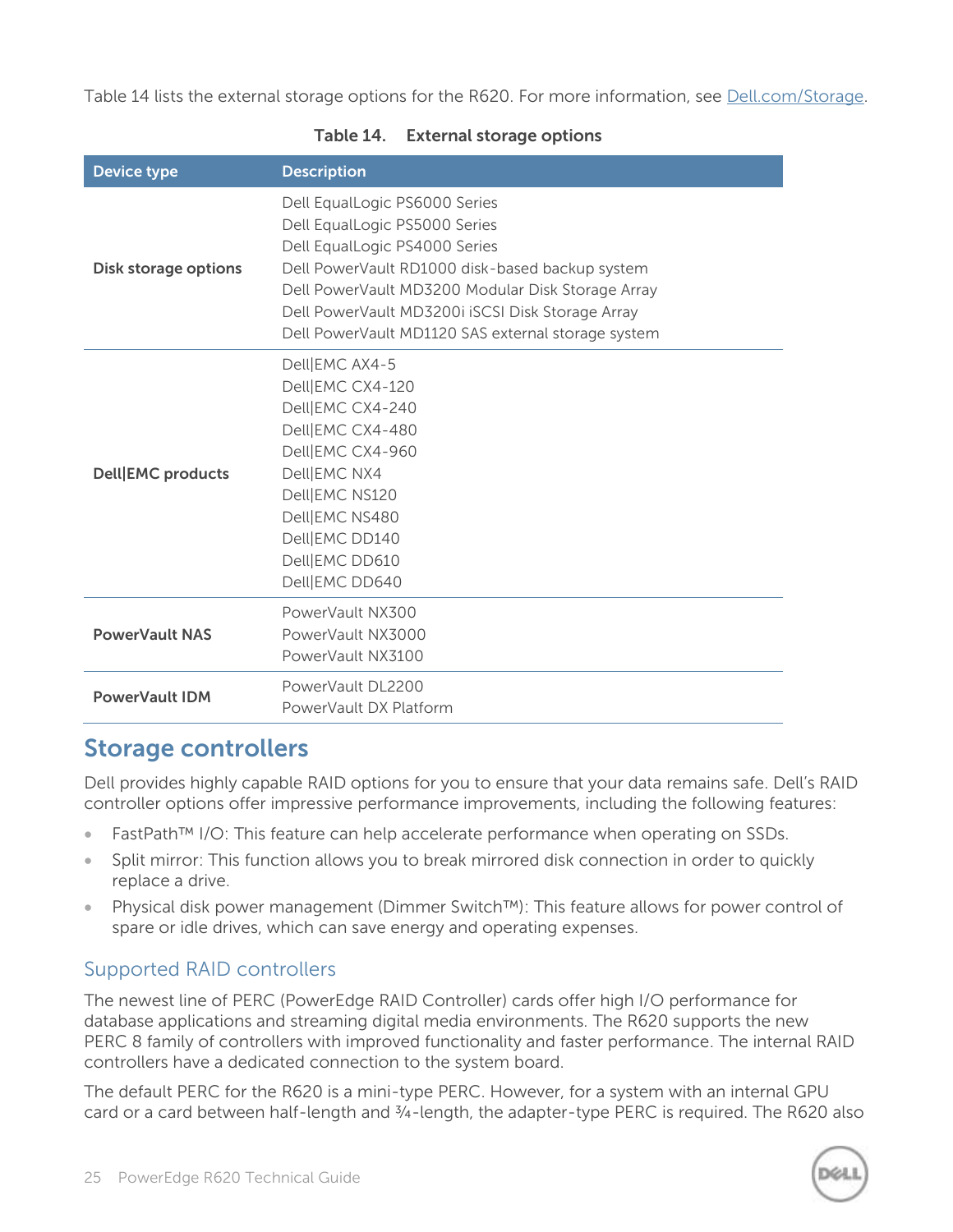supports the new software RAID solution that supports RAID 0, 1, 5 and 10. The R620 supports the PERC cards listed in [Table 15.](#page-25-0) For more information about the latest PERC offerings, see [Dell.com/PERC.](http://www.dell.com/perc)

<span id="page-25-0"></span>

| <b>Controller</b>                           | <b>Description</b>                                                                                                       | <b>Features</b>                                                                                                  | <b>RAID</b><br>modes<br>supported | <b>Form factor</b>                                                        | <b>Usage</b><br>model  |
|---------------------------------------------|--------------------------------------------------------------------------------------------------------------------------|------------------------------------------------------------------------------------------------------------------|-----------------------------------|---------------------------------------------------------------------------|------------------------|
| <b>PERC H810</b><br>External                | Eight-port, external and<br>6Gp/s PCIe RAID controller<br>that supports up to 192<br>SATA and SAS hard drives<br>or SSDs | Includes 1GB NV DDR3<br>cache, premium<br>performance and feature<br>set, security SED/EKMS,<br>and SSD as cache | 0, 1, 10, 5,<br>50, 6, 60         | Adapter                                                                   | Premium<br>performance |
| PERC H710P<br>Internal                      | Eight-port, internal 6Gb/s<br>PCIe RAID controller that<br>supports up to 32 SATA<br>and SAS hard drives or<br>SSDs      | Includes 1GB NV DDR3<br>cache, premium<br>performance and feature<br>set, security SED/EKMS,<br>and SSD as cache | 0, 1, 10, 5,<br>50, 6, 60         | Integrated<br>$min$ -type $1$<br>and adapter-<br>type <sup>2</sup>        | Premium<br>performance |
| <b>PERC H710</b><br>Internal                | Eight-port, internal 6Gb/s<br>PCIe RAID controller that<br>supports up to 32 SATA<br>and SAS hard drives or<br>SSDs      | Includes 512MB DDR3<br>cache, advanced feature<br>set, security SED/EKMS                                         | 0, 1, 10, 5,<br>50, 6, 60         | Integrated<br>mini-type <sup>1</sup><br>and adapter-<br>type <sup>2</sup> | Performance            |
| <b>PERC H310</b><br>Internal                | Eight-port, internal 6Gb/s<br>PCIe RAID that supports up<br>to 32 SATA and SAS hard<br>drives or SSDs                    | Supports hot-plug drives,<br>expansion, pass-through                                                             | 0, 1, 10, 5,<br>50                | Integrated<br>$min$ -type $1$<br>and adapter-<br>type <sup>2</sup>        | Value                  |
| <b>PERC S110</b><br>Software<br><b>RAID</b> | 3Gb/s SATA software RAID<br>controller that supports up<br>to 4 physical disks or 8<br>virtual disks                     | Supports hot-plug SATA<br>drives (4 drive<br>maximum); no<br>expansion; Microsoft<br>Windows only                | 0, 1, 5, 10                       | System<br>board-<br>embedded<br><b>SATA</b>                               | Entry-level            |

#### **Table 15. Supported RAID controllers**

 $1$ Mini-type PERCs are not supported with an internal GPU or a  $\frac{3}{4}$  length PCIe card

 $^2$ Adapter-type required with the two-PCIe slot chassis and required when configuring an internal GPU or 3/4-length PCIe card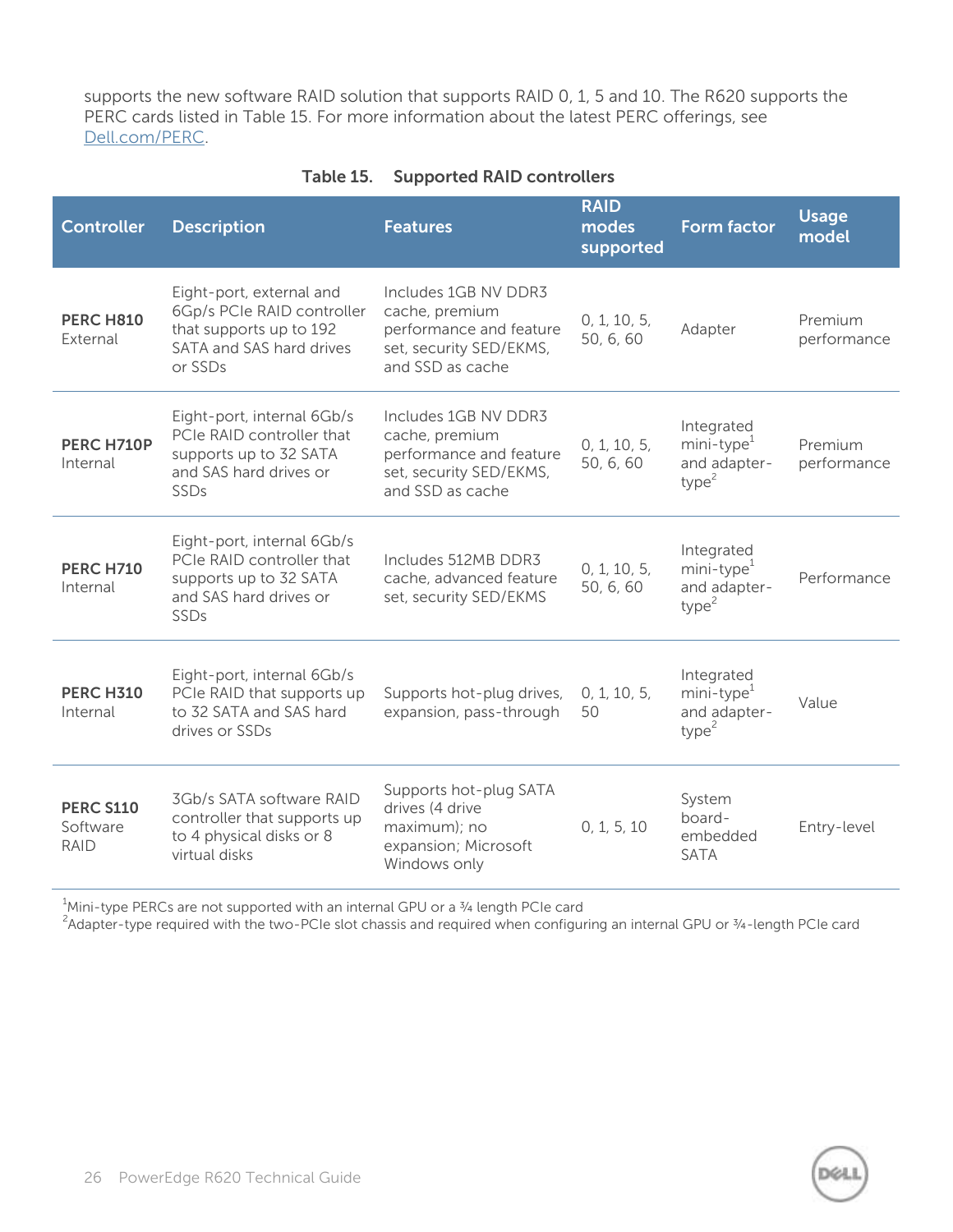<span id="page-26-2"></span>[Table 16](#page-26-2) lists the R620 backplane options for supported Dell PERC cards.

| <b>Backplane options</b>                   | <b>Controller</b>                                | <b>Drive types</b>          |
|--------------------------------------------|--------------------------------------------------|-----------------------------|
| 4 x 2.5 $^{\prime\prime}$ <sup>1</sup>     | PERC S110, H310, H710, H710P                     | SATA HDD/SSD<br>SAS HDD/SSD |
| $8 \times 2.5^{4}$                         | PERC H310, H710, H710P                           | SATA HDD/SSD<br>SAS HDD/SSD |
| $10 \times 2.5$ <sup>2</sup>               | PERC H310, H710, H710P                           | SATA HDD/SSD<br>SAS HDD/SSD |
| $4 \times 2.5" + 2$ PCIe SSDs <sup>3</sup> | PCIe SSD interface card + PERC H310, H710, H710P | Express Flash PCIe SSD      |

| Table 16. | Hard-drive backplane options |  |
|-----------|------------------------------|--|
|-----------|------------------------------|--|

 $1$ Mini-type and adapter-type PERC available; adapter-type is available with the two-PCIe slot chassis and required when configuring internal GPU or 3/4 length PCIe card.

 $210$ -drive bay chassis supports only the mini-type PERC.

<sup>3</sup> Express Flash PCIe SSD configurations support only the mini-type PERC.

#### CacheCade

CacheCade provides automated storage tiering on SSDs with the PERC H810 and H710P. It works by detecting the most often accessed data and copying it over time to the CacheCade SSD(s) where that cached data is accessed directly, instead of accessing the hard disk drives. This can dramatically increase how your applications respond when they are under peak traffic times and how they perform when response time is critical.

CacheCade provides cost-effective performance scaling for database-type applications that perform lots of random reads, and saves the cost of adding extra drives.

# <span id="page-26-0"></span>**Optical drive**

The R620 supports one ultra-slim, 9.5mm, internal optical drive (4-, 6-, or 8-drive bay options) on the system board embedded SATA. The R620 10-drive bay chassis, however, does not support an internal optical drive due to space limitation; an external USB optical drive is an option for the 10-drive bay chassis. The R620 supports DVD-ROM and DVD+/-RW. An optical drive cable is included.

# <span id="page-26-1"></span>**Tape drive**

The R620 supports an external tape drive only through the SAS 6Gbps HBA. The R620 does not support internal tape drives.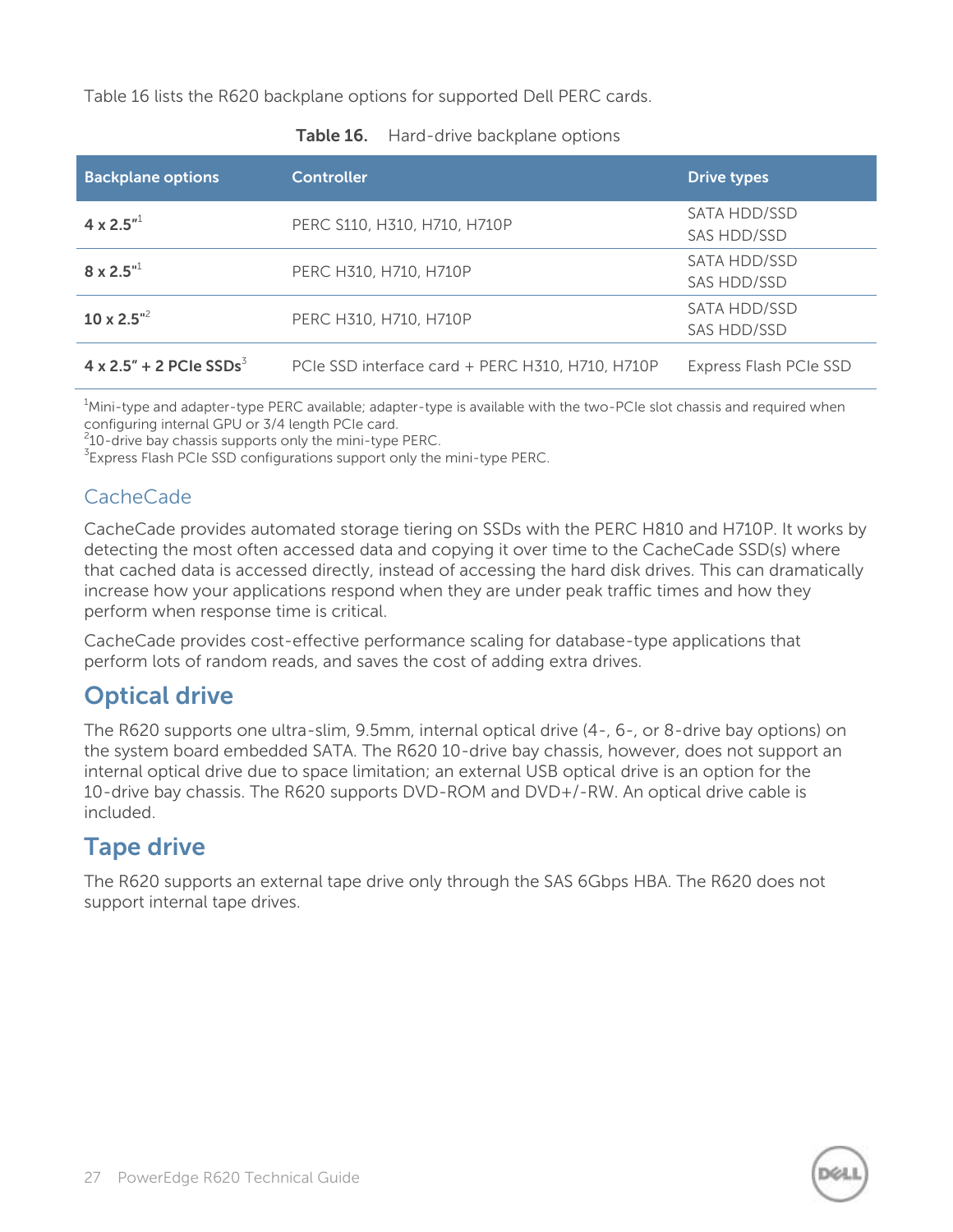# <span id="page-27-0"></span>**7 Networking and PCIe**

The Dell PowerEdge R620 offers balanced, scalable I/O capabilities, including integrated PCIe 3.0 capable expansion slots. Dell Select Network Adapters, Dell's network daughtercards, let you choose the right network fabric without using up a valuable PCI slot. Pick the speed, technology, vendor and other options such as switch independent partitioning, which lets you share and manage bandwidth on 10GbE connections.

### <span id="page-27-1"></span>**Select Network Adapter**

The Select Network Adapter family includes flexible LAN on motherboard (LOM) card options for the Dell PowerEdge 12th generation servers. The Select Network Adapter form factor delivers the value of LOM integration with the system, including BIOS integration and shared port for manageability, while providing the flexibility of a modular card.

<span id="page-27-2"></span>The R620 supports one custom rack network daughter card (NDC), as part of the Select Network Adapter family, to house the complete LOM subsystem. The rack NDC options supported on the R620 include a selection of 1GbE and 10GbE port cards, such as 1000 Base-T, 10Gb Base-T, and 10Gb SFP+.



**Figure 8. Rack network daughter card (NDC)**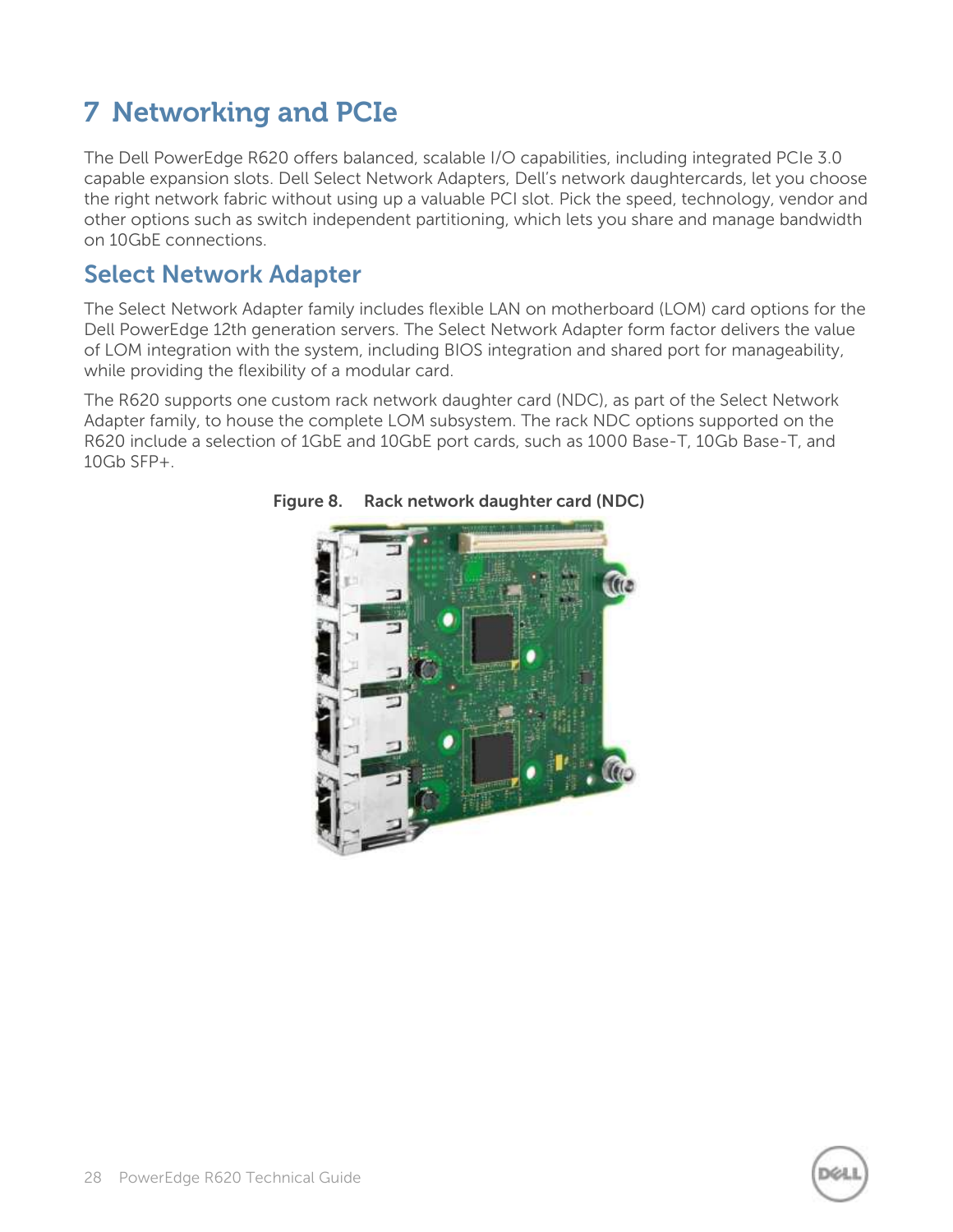<span id="page-28-0"></span>[Table 17](#page-28-0) lists the available Select Network Adapter options and supported features for the R620.

| <b>Features</b>                       | <b>Broadcom</b><br><b>5720 Base-T</b><br>(default) | <b>Intel I350</b><br><b>Base-T</b> | <b>Broadcom</b><br>57800S<br>$SFP+^1$              | <b>Broadcom</b><br>57800S<br>Base- $T^1$                                                    | <b>Intel X540</b><br>Base- $T^1$                   | <b>Intel</b><br>I350/X520<br>$SFP+$ <sup>1</sup>   |
|---------------------------------------|----------------------------------------------------|------------------------------------|----------------------------------------------------|---------------------------------------------------------------------------------------------|----------------------------------------------------|----------------------------------------------------|
| Ports x link<br>speed                 | $4 \times 1$ Gb                                    | $4 \times 1$ Gb                    | $2 \times 1$ Gb +<br>$2 \times 10$ Gb <sup>2</sup> | $2 \times 1$ Gb +<br>$2 \times 10$ Gb <sup>2</sup>                                          | $2 \times 1$ Gb +<br>$2 \times 10$ Gb <sup>2</sup> | $2 \times 1$ Gb +<br>$2 \times 10$ Gb <sup>2</sup> |
| <b>Supported</b><br>speed             | 1Gb/s                                              | 1Gb/s                              | 1Gb/s and<br>10Gb/s                                | 1Gb/s and<br>10Gb/s                                                                         | $1Gb/s$ and<br>10Gb/s                              | 1Gb/s and<br>10Gb/s                                |
| <b>SR-IOV</b>                         | Not<br>supported                                   | Not<br>supported                   |                                                    | Supported <sup>3</sup> Supported <sup>3</sup> Supported <sup>3</sup> Supported <sup>3</sup> |                                                    |                                                    |
| <b>ISCSI HBA</b>                      | Not<br>supported                                   | Not<br>supported                   |                                                    | Supported <sup>3</sup> Supported <sup>3</sup>                                               | Not<br>supported                                   | <b>Not</b><br>supported                            |
| EEE                                   | Supported                                          | Supported                          | <b>Not</b><br>supported                            | <b>Not</b><br>supported                                                                     | Not<br>supported                                   | Not<br>supported                                   |
| <b>FCoE</b>                           | Not<br>supported                                   | <b>Not</b><br>supported            |                                                    | Supported <sup>4</sup> Supported <sup>4</sup> Supported <sup>4</sup> Supported <sup>4</sup> |                                                    |                                                    |
| Switch<br>independent<br>partitioning | <b>Not</b><br>supported                            | <b>Not</b><br>supported            |                                                    | Supported <sup>5</sup> Supported <sup>5</sup>                                               | <b>Not</b><br>supported                            | <b>Not</b><br>supported                            |
| <b>DCB</b>                            | Not<br>supported                                   | <b>Not</b><br>supported            |                                                    | Supported <sup>6</sup> Supported <sup>6</sup> Supported <sup>6</sup> Supported <sup>6</sup> |                                                    |                                                    |
| <b>ISCSI TLV</b>                      | Not<br>supported                                   | <b>Not</b><br>supported            |                                                    | Supported <sup>7</sup> Supported <sup>7</sup> Supported <sup>7</sup> Supported <sup>7</sup> |                                                    |                                                    |

**Table 17. Supported Select Network Adapter options and features**

 $^{\rm 1}$ These cards have two chipsets that offer the choice of either 10GbE or 1GbE.

 $^{2}$ 10Gb NDCs are not supported with an internal GPU or a  $^{3}/_{4}$  length PCIe card.

 $3$ Applies to only 10Gb ports. (For switch independent partitioning support, the maximum number of partitions supported is four, two partitions per 10Gb port).

#### System management integration

With R620, the job of deploying, updating, monitoring and maintaining the Select Network Adapters is fast and easy. System management integration features include the following:

- Pre-boot: Using the Dell Lifecycle Controller graphical user interface (GUI) to set configuration such as bandwidth allocation or firmware revision level
- Post-boot: Agent-free out-of-band or high-speed in-band connection over LOM through the Operating System/BMC pass-thru feature for sensory information
- Automation of firmware and driver version deployment upon component replacement
- Automatic monitoring of NIC status and notification on SNMP traps
- Local or remote re-configuration of any NIC, physical or virtual
- PXE boot enabled on all LOM and NDCs for ease of use

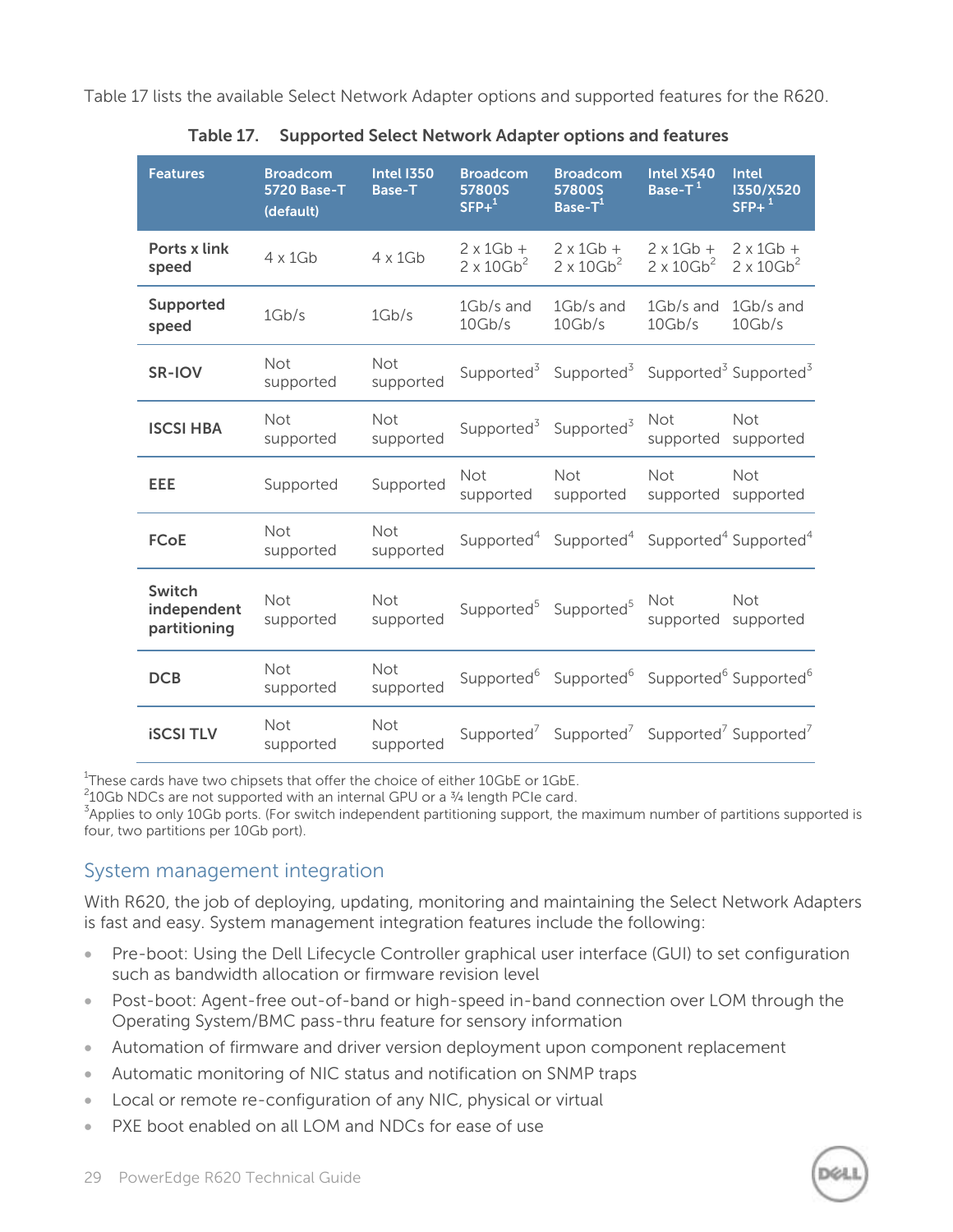Boot from SAN (iSCSI, FCoE) configuration for networking devices through the USC

# <span id="page-29-0"></span>**PCIe expansion**

#### PCIe slots

PCIe connectivity is integrated with the processor in that the number of processors in a system impacts the number of PCIe slots and the bandwidth of each PCIe slot. The PowerEdge R620 offers a two-slot option (available with the 4-, 6-, or 8-drive bay chassis only) and a three-slot option (this is the only option on the 10-drive bay chassis, but available also with the 4-, 6-, and 8-drive bay chassis).

For an R620 system with one processor, one two-slot option is available:

Two PCIe x16 slots with one x16 bandwidth and one x8 bandwidth

For an R620 system with two processors, two slot options are available:

- Two PCIe x16 slots, both slots with x16 bandwidth
- Three PCIe x16 slots with two x16 bandwidth and one x8 bandwidth

[Table 18](#page-29-1) lists the details of the PCIe slot options.

<span id="page-29-1"></span>

|                       | Three PCIe slots with two                                             | Two PCIe slots with two                    | Two PCIe slots with one                    |
|-----------------------|-----------------------------------------------------------------------|--------------------------------------------|--------------------------------------------|
|                       | processors <sup>+</sup>                                               | processors <sup>2</sup>                    | processor                                  |
| PCIe slot 1           | PCIe x16 connector with x8                                            | PCIe x16 connector with                    | PCIe x16 connector with x8                 |
|                       | bandwidth; half-length,                                               | x16 bandwidth; half-length,                | bandwidth; half-length,                    |
|                       | half-height                                                           | half-height                                | half-height                                |
| PCIe slot 2           | PCIe x16 connector with                                               | PCIe x16 connector with                    | PCIe x16 connector with                    |
|                       | x16 bandwidth; half-length,                                           | x16 bandwidth; $3/4$ length <sup>3</sup> , | x16 bandwidth; $3/4$ length <sup>3</sup> , |
|                       | half-height                                                           | full-height                                | full-height                                |
| PCIe slot 3           | PCIe x16 connector with<br>x16 bandwidth; half-length,<br>half-height | N/A                                        | N/A                                        |
| <b>Available with</b> | 4-, 6-, 8- or 10-drive bay                                            | $4-$ , 6-, or 8-drive bay                  | $4-$ , 6-, or 8-drive bay                  |
|                       | chassis                                                               | chassis                                    | chassis                                    |

**Table 18. PCIe slot options**

 $^{1}$ Slot 1 and slot 2 require a second processor.

<sup>2</sup>Slot 1 requires a second processor.

 $310$ Gb NDCs are not supported with a  $3/4$  length PCIe card.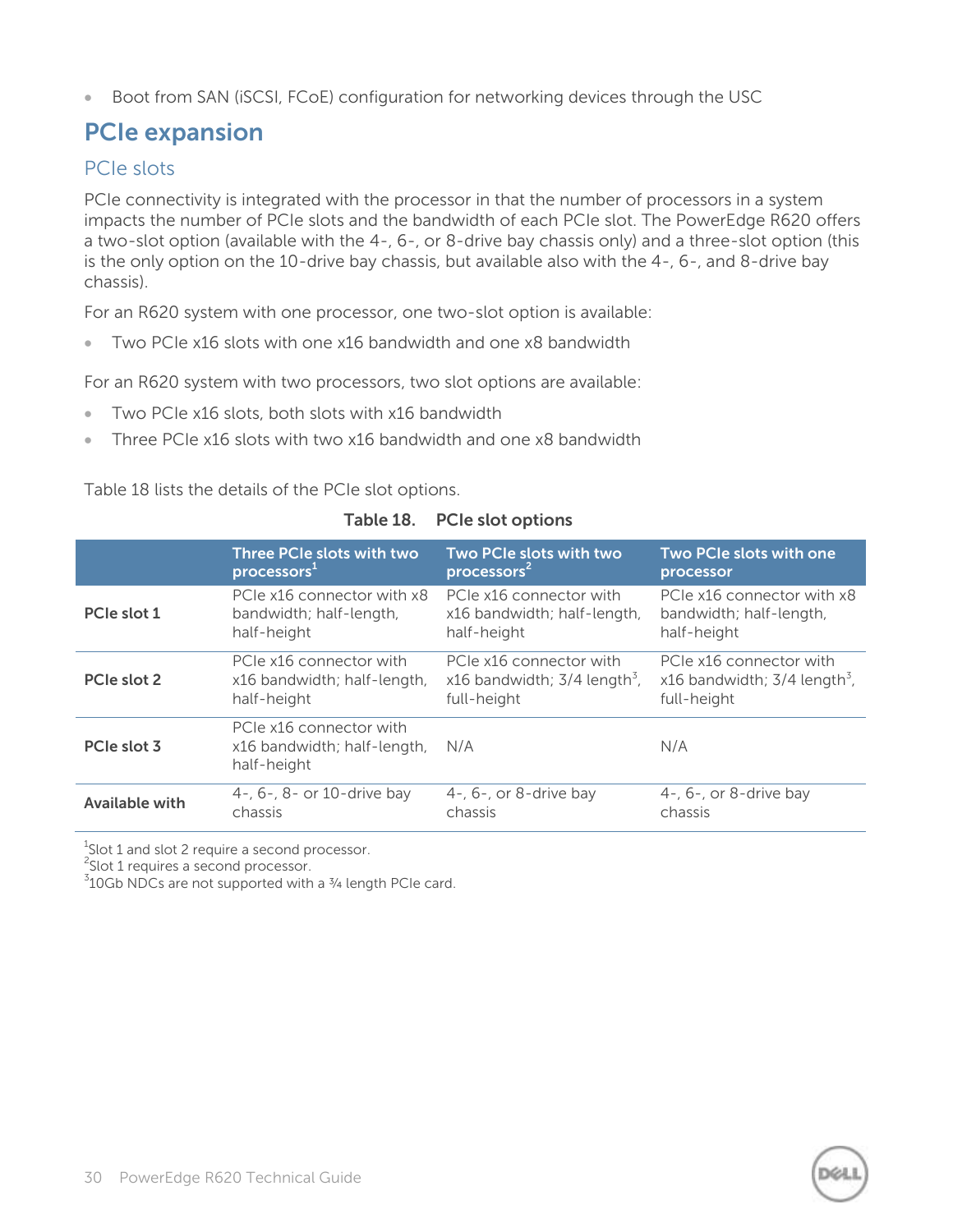### PCIe expansion cards

<span id="page-30-0"></span>The R620 supports a variety of PCIe expansion cards. [Table 19](#page-30-0) lists the supported add-in NICs and HBAs.

| <b>Type</b>      | <b>Adapter</b>                                                 |  |  |  |  |  |
|------------------|----------------------------------------------------------------|--|--|--|--|--|
|                  | Broadcom 5720 2x1Gb Base-T                                     |  |  |  |  |  |
|                  | Broadcom 5719 4x1Gb Base-T                                     |  |  |  |  |  |
|                  | Intel I350 2x1Gb Base-T                                        |  |  |  |  |  |
|                  | Intel I350 4x1Gb Base-T                                        |  |  |  |  |  |
|                  | Broadcom 57810S 2x10Gb SFP+                                    |  |  |  |  |  |
|                  | Broadcom 57810S 2x10Gb Base-T                                  |  |  |  |  |  |
| 1Gb/10Gb NICs    | Intel X520 2x10Gb SFP+                                         |  |  |  |  |  |
|                  | Intel X540 2x10Gb Base-T                                       |  |  |  |  |  |
|                  | QLogic® QLE8262 2x10Gb SFP+                                    |  |  |  |  |  |
|                  | Brocade <sup>®</sup> BR1020 2x10Gb SFP+                        |  |  |  |  |  |
|                  | Mellanox ConnectX-3 dual-port 40GbE QSFP+<br>network adapter   |  |  |  |  |  |
|                  | Mellanox ConnectX-3 dual-port 10GbE DA/SFP+<br>network adapter |  |  |  |  |  |
|                  | QLogic QLE2460 4Gb                                             |  |  |  |  |  |
|                  | QLogic QLE2462 4Gb                                             |  |  |  |  |  |
|                  | QLogic QLE2560 8Gb                                             |  |  |  |  |  |
|                  | QLogic QLE2562 8Gb                                             |  |  |  |  |  |
|                  | QLogic QLE2660 16Gb                                            |  |  |  |  |  |
| FC4/FC8/F16 HBAs | QLogic QLE2662 16Gb                                            |  |  |  |  |  |
|                  | Emulex LPe12000 8Gb                                            |  |  |  |  |  |
|                  | Emulex LPe12002 8Gb                                            |  |  |  |  |  |
|                  | Brocade BR815 8Gb                                              |  |  |  |  |  |
|                  | Brocade BR825 8Gb                                              |  |  |  |  |  |

**Table 19. Supported NICs and HBAs**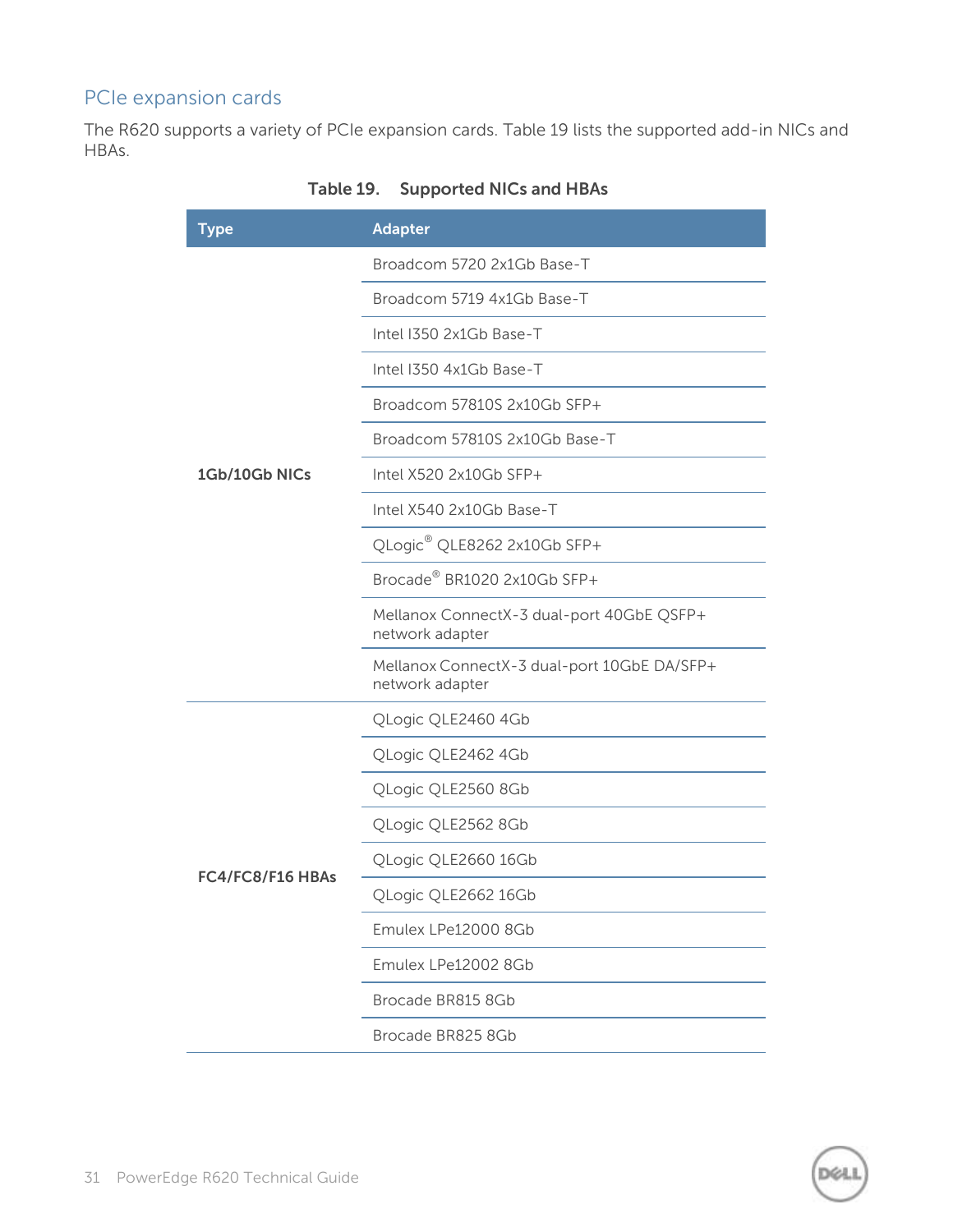<span id="page-31-0"></span>[Table 20](#page-31-0) lists additional supported PCIe expansion cards for the R620.

| Type               | <b>Adapter</b>                                                                |
|--------------------|-------------------------------------------------------------------------------|
| <b>PCIe SSD</b>    | Fusion-io <sup>®</sup> IoDrive <sup>®</sup> 640GB V1                          |
|                    | Fusion-io PCIe SSD V2                                                         |
| <b>PCIe bridge</b> | PCIe bridge adapter for front-accessible, hot-plug<br>Express Flash PCIe SSDs |

XX

#### **Table 20. Additional supported PCIe expansion cards**

For the latest information on all supported add-in PCIe expansion cards for the R620, visit Dell.com/PowerEdge. For PCIe card dimensions, see [Table 36](#page-53-4) in Appendix A.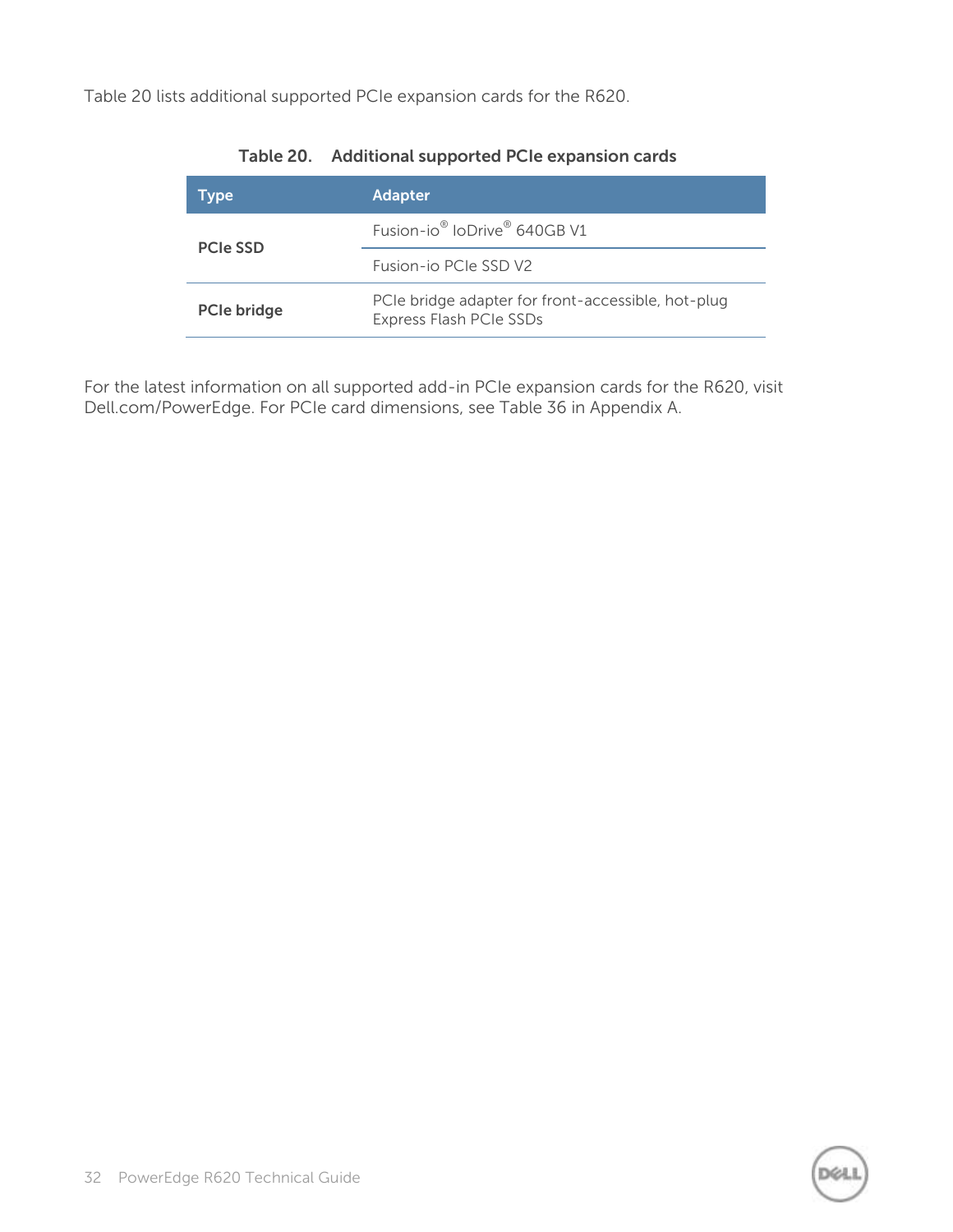# <span id="page-32-0"></span>**8 Power, thermal and acoustics**

Lower overall system-level power draw is a result of Dell's breakthrough system design. The R620 PowerEdge server maximizes performance per watt through a combination of power and cooling, energy efficient technologies, and tools. Additionally, the PowerEdge R620 has an extensive collection of sensors that automatically track thermal activity, which helps regulate temperature thereby reducing server noise and power consumption.

### <span id="page-32-1"></span>**Power consumption and energy efficiency**

With the rise in the cost of energy coupled with increasing data center density, Dell provides tools and technologies to help you realize greater performance with less energy cost and waste. More efficient data center usage can reduce costs by slowing the need for additional center space. [Table 21](#page-32-2) lists the tools and technologies Dell offers to help you achieve your data center goals by lowering power consumption and increasing energy efficiency.

<span id="page-32-2"></span>

| <b>Feature</b>                               | <b>Description</b>                                                                                                                                                                                                                                                                                                                                                                                                                                                 |
|----------------------------------------------|--------------------------------------------------------------------------------------------------------------------------------------------------------------------------------------------------------------------------------------------------------------------------------------------------------------------------------------------------------------------------------------------------------------------------------------------------------------------|
| <b>Power supply units (PSU)</b><br>portfolio | Dell's PSU portfolio includes intelligent features such as dynamically<br>optimizing efficiency while maintaining availability and redundancy. Find<br>additional information in the Power supply units section.                                                                                                                                                                                                                                                   |
| <b>Tools for right-sizing</b>                | <b>Energy Smart Solution Advisor (ESSA)</b> is a tool that helps you determine the<br>most efficient configuration possible. With ESSA, you can calculate the<br>power consumption of your hardware, power infrastructure, and storage.<br>ESSA can help you determine exactly how much power your server will use<br>at a given workload, and the PSU Advisor can help you choose the best,<br>most efficient PSU for your workload. Learn more at Dell.com/ESSA. |
| <b>Industry compliance</b>                   | Dell's servers are compliant with all relevant industry certifications and<br>guidelines, including 80 PLUS, Climate Savers, and ENERGY STAR.                                                                                                                                                                                                                                                                                                                      |
| <b>Power monitoring</b><br>accuracy          | PSU power monitoring improvements include:<br>Power monitoring accuracy of 1%, whereas the industry standard is 5%<br>$\bullet$<br>More accurate reporting of power<br>$\bullet$<br>Better performance under a power cap<br>$\bullet$                                                                                                                                                                                                                              |
| <b>Power capping</b>                         | Use Dell's systems management to set the power cap limit for your systems<br>to limit the output of a PSU and reduce system power consumption. Dell is<br>the first hardware vendor to leverage Intel Node Manager for circuit-breaker<br>fast capping.                                                                                                                                                                                                            |
| <b>Systems management</b>                    | <b>iDRAC7</b> Enterprise provides server-level management that monitors, reports<br>and controls power consumption at the processor, memory and system<br>level.<br>Dell OpenManage Power Center delivers group power management at the<br>rack, row and data center level for servers, power distribution units and<br>uninterruptible power supplies.                                                                                                            |

#### **Table 21. Power tools and technologies**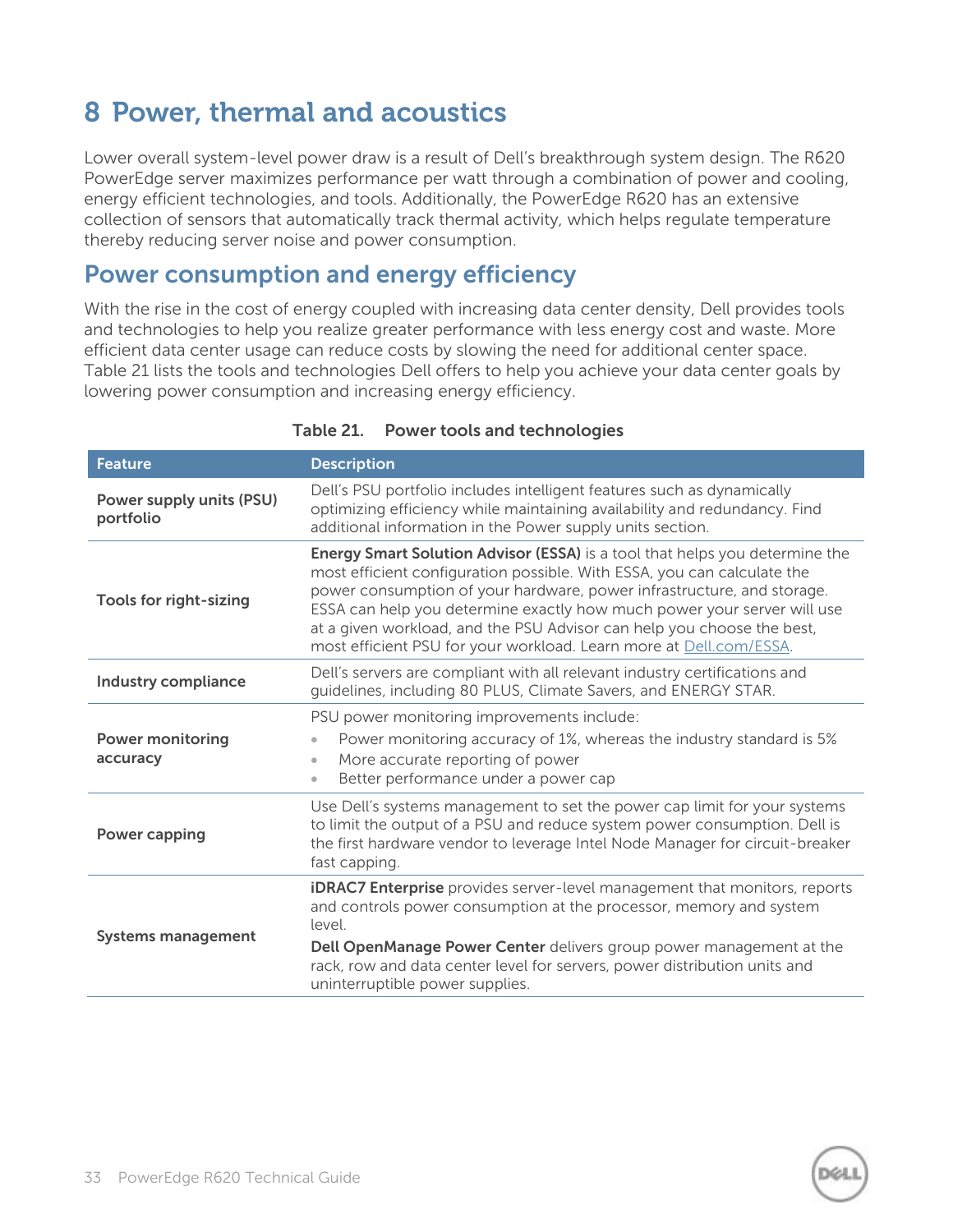| <b>Feature</b>             | <b>Description</b>                                                                                                                                                                                                                                                                                                                                                                                                                                                                                                                                                  |  |  |  |  |
|----------------------------|---------------------------------------------------------------------------------------------------------------------------------------------------------------------------------------------------------------------------------------------------------------------------------------------------------------------------------------------------------------------------------------------------------------------------------------------------------------------------------------------------------------------------------------------------------------------|--|--|--|--|
| Active power management    | Intel Node Manager is an embedded technology that provides individual<br>server-level power reporting and power limiting functionality. Dell offers a<br>complete power management solution comprised of Intel Node Manager<br>accessed through Dell iDRAC Enterprise and OpenManage Power Center<br>that allows policy-based management of power and thermals at the<br>individual server, rack and data center level.<br>Hot spare reduces power consumption of redundant power supplies.<br>Thermal control of fan speed optimizes the thermal settings for your |  |  |  |  |
|                            | environment to reduce fan consumption and lower system power<br>consumption.                                                                                                                                                                                                                                                                                                                                                                                                                                                                                        |  |  |  |  |
|                            | Idle power enables Dell servers to run as efficiently when idle as when at full<br>workload.                                                                                                                                                                                                                                                                                                                                                                                                                                                                        |  |  |  |  |
| <b>Fresh Air cooling</b>   | With the thermal design and reliability of Dell products, certain<br>configurations have the capability to operate at excursion-based<br>temperatures beyond the industry standard of 35°C (95°F) up to 45°C (113°F)<br>for excursionary periods of time and up to a 26°C dew point at 90% relative<br>humidity; without impacting your availability model. Find additional<br>information at Dell.com/FreshAir.                                                                                                                                                    |  |  |  |  |
| <b>Rack infrastructure</b> | Dell offers some of the industry's highest-efficiency power infrastructure<br>solutions, including:<br>Power distribution units<br>$\qquad \qquad \bullet$<br>Uninterruptible power supplies<br>$\bullet$<br><b>Energy Smart containment rack enclosures</b><br>$\bullet$                                                                                                                                                                                                                                                                                           |  |  |  |  |
|                            | Find additional information at Dell.com/us/en/enterprise/<br>power-and-cooling-technologies-components-rack-infrastructure.aspx.                                                                                                                                                                                                                                                                                                                                                                                                                                    |  |  |  |  |

Find additional information at [Dell.com/PowerAndCooling](http://content.dell.com/us/en/enterprise/power-and-cooling-technologies.aspx?%7Eck=mn%0D) and [Power.com/PowerCenter.](http://dell.com/powercenter)

# <span id="page-33-0"></span>**Power supply units**

Energy Smart power supplies have intelligent features, such as the ability to dynamically optimize efficiency while maintaining availability and redundancy. Also featured are enhanced power-consumption reduction technologies, such as high-efficiency power conversion and advanced thermal-management techniques, and embedded power-management features, including high-accuracy power monitoring.

The following power supply unit options are available for the R620:

- 495W AC
- 750W AC
- 1100W AC
- 1100W DC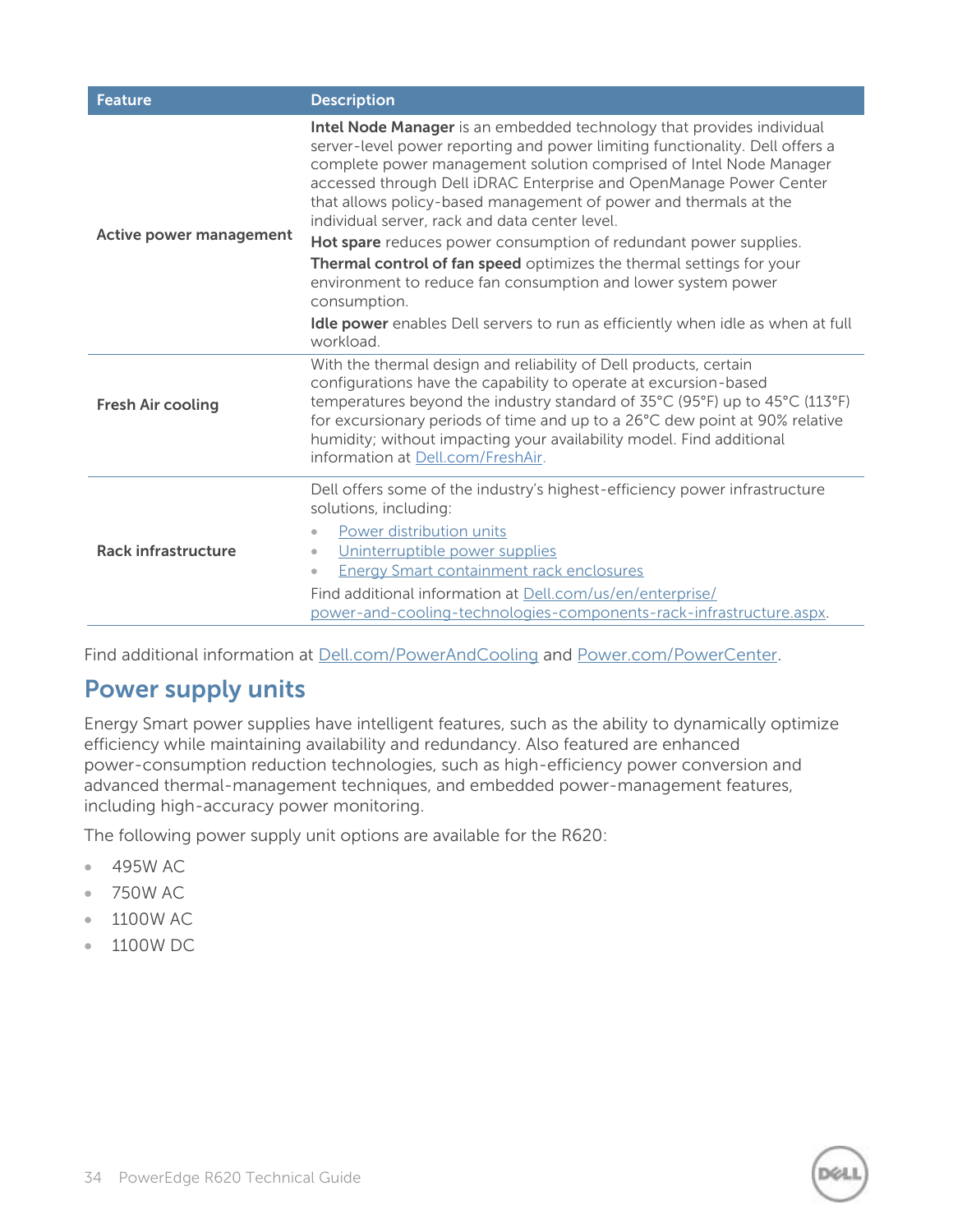<span id="page-34-2"></span>[Figure 9](#page-34-2) shows a 750W power supply unit extended from the R620 chassis.



**Figure 9. 750W power supply unit**

The PowerEdge R620 supports up to two AC or DC power supplies with  $1 + 1$  redundancy, auto-sensing, and auto-switching capability.

<span id="page-34-1"></span>Dell power supplies have achieved Titanium efficiency levels as shown in [Table 22.](#page-34-1)

| Table 22. Power supply efficiency |  |
|-----------------------------------|--|
|                                   |  |

| <b>Form factor</b>    | <b>Output</b> | <b>Class</b> |       | <b>Efficiency targets by load</b> |        |       |  |  |
|-----------------------|---------------|--------------|-------|-----------------------------------|--------|-------|--|--|
|                       |               |              | 10%   | 20%                               | $50\%$ | 100%  |  |  |
| <b>Redundant 86mm</b> | 495W AC       | Platinum     | 82.0% | 90.0%                             | 94.0%  | 91.0% |  |  |
|                       | 750W AC       | Titanium     | 90.0% | 94.0%                             | 96.0%  | 91.0% |  |  |
|                       | 750W AC       | Platinum     | 82.0% | 90.0%                             | 94.0%  | 91.0% |  |  |
|                       | 1100W AC      | Platinum     | 89.0% | 93.0%                             | 94.5%  | 92.0% |  |  |
|                       | 1100W DC      | N/A          | 80.0% | 88.0%                             | 91.0%  | 88.0% |  |  |

# <span id="page-34-0"></span>**Thermal and acoustics**

Optimized thermal management makes the PowerEdge R620 cool and quiet. Benefiting from smart cooling fan speed control, the R620 can keep both high performance and good acoustics across a wide range of ambient temperatures from 10°C to 35°C (50°F to 95°F) and to extended ambient temperature ranges (see [Table 33\)](#page-51-3). Operating environments for the R620 can vary from the data center to general-use spaces. In typical and minimum configurations, the R620 is quiet enough to be used in an office environment.

#### Thermal design

The thermal design of the PowerEdge R620 reflects the following:

 **Multiple sensors are monitored for thermal feedback control:** The PowerEdge R620 dynamically controls system cooling fan speed based on responses from all component temperature sensors, including processors, hard disk drives, DIMMs, storage cards and the inlet ambient temperature. Thermal control detects and responds to hardware configuration. Thermal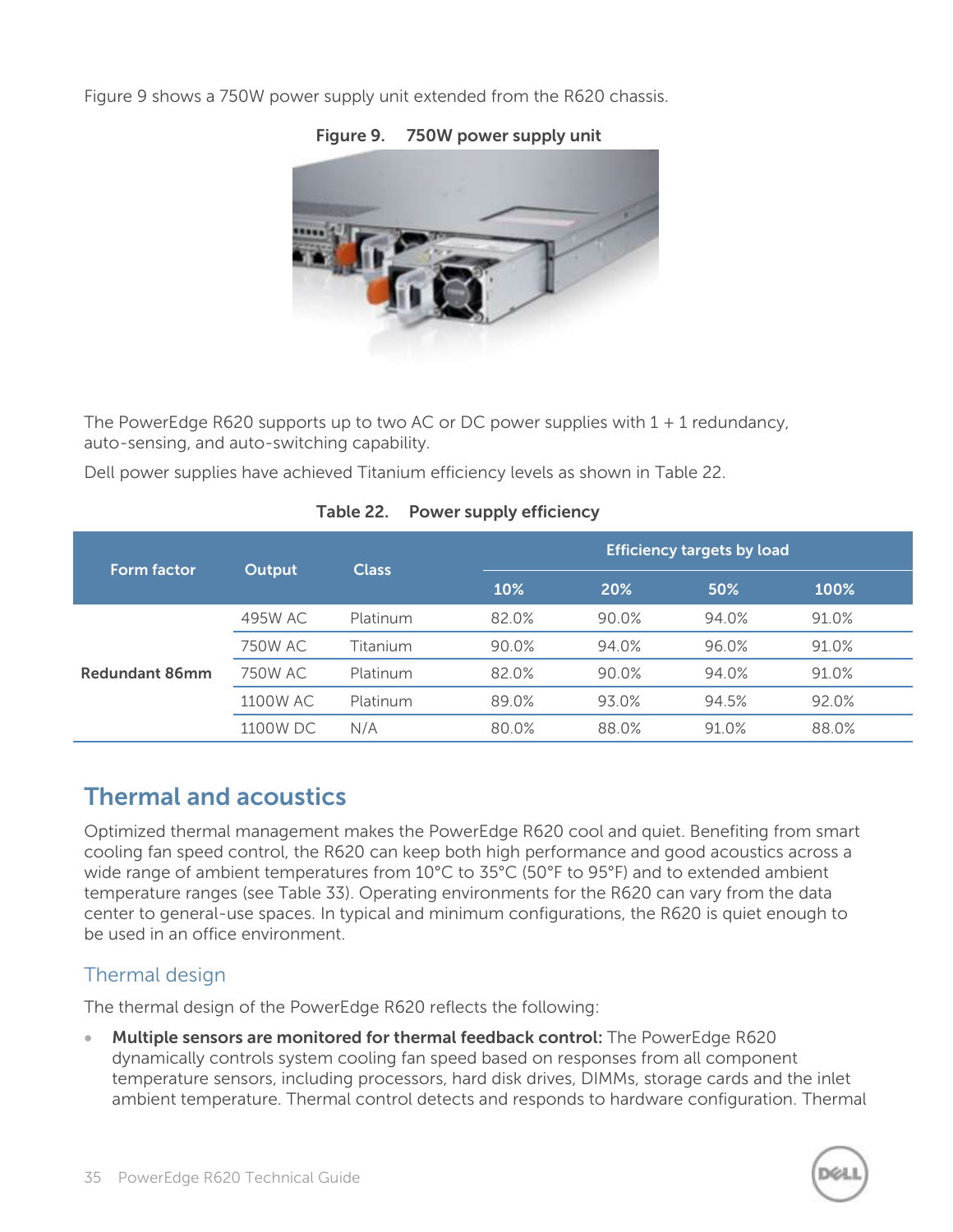management adjusts cooling according to what the system really needs, and draws lower fan power draw and generates lower acoustical noise levels than servers without such controls.

- **User-configurable settings:** An R620 thermal control design target is to minimize the contribution of fan power to overall system power. However, with the understanding and realization that every customer has a unique set of circumstances or expectations of the system, in this generation of servers, we are introducing limited user-configurable settings in the iDRAC7 BIOS setup screen. For more information, see the *Dell PowerEdge R620 Owner's Manual* on [Dell.com/Support/Manuals](http://www.dell.com/support/manuals) and "Advanced Thermal Control: Optimizing across Environments and Power Goals" on [Dell.com.](http://www.dell.com/)
- **Cooling redundancy:** The R620 allows continuous operation with a fan failure in the system.
- **Environmental specifications:** The optimized thermal management makes the R620 reliable under a wide range of operating environments as shown in the environmental specifications in [Table 33.](#page-51-3) Many configurations are also compliant under expanded operating temperature environments, but a few are not.

#### Acoustical design

The acoustical design of the PowerEdge R620 reflects the following:

- **Versatility:** The PowerEdge R620 saves you power draw in the data center, but it also is quiet enough for the office environment in typical and minimum configurations. Compare the values for  $L_{nA}$  in [Table 23](#page-36-0) for these configurations and note that they are lower than ambient measurements of typical office environments.
- **Adherence to Dell's high sound quality standards:** Sound quality is different from sound power level and sound pressure level in that it describes how humans respond to annoyances in sound, like whistles and hums. One of the sound quality metrics in the Dell specification is prominence ratio of a tone, which is listed in [Table 23.](#page-36-0)
- **Noise ramp and descent during bootup from power off:** Fan speeds and noise levels ramp during the boot process (from power off to power on) in order to add a layer of protection for component cooling in the case that the system were not to boot properly. To keep bootup as quiet as possible, the fan speed reached during bootup is limited to about half of full speed.
- **Noise level dependencies:** If acoustics is important to you, you may want to make the following configuration choices and settings for the PowerEdge R620 because they result in quieter operation:
	- iDRAC7 BIOS settings: Performance Per Watt (DAPC or OS) may be quieter than Performance or Dense Configuration (iDRAC Settings > Thermal > Max. Exhaust Temperature or Fan speed offset).
	- Hot spare feature of power supply unit: In the system default setting, the Hot Spare Feature is disabled; acoustical output from the power supplies is lowest in this setting.
	- Hard drive noise is highly dependent on spindle speed; a 7.2K RPM SATA hard drive has the quietest hard drive operation and a 15K RPM SAS hard drive has the loudest.

However, some components cause significant but not necessarily intuitive increases in loudness when they are installed in the R620. Contributors to acoustical output can include:

- PCIe SSD cards (such as Fusion-io)
- GPUs
- Express Flash PCIe SSDs
- 10Gb NIC
- Number of installed processors
- Number of installed PCIe cards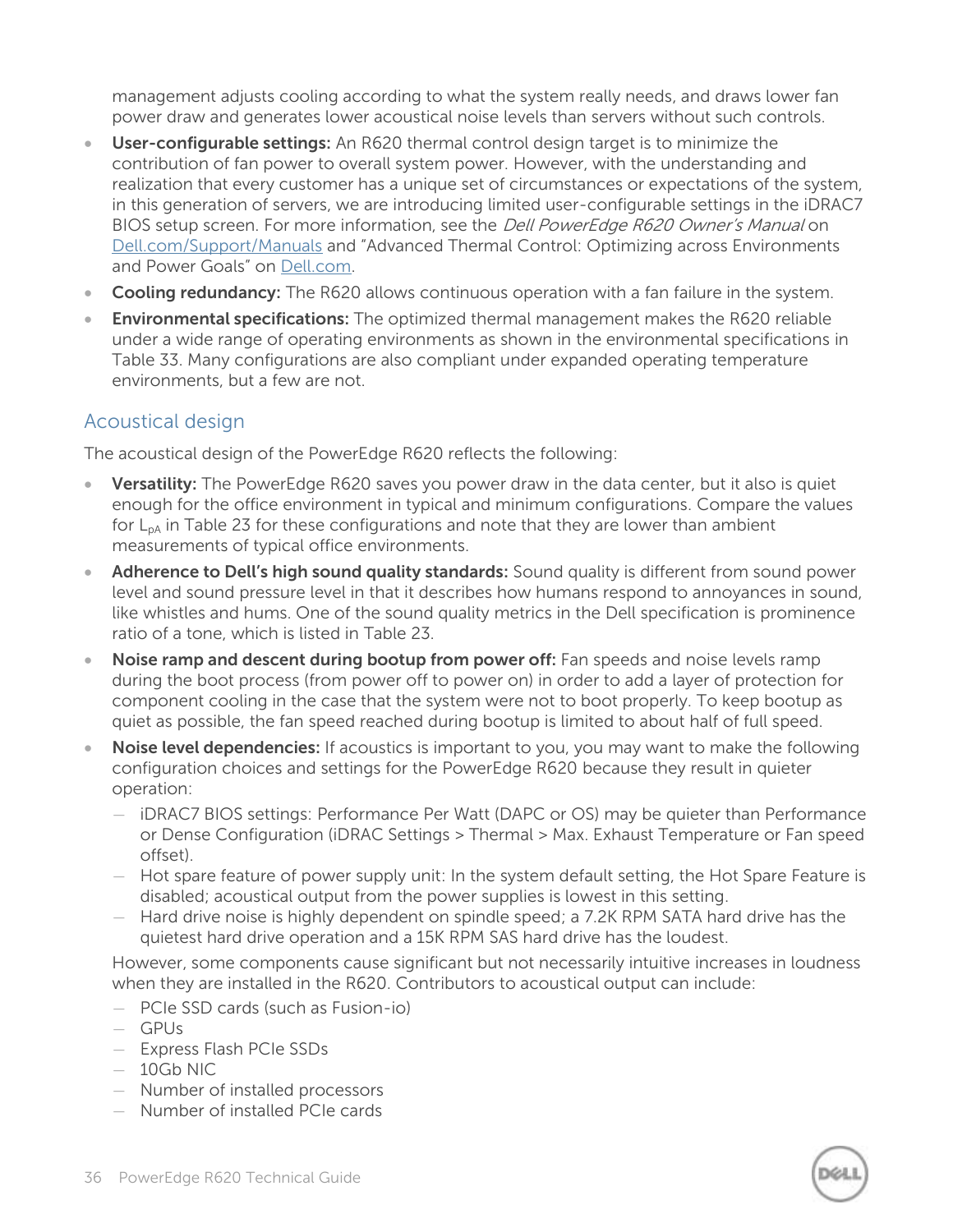<span id="page-36-0"></span>[Table 23](#page-36-0) details the acoustical performance for the R620.

| Configuration<br>$(23 + 2^{\circ}C)$<br>ambient) | <b>CPUs</b>                                           | <b>Hard</b><br>drives                    | <b>Power</b><br>supply<br>unit | <b>Memory</b>            | <b>PCI</b><br>card/HDD<br>controller | <b>Operating</b><br>mode | $L_{WA}$ -UL <sup>1</sup><br>(bels) | $L_{\rm pA}^2$<br>(dBA) | <b>Prominent</b><br>tones <sup>3</sup> |
|--------------------------------------------------|-------------------------------------------------------|------------------------------------------|--------------------------------|--------------------------|--------------------------------------|--------------------------|-------------------------------------|-------------------------|----------------------------------------|
| Minimum<br>1                                     |                                                       | 1x<br>250G<br>B<br><b>SATA</b><br>(7.2K) | 1x                             | $1 \times 2GB$<br>1333Hz | $1 \times$ PERC<br>H310              | $I$ dle $4$              | 3.9                                 | 24                      | None                                   |
|                                                  |                                                       |                                          | 495W                           |                          |                                      | Stress <sup>5</sup>      | 3.9                                 | 24                      | None                                   |
| <b>Typical</b>                                   | 4x<br>300G<br>$\overline{c}$<br><b>B SAS</b><br>(10K) | 2x                                       | 8 x 8 G B                      | $1 \times$ PERC<br>H710  | $I$ dle $4$                          | 4.4                      | 31                                  | None                    |                                        |
|                                                  |                                                       |                                          | 750W                           | 1600Hz                   | $1 \times$ Gb NIC                    | Stress <sup>5</sup>      | 5.1                                 | 39                      | None                                   |

#### **Table 23. Acoustical performance**

 $^1$ L<sub>WA</sub>-UL is the upper limit sound power levels (L<sub>WA</sub>) calculated per section 4.4.1 of ISO 9296 (1988) and measured in accordance to ISO 7779 (2010).

 $^2$ L<sub>pA</sub> is the average A-weighted sound pressure level from the four bystander positions calculated per section 4.3 of ISO9296 (1988) and measured in accordance with ISO 7779 (2010). The system is placed in a half rack enclosure (base of system is 25 cm above reflective floor).

 $^{\rm 3}$ Prominent tone: Criteria of D.6 and D.11 of ECMA-74 11th ed. (2010) are followed to determine if discrete tones are prominent. The system is placed in a half rack enclosure (base of system is 75 cm above reflective floor) and acoustic transducer is at front bystander position, ref ISO 7779 (2010 Section 8.6.2).

<sup>4</sup>Idle: Reference ISO 7779 (2010) definition 3.1.7; system is running in its operating system but no other specific activity.

<sup>5</sup>Stressed processor: An operating mode per ISO 7779 (2010) definition 3.1.6. The software SPECPower at 50% loading is activated to stress the processors.

For more information on Dell's acoustical design, see the **Dell Enterprise Acoustics** white paper.

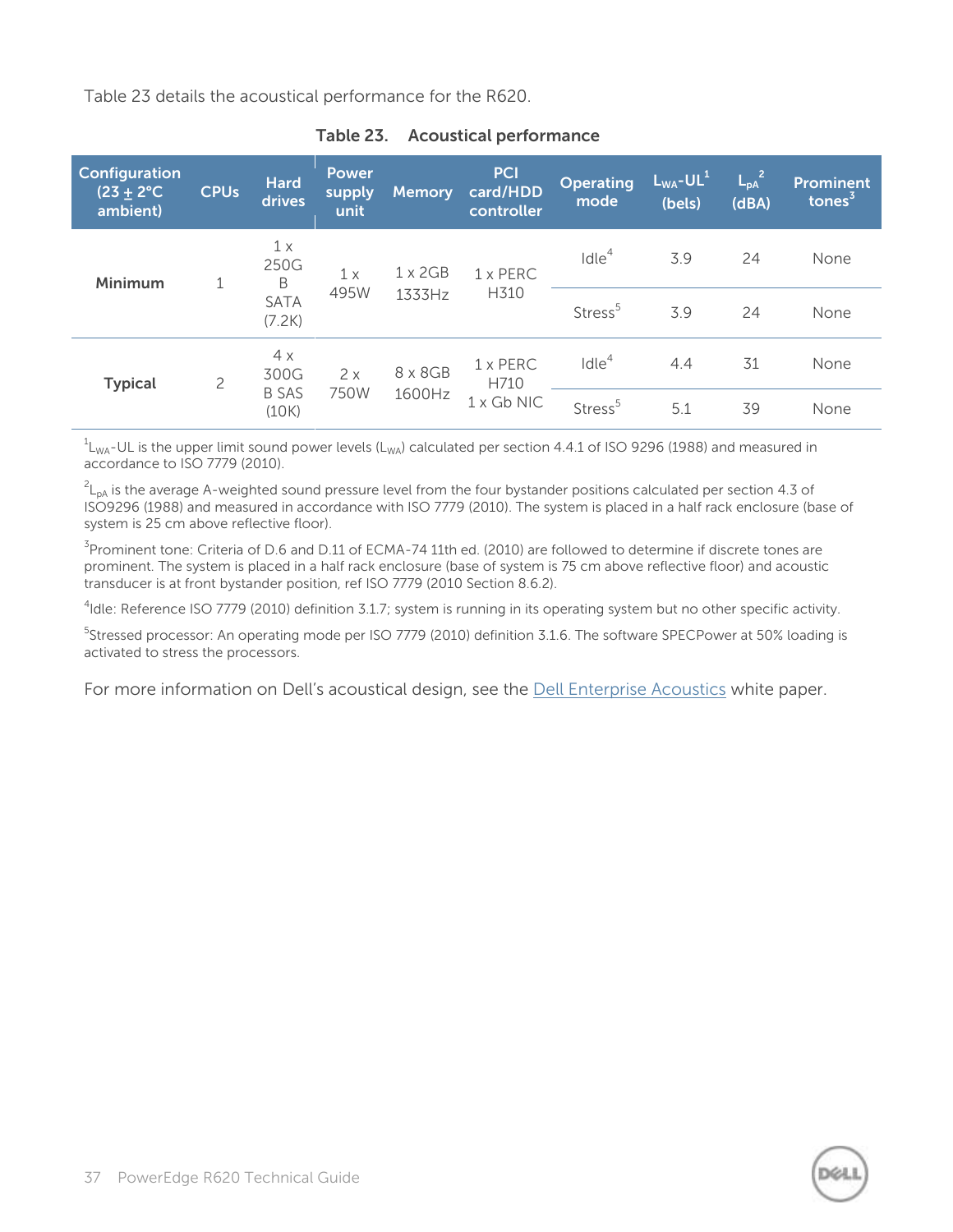# <span id="page-37-0"></span>**9 Rack rails and cable management**

The rack rail systems for the Dell PowerEdge R620 provide tool-less support for 4-post racks with square or unthreaded round mounting holes. Compared to the R610 sliding rails, which required the use of adapter brackets, the sliding rails for the R620 now offer support for threaded-hole racks with the ReadyRails II mounting interface. The optional cable management arm (CMA) can be mounted on either the left or right side of the sliding rails without the use of tools for fast and easy deployment.

# <span id="page-37-1"></span>**Sliding and static rail systems**

The R620 supports both sliding rails and static rails. Both rails have a new slim-rail design that supports the wide system chassis. The rails ship in the tool-less mounting configuration but can be converted to the tooled configuration very quickly and easily.

<span id="page-37-2"></span>The sliding rails for the R620 also include a self-adjusting mechanism that accommodates both chassis depths. The sliding rail system allows you to fully extend the server out the rack for easy access for service. The sliding rails are available with or without the optional CMA. [Figure 10](#page-37-2) shows the sliding rails with the CMA.



**Figure 10. Sliding rails with optional CMA**

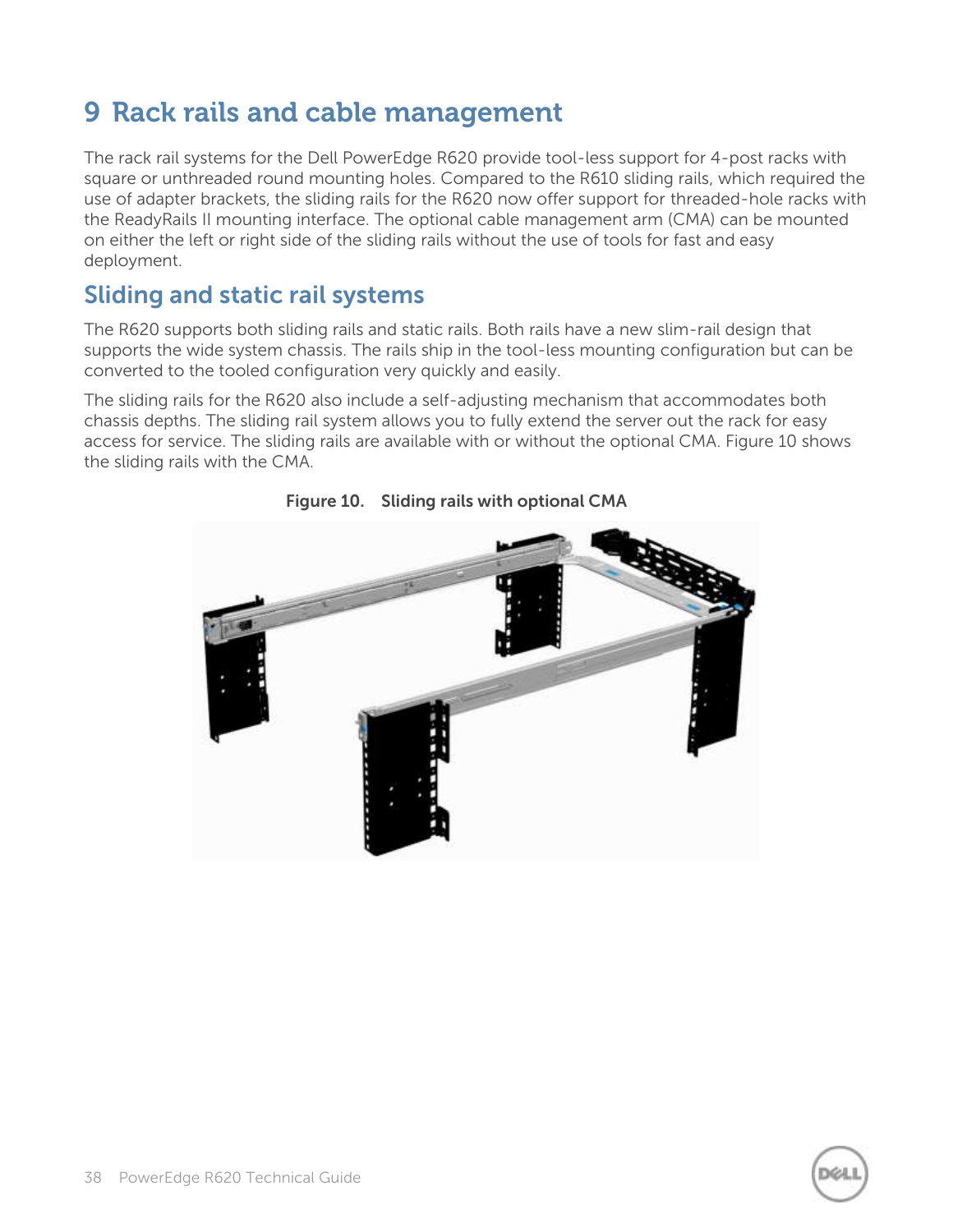<span id="page-38-1"></span>The static rails (shown in [Figure 11\)](#page-38-1) support a wider variety of racks than the sliding rails but do not support serviceability in the rack and are therefore are not compatible with the CMA.





One key factor in selecting the proper rails is identifying the type of rack in which they will be installed. Both the sliding rails and the static rails support tool-less mounting in 19"-wide, EIA-310-E compliant square hole and unthreaded round hole 4-post racks. Both also support tooled mounting in threaded-hole 4-post racks, but only the static rails, as the more universal solution, support mounting in 2-post (Telco) racks.

[Table 24](#page-38-0) lists the rack rail systems that the R620 supports. The R620 is not compatible with any other Dell rails or CMAs, including previous generation rails.

<span id="page-38-0"></span>

|                                     | <b>Rail</b> |                           |                  | <b>Rack Types Supported</b> |              |               |              |               |  |
|-------------------------------------|-------------|---------------------------|------------------|-----------------------------|--------------|---------------|--------------|---------------|--|
| <b>Product</b><br><b>Identifier</b> |             | <b>Mounting Interface</b> | <b>Rail Type</b> | 4-Post                      |              |               | 2-Post       |               |  |
|                                     |             |                           |                  | <b>Square</b>               | <b>Round</b> | <b>Thread</b> | <b>Flush</b> | <b>Center</b> |  |
| A7<br><b>R620</b><br>A8             |             | ReadyRails II             | Sliding          |                             |              |               |              |               |  |
|                                     |             | ReadyRails                | <b>Static</b>    |                             |              |               |              |               |  |

| Table 24.<br>Supported rack rail system |
|-----------------------------------------|
|-----------------------------------------|

Other key factors governing proper rail selection include the spacing between the front and rear mounting flanges of the rack, the type and location of any equipment mounted in the back of the rack, such as power distribution units, and the overall depth of the rack. Due to their reduced complexity and lack of need for CMA support, the static rails offer a greater adjustability range and a smaller overall mounting footprint than the sliding rails.

For detailed information about static and sliding rails, see the [Rack rail specifications](#page-53-0) section in Appendix A. For more information on installing the R620 in a rack, see the Rack Installation Instructions on [Dell.com/Support/Manuals.](http://www.dell.com/support/manuals)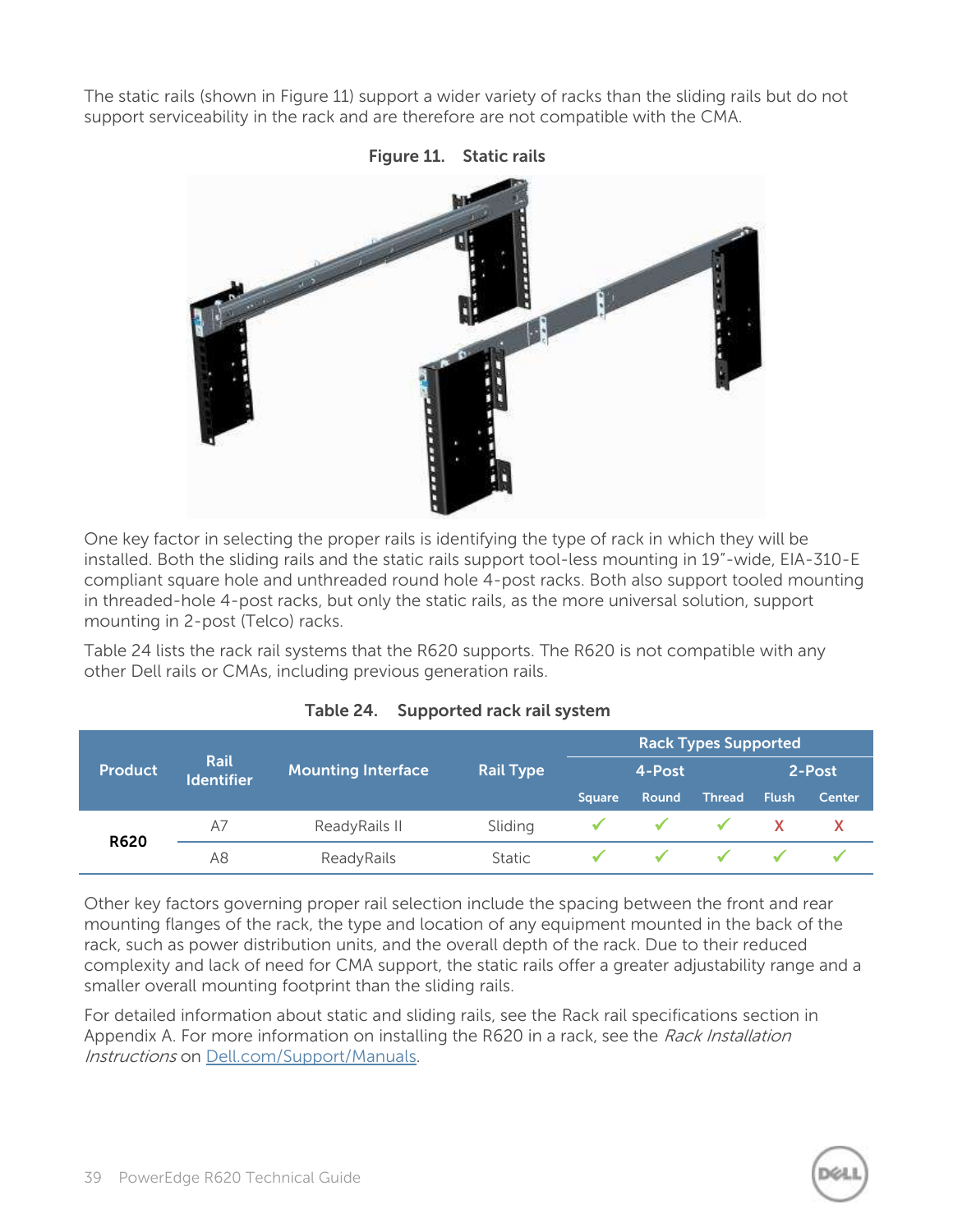# <span id="page-39-0"></span>**Cable management arm**

The optional CMA organizes and secures the cords and cables exiting the back of the server and unfolds to allow the server to extend out of the rack without having to detach the cables. Some key features of the R620 CMA include:

- **Large U-shaped baskets to support dense cable loads**
- Open vent pattern for optimal airflow
- Ability to be mounted on either side
- Use of hook-and-loop straps rather than plastic tie wraps to eliminate the risk of cable damage during cycling
- Low-profile fixed tray to both support and retain the CMA in its fully closed position
- Ability to mount the CMA and tray without the use of tools, due to snap-in designs

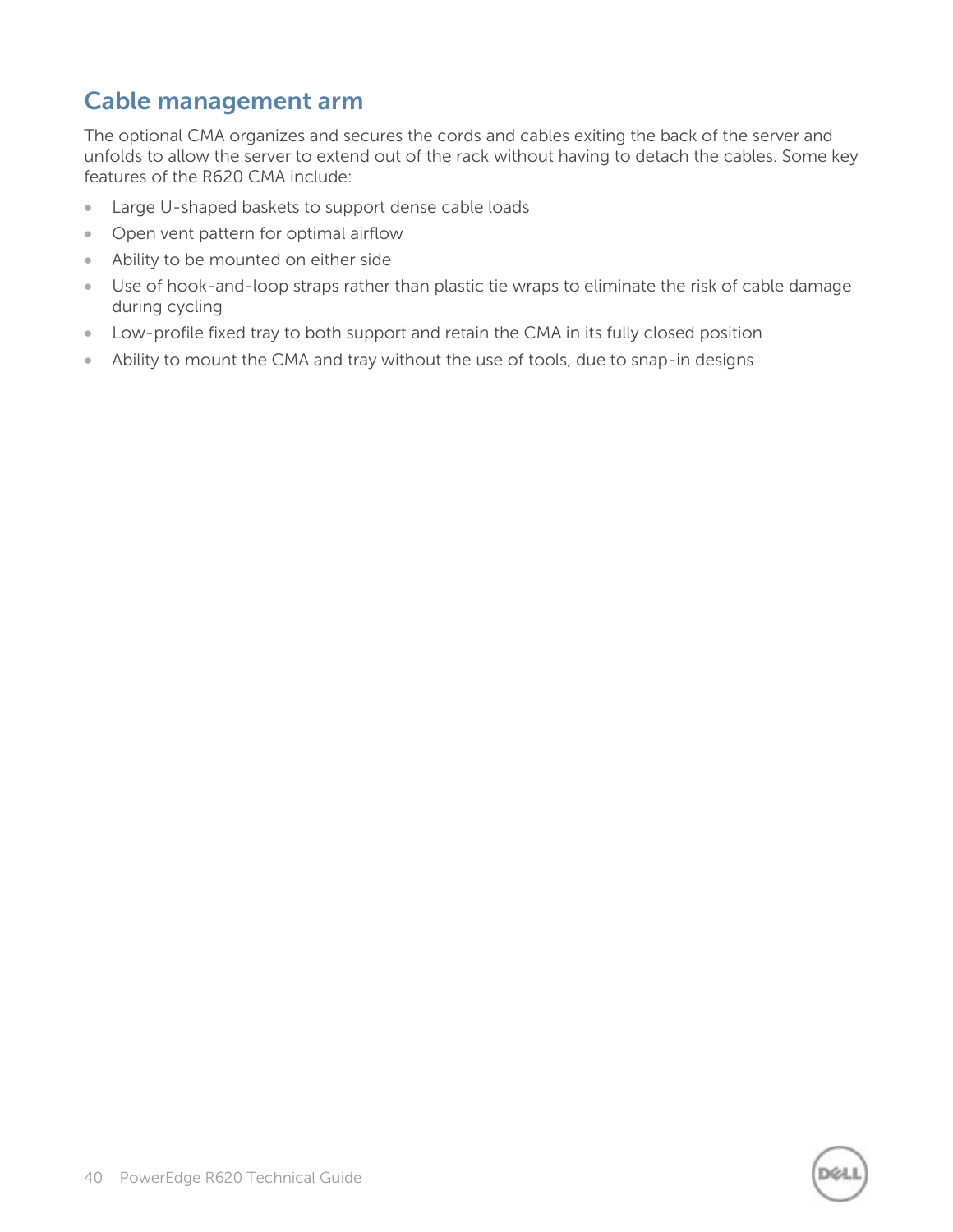# <span id="page-40-0"></span>**10 Operating systems and virtualization**

The Dell PowerEdge R620 supports a wide range of industry-standard operating systems and virtualization software.

# <span id="page-40-1"></span>**Supported operating systems**

[Table 25](#page-40-2) lists the primary operating systems supported on the R620. For the latest information on supported operating systems, see [Dell.com/OSsupport.](http://www.dell.com/OSsupport)

<span id="page-40-2"></span>

| <b>Operating System</b>                                   | <b>Platform</b>                       | <b>Edition</b>                                             |
|-----------------------------------------------------------|---------------------------------------|------------------------------------------------------------|
| Red Hat Enterprise Linux 5.8 <sup>1</sup>                 | x32<br>x64                            | N/A                                                        |
| Red Hat Enterprise Linux 6.3 <sup>2</sup>                 | x64                                   | N/A                                                        |
| Red Hat Enterprise Linux for HPC                          | x64                                   | N/A                                                        |
| <b>SUSE Linux Enterprise Server 11 SP2</b>                | x64                                   | N/A                                                        |
| <b>SUSE Linux Enterprise Server 11 SP3</b>                | x64                                   | N/A                                                        |
| <b>SUSE Linux Enterprise Server 10 SP4</b>                | x64                                   | N/A                                                        |
| Microsoft Windows Server 2012 R2                          | x64                                   | N/A                                                        |
| <b>Microsoft Windows Server 2012</b>                      | x64                                   | Standard<br>Data center                                    |
| Microsoft Windows Small Business Server 2011 <sup>3</sup> | x64                                   | Standard<br>Premium Add-on                                 |
| Microsoft Windows Server 2008 R2 with SP1                 | x64<br>(with Hyper-V<br>role enabled) | Web<br>Standard<br>Enterprise<br>Data center<br><b>HPC</b> |

#### **Table 25. Primary operating system support**

 $^{4}$ RHEL 5.7 is the minimum supported version. Current drop in box option is RHEL 5.8.

<sup>2</sup>RHEL 6.1 is the minimum supported version. Current factory install is RHEL 6.3.

 $3$ Not validated for use with GPUs.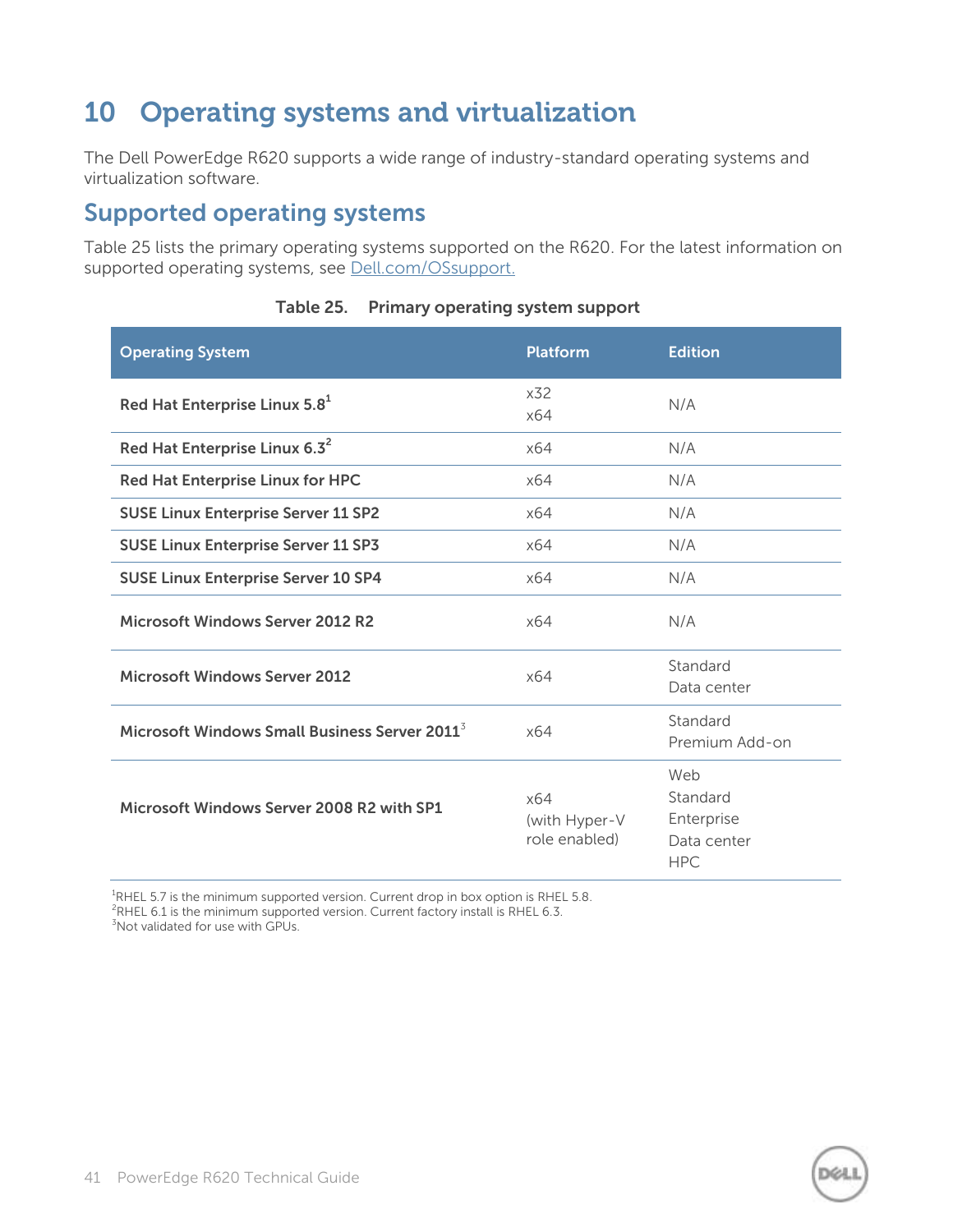<span id="page-41-1"></span>Support of the operating systems listed in [Table 26](#page-41-1) is limited to a virtual environment as a guest operating system. Please contact the software vendor for additional support or questions about running the operating system in a virtualized environment.

| <b>Operating System</b>               | <b>Platform</b> | <b>Edition</b>                        |
|---------------------------------------|-----------------|---------------------------------------|
| Microsoft Windows 2003 $^1$           | x86             | Web                                   |
|                                       | x86             | Standard<br>Enterprise                |
| Microsoft Windows 2003 R2 with $SP21$ | x64             | Standard<br>Enterprise<br>Data center |

#### **Table 26. Virtual guest operating system support**

 $1$ Not validated for use with AMD GPUs

### <span id="page-41-0"></span>**Supported virtualization**

One of the key features for virtualization on the PowerEdge R620 is the support for a fail-safe hypervisor. By running a hypervisor on an optional SD card and installing a backup copy on the other mirrored SD card, you can protect against hardware failure and maximize virtualization uptime.

<span id="page-41-2"></span>[Table 27](#page-41-2) highlights the virtualization support for the R620.

| <b>Operating systems</b> |                               | <b>Install version</b> | <b>Factory</b><br>options | <b>Internal dual</b><br>SD module<br>install support |
|--------------------------|-------------------------------|------------------------|---------------------------|------------------------------------------------------|
|                          | vSphere v5.0                  | ESXi                   | DIB                       | Yes                                                  |
| <b>VMware</b>            | vSphere v5.0 U1               | ESXi                   | DIB                       | Yes                                                  |
|                          | vSphere v5.1                  | ESXi                   | DIB                       | Yes                                                  |
|                          | vSphere v5.5                  | ESXi                   | DIB                       | Yes                                                  |
| <b>Citrix</b>            | XenServer 6.1                 | N/A                    | DIB                       | No.                                                  |
| Red Hat $^2$             | Enterprise Virtualization 3.1 | N/A                    | DIB                       | <b>No</b>                                            |

#### **Table 27. Virtualization support**

 $FI = factory install; DIB = drop in box$ 

 $1$ No OpenManage support; drop-in-box license registration card only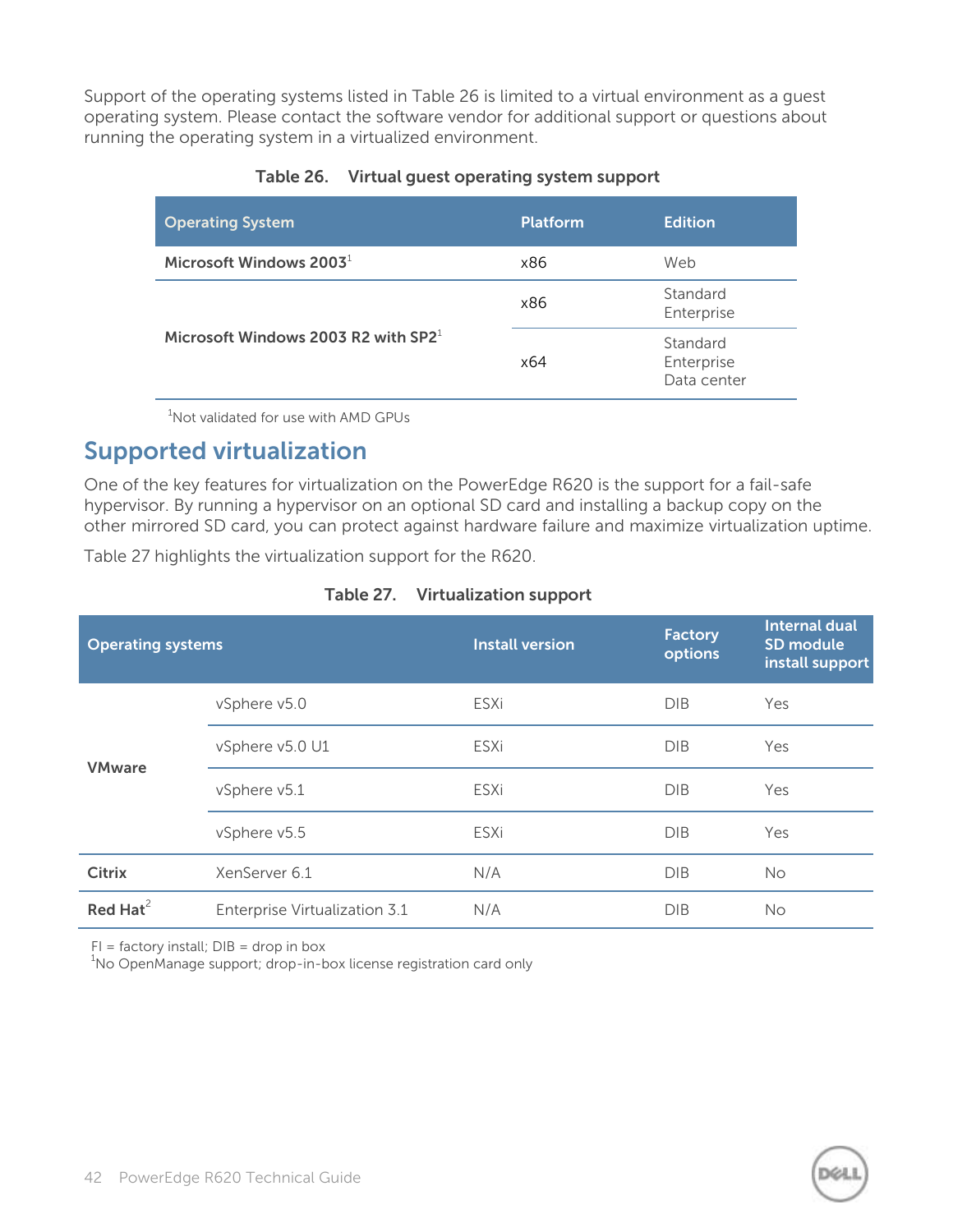# <span id="page-42-0"></span>**11 Dell OpenManage systems management**

Whether your IT environment consists of a few servers or a few thousand servers, Dell OpenManage systems management solutions provide comprehensive management for evolving IT environments. OpenManage is based on open standards and provides agent-based and agent-free server lifecycle management functionality for Dell PowerEdge servers. OpenManage solutions help you automate and streamline essential hardware management tasks.

The advanced management capabilities of Dell OpenManage also integrate with offerings from other popular systems management solutions that you may already use, making Dell platforms easy to manage and deploy in any IT environment. This ensures your IT services are available when your business needs them. If you have already standardized on offerings from industry leaders, such as BMC Software, Microsoft, Symantec™, VMware, or other vendors, you can leverage OpenManage integration and connections developed for use with your existing systems management framework to efficiently manage Dell servers, storage, business-client PCs, and network devices.

Start with a firm foundation for efficient hardware management using OpenManage tools, utilities, and management consoles. OpenManage systems management solutions consist of embedded management features and software products that help you automate and simplify the entire server lifecycle: deploy, update, monitor, and maintain. OpenManage solutions are innovatively designed for simplicity and ease of use to help you reduce complexity, save time, achieve efficiency, control costs and empower productivity.

# <span id="page-42-1"></span>**Systems management solutions**

<span id="page-42-2"></span>Dell systems management solutions include a wide variety of tools, products and services that enable you to leverage an existing systems management framework. As shown in [Figure 12,](#page-42-2) Dell systems management solutions are centered around OpenManage server management, featuring iDRAC7 with Lifecycle Controller.



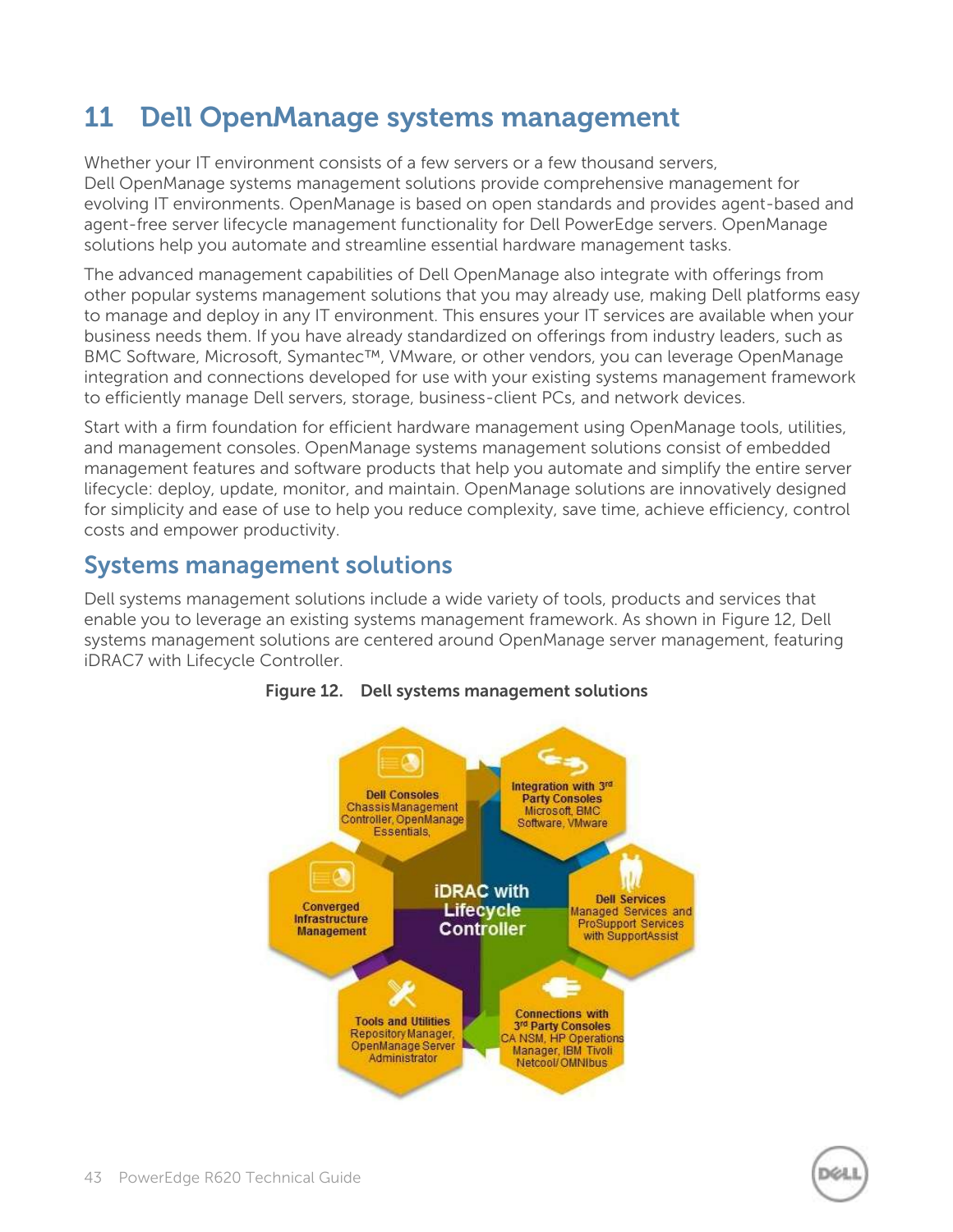# <span id="page-43-0"></span>**OpenManage systems management**

The Dell OpenManage systems management portfolio includes powerful hardware and software management tools and consoles. OpenManage simplifies the lifecycle of deploying, updating, monitoring and maintaining your Dell PowerEdge servers.

### iDRAC7 with Lifecycle Controller

The Integrated Dell Remote Access Controller 7 (iDRAC7) with Lifecycle Controller is the heart of Dell's second generation of Dell PowerEdge server embedded management functionality. In addition to enabling agent-free management, iDRAC7 with Lifecycle Controller provides remote access to the system — whether or not there is a functioning operating system running on the server. These embedded features improve all aspects of a typical server lifecycle. [Table 28](#page-43-1) describes the functions and benefits of iDRAC7 with Lifecycle Controller.

<span id="page-43-1"></span>

| <b>Feature</b>                                                                                     | <b>Function</b>                                                                                                                         | <b>Benefit</b>                                                                                                                                                                                            |  |
|----------------------------------------------------------------------------------------------------|-----------------------------------------------------------------------------------------------------------------------------------------|-----------------------------------------------------------------------------------------------------------------------------------------------------------------------------------------------------------|--|
| Out of band<br>(OOB)                                                                               | iDRAC7 offers real-time OOB<br>discovery, inventory, deployment<br>monitoring, alerting and updates for<br>servers and internal storage | Manage servers independent of the OS type<br>or status - even if an OS is not installed                                                                                                                   |  |
| All server types have the same<br>embedded management hardware<br>Single code base<br>and firmware |                                                                                                                                         | Simplified and consistent maintenance<br>across server platforms                                                                                                                                          |  |
| <b>Dedicated</b><br><b>GigE port</b><br>(PowerEdge<br>rack and tower<br>systems)                   | Gigabit Ethernet replaces 10/100 on<br>predecessor iDRAC6                                                                               | Fast throughput for better performance;<br>compatibility with setup for switches                                                                                                                          |  |
| <b>Email alerts</b>                                                                                | Simplified, more informative, and<br>expanded coverage than previous<br>versions of <i>iDRAC</i>                                        | More detail allows IT administrators to be<br>more efficient in diagnosing and remediating<br>an issue; alerts include a direct, embedded<br>URL in the email notification to further speed<br>resolution |  |
| vFlash media                                                                                       | Enabled with iDRAC7 Enterprise                                                                                                          | Allows for use of a non-Dell SD card                                                                                                                                                                      |  |
| <b>Enhanced power</b><br>management                                                                | Integration with Intel Node Manager<br>provides data center level power<br>monitoring and capping<br>(requires iDRAC7 Enterprise)       | Fine tune data center power policies,<br>capping, and usage; report on historical<br>power usage by rack, row or room using<br>Power Center Manager (new)                                                 |  |

#### **Table 28. iDRAC7 with Lifecycle Controller functions and benefits**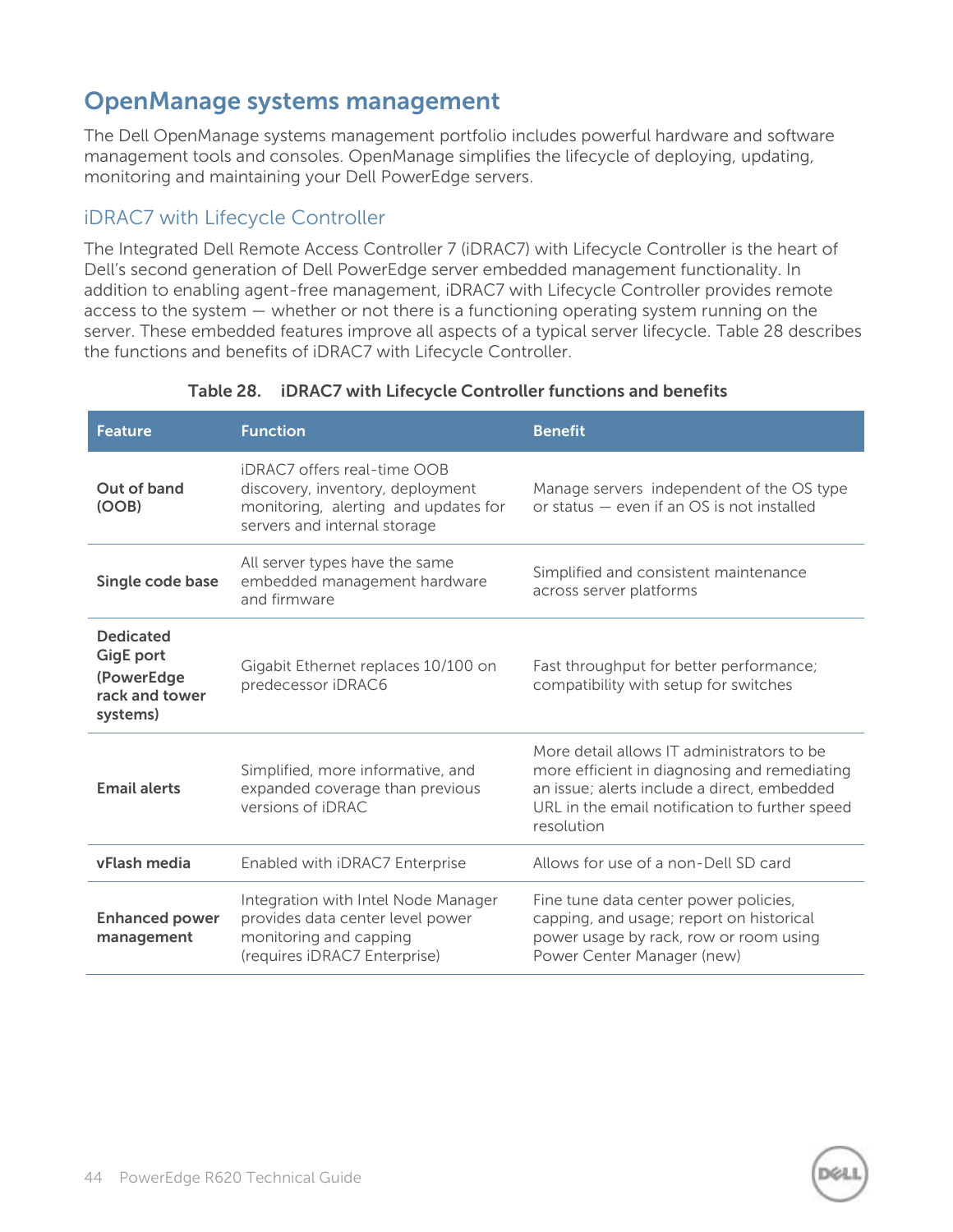| <b>Feature</b>                 | <b>Function</b>                                                                                                                                                                   | <b>Benefit</b>                                                                                                                                                                                                                                                                                                                                                                                |
|--------------------------------|-----------------------------------------------------------------------------------------------------------------------------------------------------------------------------------|-----------------------------------------------------------------------------------------------------------------------------------------------------------------------------------------------------------------------------------------------------------------------------------------------------------------------------------------------------------------------------------------------|
| <b>Electronic</b><br>licensing | Upgrades to iDRAC7 Express or<br>iDRAC7 Enterprise by software<br>licensing key and license portal (may<br>require installation of hardware option<br>for 300-500 series servers) | Digital license installed in factory; free 30-<br>day trial versions are available; uses a license<br>management portal versus paper-based<br>licenses and simplifies license management.<br>For most server models, embedded server<br>management and electronic licensing<br>enables feature enhancements that do not<br>require installation of additional hardware or<br>system downtime. |

#### **iDRAC7 feature comparison**

<span id="page-44-0"></span>iDRAC7 Enterprise is available for the PowerEdge R620, and Dell also offers an option of iDRAC7 Express. [Table 29](#page-44-0) shows a detailed feature comparison for iDRAC7 Enterprise and iDRAC7.

| <b>Feature (function)</b>           | <b>iDRAC7</b><br><b>Enterprise</b> | <b>iDRAC7</b><br><b>Express</b> |
|-------------------------------------|------------------------------------|---------------------------------|
| <b>Local configuration with USC</b> | $\bullet$                          | $\bullet$                       |
| <b>IPMI 2.0</b>                     | $\bullet$                          | $\bullet$                       |
| <b>Embedded diagnostics</b>         |                                    |                                 |
| <b>Local OS install</b>             |                                    | $\bullet$                       |
| <b>Local updates</b>                | $\bullet$                          | $\bullet$                       |
| <b>Driver pack</b>                  |                                    | $\bullet$                       |
| <b>Shared NIC (LOM)</b>             |                                    | $\bullet$                       |
| Remote update                       | $\bullet$                          | $\bullet$                       |
| <b>Power control</b>                |                                    |                                 |
| Encryption                          |                                    |                                 |
| Crash screen capture <sup>1</sup>   |                                    | $\bullet$                       |
| IPv6                                |                                    | $\bullet$                       |
| Auto-discovery                      |                                    |                                 |
| Auto-recovery                       |                                    | $\bullet$                       |
| <b>Web GUI</b>                      | $\bullet$                          | $\bullet$                       |
| <b>Remote CLI</b>                   |                                    |                                 |
| <b>Local/SSH CLI</b>                |                                    | $\bullet$                       |
| <b>Serial redirection</b>           | $\bullet$                          | $\bullet$                       |
| <b>Remote configuration</b>         |                                    |                                 |
| <b>Email alerts</b>                 | ٠                                  | $\bullet$                       |
| <b>SNMP</b> alerts                  | $\bullet$                          | $\bullet$                       |

**Table 29. Feature comparison for iDRAC7 Express and Enterprise**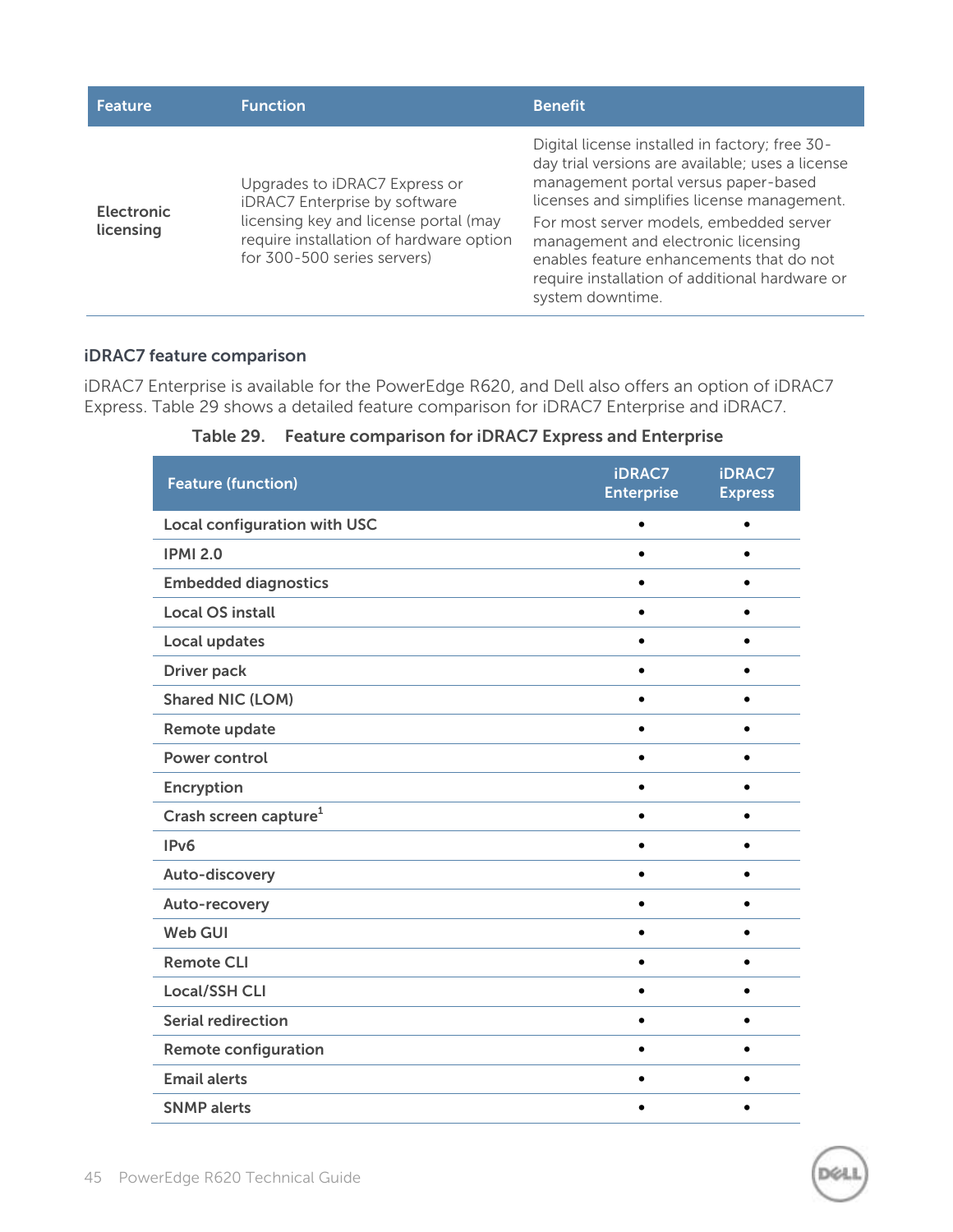| <b>Feature (function)</b>                         | <b>iDRAC7</b><br><b>Enterprise</b> | <b>iDRAC7</b><br><b>Express</b> |
|---------------------------------------------------|------------------------------------|---------------------------------|
| <b>Power monitoring</b>                           | $\bullet$                          |                                 |
| <b>Comprehensive monitoring</b>                   |                                    |                                 |
| Dedicated NIC 1Gbps (100MB in iDRAC6)             |                                    |                                 |
| Part replacement                                  |                                    |                                 |
| <b>Backup and restore configurations</b>          |                                    |                                 |
| Virtual console (4 user)                          |                                    |                                 |
| <b>Virtual console chat</b>                       |                                    |                                 |
| Support for customer-supplied SD cards for vFlash |                                    |                                 |
| <b>Virtual flash partitions</b>                   | $\bullet$                          |                                 |
| <b>Virtual media</b>                              | $\bullet$                          |                                 |
| <b>Virtual folders</b>                            |                                    |                                 |
| <b>Remote file share</b>                          |                                    |                                 |
| Crash video playback                              | $\bullet$                          |                                 |
| Boot record/playback                              | ٠                                  |                                 |
| <b>Power capping</b>                              | $\bullet$                          |                                 |
| Enterprise group power management                 |                                    |                                 |
| <b>Directory services (AD, LDAP)</b>              |                                    |                                 |
| <b>PK</b> authentication                          | $\bullet$                          |                                 |
| Two-factor authentication <sup>2</sup>            | $\bullet$                          |                                 |
| $1 -$<br>$\sim$ $\sim$ $\sim$ $\sim$              |                                    |                                 |

<sup>1</sup>Requires OMSA agent on target server

 $^{2}$ Uses Microsoft ActiveX $^{\circledast}$  on Internet Explorer $^{\circledast}$  only

#### Agent-based management

Most systems management solutions require pieces of software, called agents, to be installed on each node in order to be managed within the IT environment. Additionally, the same agent is often used as a local interface into the hardware health and may be accessed remotely as a management interface, typically referred to as a one-to-one interface. For customers that continue to use agent based solutions, Dell provides OpenManage Server Administrator.

#### **OpenManage Server Administrator**

The Dell OpenManage Server Administrator (OMSA) agent gives you a comprehensive, one-to-one systems management solution for both local and remote servers and their storage. OMSA can help simplify single-server monitoring with a secure command-line interface (CLI) or Web-based management graphical user interface (GUI). It can also be used to view system configuration, inventory, health, and performance.

#### **Agent-free management**

Because Dell PowerEdge servers have embedded server lifecycle management, in many cases there is no need to install an OpenManage systems management software agent into the operating system of a Dell PowerEdge server. This greatly simplifies and streamlines the management footprint.

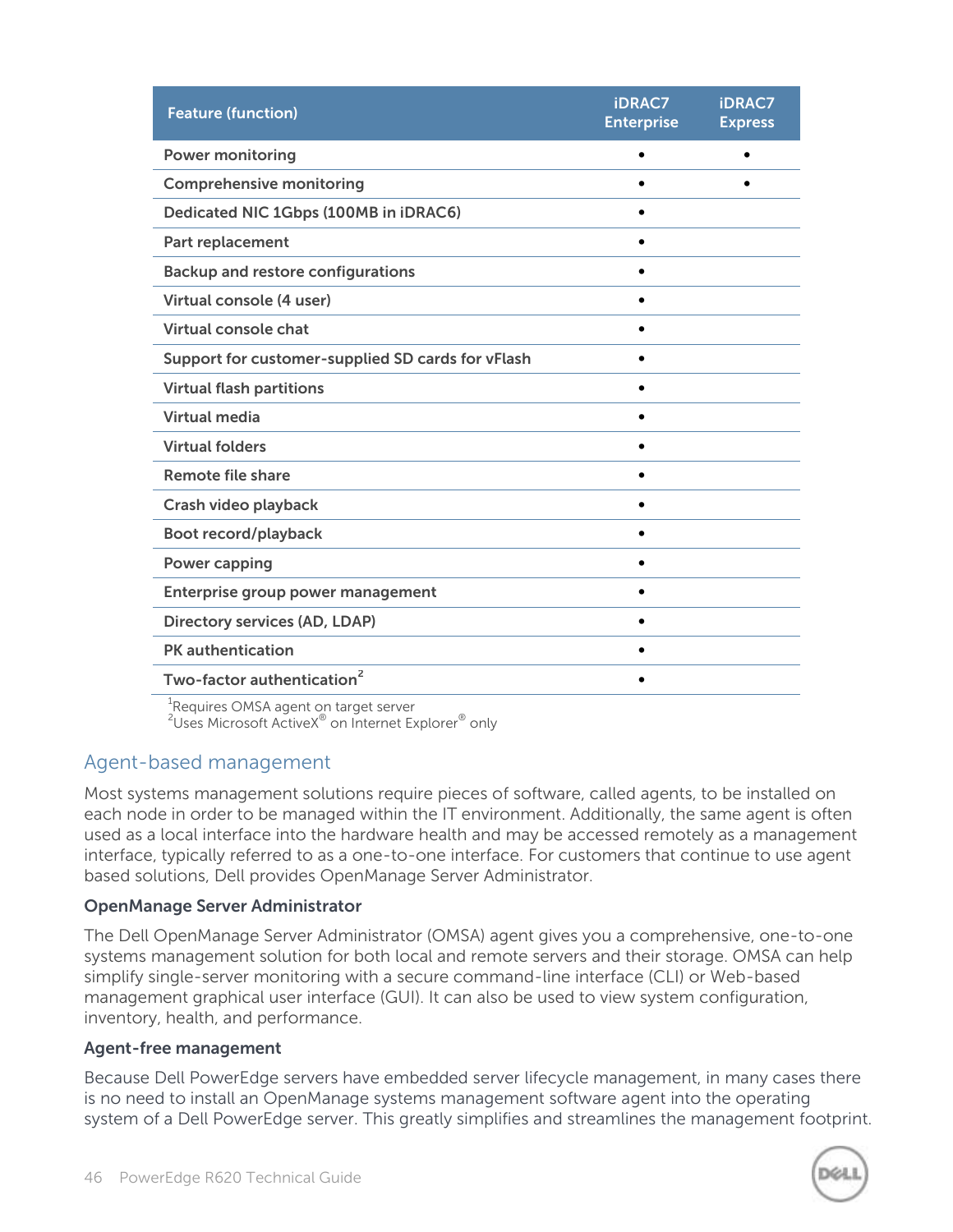### Dell consoles

The central console in a systems management solution is often referred to as the one-to-many console. The central console provides a rapid view and insight into the overall health of all systems in the IT environment. The Dell systems management portfolio includes several powerful consoles, depending upon your needs, including the following:

 **Dell OpenManage Essentials:** OpenManage Essentials (OME) is a recently released systems management console that provides a comprehensive view of Dell systems, devices and components in an enterprise network. It is used to monitor Dell PowerEdge servers, EqualLogic and PowerVault storage, and Dell Networking switches; to update and configure Dell servers; and to create asset reports. OpenManage Essentials also communicates health-status alerts for Dell servers, storage, and network devices to the KACE™ K1000 service desk. OpenManage Essentials is available as a no-charge software download from [Dell.com/Support.](http://www.dell.com/support)

#### OpenManage systems management tools and utilities

Dell OpenManage systems management tools and utilities consist of the following:

- **Dell Repository Manager:** The Dell Repository Manager (RM) is a standalone GUI-based productivity tool that helps simplify the process of managing downloads and baseline BIOS, firmware and driver updates. Repository Manager can create deployment disks as well as create and manage customized repositories.
- **Dell OpenManage Server Update Utility:** The Dell Server Update Utility (SUU) is a DVD-based application for identifying and applying BIOS and firmware updates to your Dell PowerEdge servers.
- **Dell OpenManage Systems Build and Update Utility:** The Dell System Build and Update Utility (SBUU) provides one-to-one and one-to-many deployment and single-server update capabilities in the pre-operating system environment.
- **Dell Update Packages:**The Dell Update Packages (DUP) is a self-contained executable in a standard package format that updates a software element on a Dell server such as the BIOS, a driver, firmware and other software updates.
- **Dell OpenManage Deployment Toolkit:** The Dell OpenManage Deployment Toolkit (DTK) is a CLI-based tool that includes a set of utilities for configuring and deploying Dell PowerEdge systems, and can be used to build scripted, unattended OS installations to deploy large numbers of servers in a reliable fashion.
- **RACADM:** The RACADM command-line utility provides a scriptable interface that allows you to locally or remotely configure iDRAC7.
- **IPMITool:** IPMITool includes scriptable console application programs used to control and manage remote systems using the IPMI version 1.5 and later protocol.

#### Integration with third-party consoles

Dell OpenManage easily integrates with several leading third-party consoles, including:

- **Dell Server Management Pack Suite for Microsoft System Center Operations Manager (SCOM):** This suite of server management packs enables several functions through System Center Operations Manager, including in-band discovery and monitoring of racks and towers, out-of-band discovery and monitoring through iDRAC7 with Lifecycle Controller, as well as performance and advanced monitoring.
- **Dell Lifecycle Controller Integration (DLCI) for Microsoft System Center Configuration Manager (SCCM):** This pack contains Dell Lifecycle Controller Integration (DLCI), which

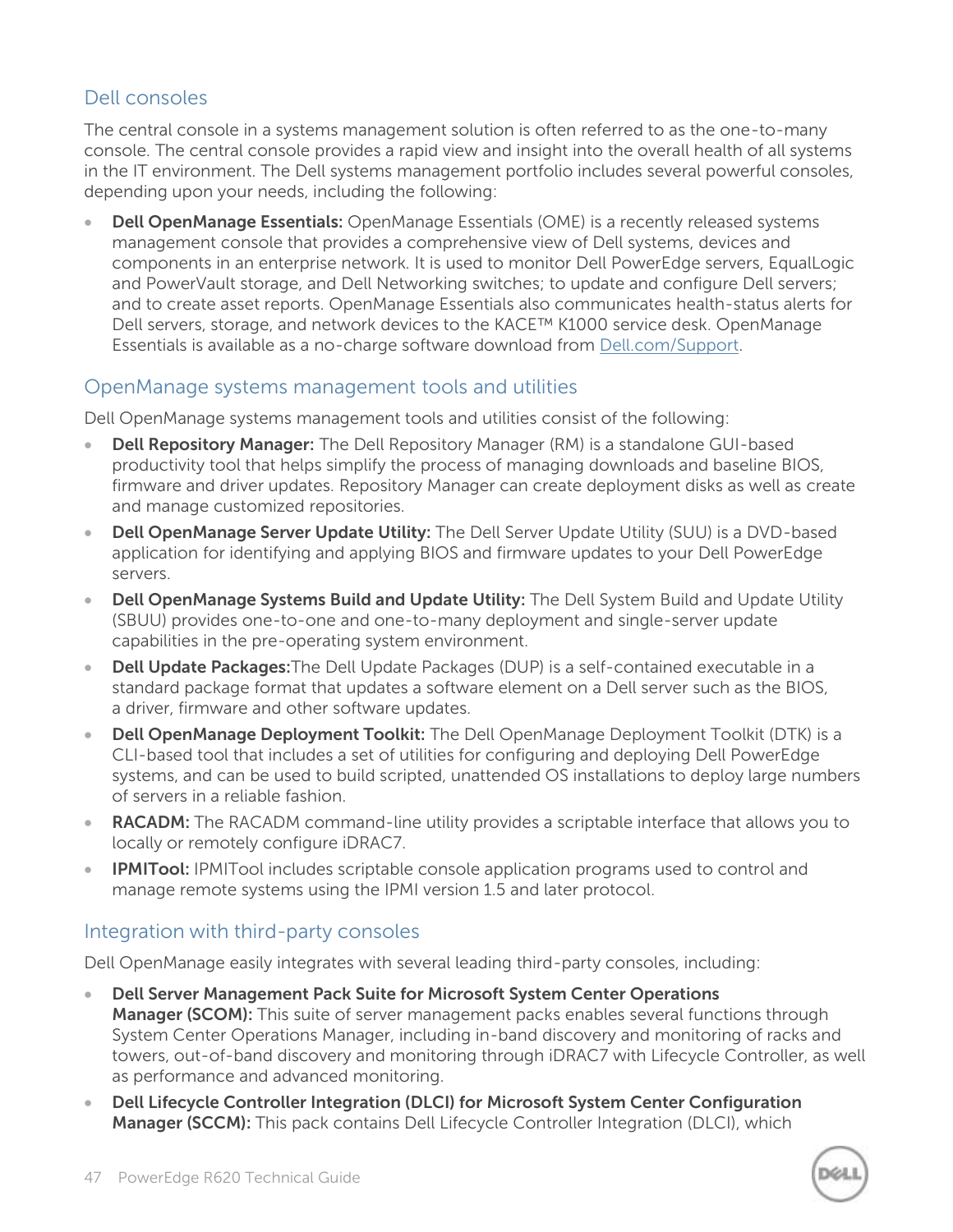integrates OpenManage functions in SCCM to manage the Dell PowerEdge servers, including auto-discovery, operating system deployment and configuration of hardware elements, (RAID, NIC, BIOS, iDRAC7), OS and hypervisor agnostic updates, firmware management, and system viewer utilities.

- **Dell Server PRO Management Pack for Microsoft System Center Virtual Machine Manager (SCVMM):**This pack manages Dell physical servers and hosts of virtual machines (VMs) by using Microsoft System Center Operations Manager/System Center Essentials (SCOM/SCE) and System Center Virtual Machine Manager (SCVMM). It provides guidance for remedial actions based on alerts to best manage virtual machines and handle the impacts appropriately.
- **OpenMange Integration for VMware vCenter:** This plug-in allows IT administrators to monitor, provision and manage the physical PowerEdge server hardware and firmware from a dedicated Dell menu accessed through the VMware vCenter console using the same role-based access control model as vCenter, combining physical server management.
- **BMC Software:** Dell and BMC Software work together to simplify IT by ensuring tight integration between Dell server, storage, and network management functionality and the BMC Software process and data center automation products.

#### OpenManage connections with third-party consoles

Dell OpenManage provides connections with many third-party consoles, including:

- **Dell OpenManage Connection for Computer Associates Network and Systems Management:** This connection allows you to monitor PowerEdge servers and PowerVault storage arrays from within the Computer Associates Network and Systems Management (CANSM) console.
- **Dell OpenManage Connection for HP Operations Manager:** This connection enables several functions through HP Operations Manager, including auto-grouping, SNMP trap reception, global health monitoring and a context-sensitive launch of OpenManage Server Administrator.
- **Dell OpenManage Connection for IBM Tivoli Netcool/OMNIBus:** This connection provides event monitoring capabilities to monitor Dell PowerEdge servers and Dell EqualLogic systems. It allows event monitoring, automatic event correlation and launching device consoles from the Netcool/OMNIbus console.

### <span id="page-47-0"></span>**Dell server management operations**

Dell OpenManage systems management is centered on automating the server management lifecycle — deploy, update, monitor and maintain. To manage an infrastructure properly and efficiently, you must perform all of these functions easily and quickly. iDRAC7 with Lifecycle Controller technology provides you with these intelligent capabilities embedded within the server infrastructure. This allows you to invest more time and energy on business improvements and less on maintenance.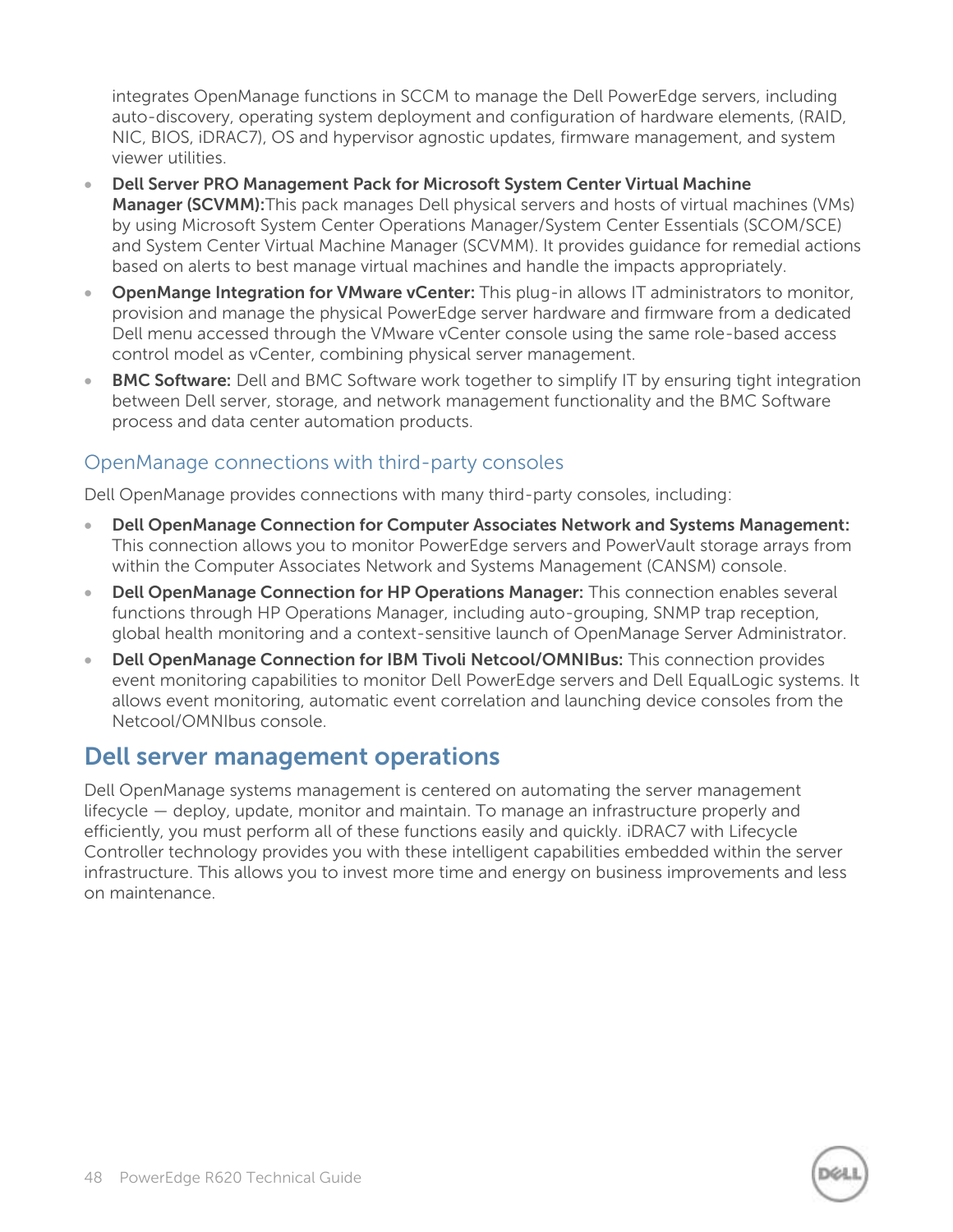<span id="page-48-1"></span>[Figure 13](#page-48-1) illustrates the various operations that can be performed during the server's lifecycle.



**Figure 13. Systems management server lifecycle**

<span id="page-48-0"></span>[Table 30](#page-48-0) lists the products that are available for one-to-one and one-to-many operations, and when they are used in the server's lifecycle.

| <b>Operation</b> | One-to-one                                                                                                                                                                                                                                                     | One-to-many                                                                                                                                                                                                                                                                                                                                                                                                                                                                                                                               |  |  |  |  |
|------------------|----------------------------------------------------------------------------------------------------------------------------------------------------------------------------------------------------------------------------------------------------------------|-------------------------------------------------------------------------------------------------------------------------------------------------------------------------------------------------------------------------------------------------------------------------------------------------------------------------------------------------------------------------------------------------------------------------------------------------------------------------------------------------------------------------------------------|--|--|--|--|
| Deploy           | iDRAC7 with LifeCycle<br>$\bullet$<br>Controller GUI<br>DTK<br>$\qquad \qquad \bullet$<br><b>SBUU</b><br>$\qquad \qquad \bullet$                                                                                                                               | Dell Server Deployment Pack<br>Symantec Deployment<br>$\bullet$<br>$\bullet$<br>(DSDP) for Microsoft System<br>Server<br>Center Configuration Manager<br>OpenManage Integration<br>$\qquad \qquad \bullet$<br>and Dell Lifecycle Controller<br>for VMware vCenter<br>Integration (DLCI) for Microsoft<br>KACE K1000 Appliance<br>$\bullet$<br>System Center Configuration<br>Lifecycle Controller Remote<br>$\qquad \qquad \bullet$<br>Manager<br>Services<br><b>BMC BladeLogic Integration</b><br>$\bullet$<br>with Lifecycle Controller |  |  |  |  |
| Update           | iDRAC7 with LifeCycle<br>$\bullet$<br>Controller GUI<br>Repository Manager<br>$\bullet$<br><b>DUP</b><br>$\qquad \qquad \bullet$<br><b>SUU</b><br>$\bullet$<br><b>SBUU</b><br>$\bullet$<br>OpenManage<br>$\bullet$<br>Integration for<br><b>VMware vCenter</b> | Dell Update Catalogs for<br>Dell OpenManage Essentials<br>$\bullet$<br>$\bullet$<br>Microsoft System Center<br>Lifecycle Controller Remote<br>$\bullet$<br><b>Configuration Manager</b><br>Services<br>Dell Lifecycle Controller<br>$\bullet$<br>Integration (DLCI) for Microsoft<br><b>System Center Configuration</b><br>Manager                                                                                                                                                                                                        |  |  |  |  |

#### **Table 30. One-to-one and one-to-many operations**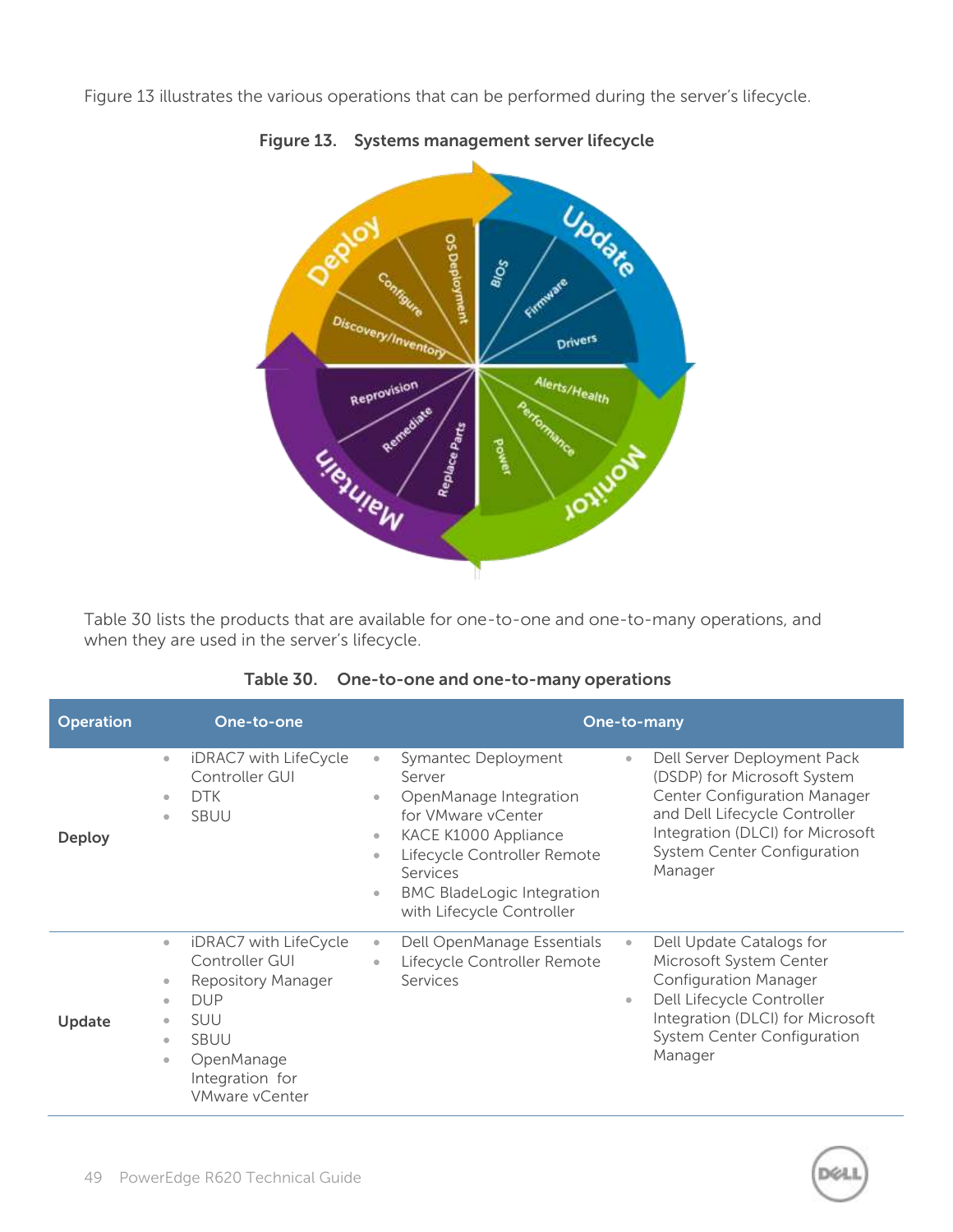| <b>Operation</b> |                        | One-to-one                                      | One-to-many                                                     |                                                                                                                                                                |                                    |                                                                                                                                                                                                                                                 |
|------------------|------------------------|-------------------------------------------------|-----------------------------------------------------------------|----------------------------------------------------------------------------------------------------------------------------------------------------------------|------------------------------------|-------------------------------------------------------------------------------------------------------------------------------------------------------------------------------------------------------------------------------------------------|
| <b>Monitor</b>   | $\bullet$<br>$\bullet$ | iDRAC7 with LifeCycle<br>Controller GUI<br>OMSA | $\bullet$<br>$\qquad \qquad \bullet$<br>$\qquad \qquad \bullet$ | Dell OpenManage Essentials<br><b>BMC ProactiveNet</b><br>Performance Management<br>Integration with Lifecycle<br>Controller<br>Dell OpenManage Power<br>Center | $\bullet$<br>$\Phi$ .<br>$\bullet$ | OpenManage Integration for<br>VMware vCenter<br><b>BMC ProactiveNet Performance</b><br>Management Integration with<br>Lifecycle Controller<br>Dell Server Management Pack<br>Suite for Microsoft System Center<br>Operations Manager (SCOM)     |
| <b>Maintain</b>  | $\bullet$              | iDRAC7 with Lifecycle<br>Controller GUI         | $\bullet$                                                       | Lifecycle Controller Remote<br>Services                                                                                                                        | $\bullet$<br>$\bullet$             | Remediate:<br>Dell Server PRO Management<br>Pack for Microsoft System Center<br>Virtual Machine Manager<br>(SCVMM)<br>Replace parts:<br>Dell Lifecycle Controller<br>Integration (DLCI) for Microsoft<br>System Center Configuration<br>Manager |

For additional detailed information on Dell's systems management portfolio, see the Dell OpenManage Systems Management Overview Guide on [Dell.com/Support/Manuals.](http://www.dell.com/support/manuals)

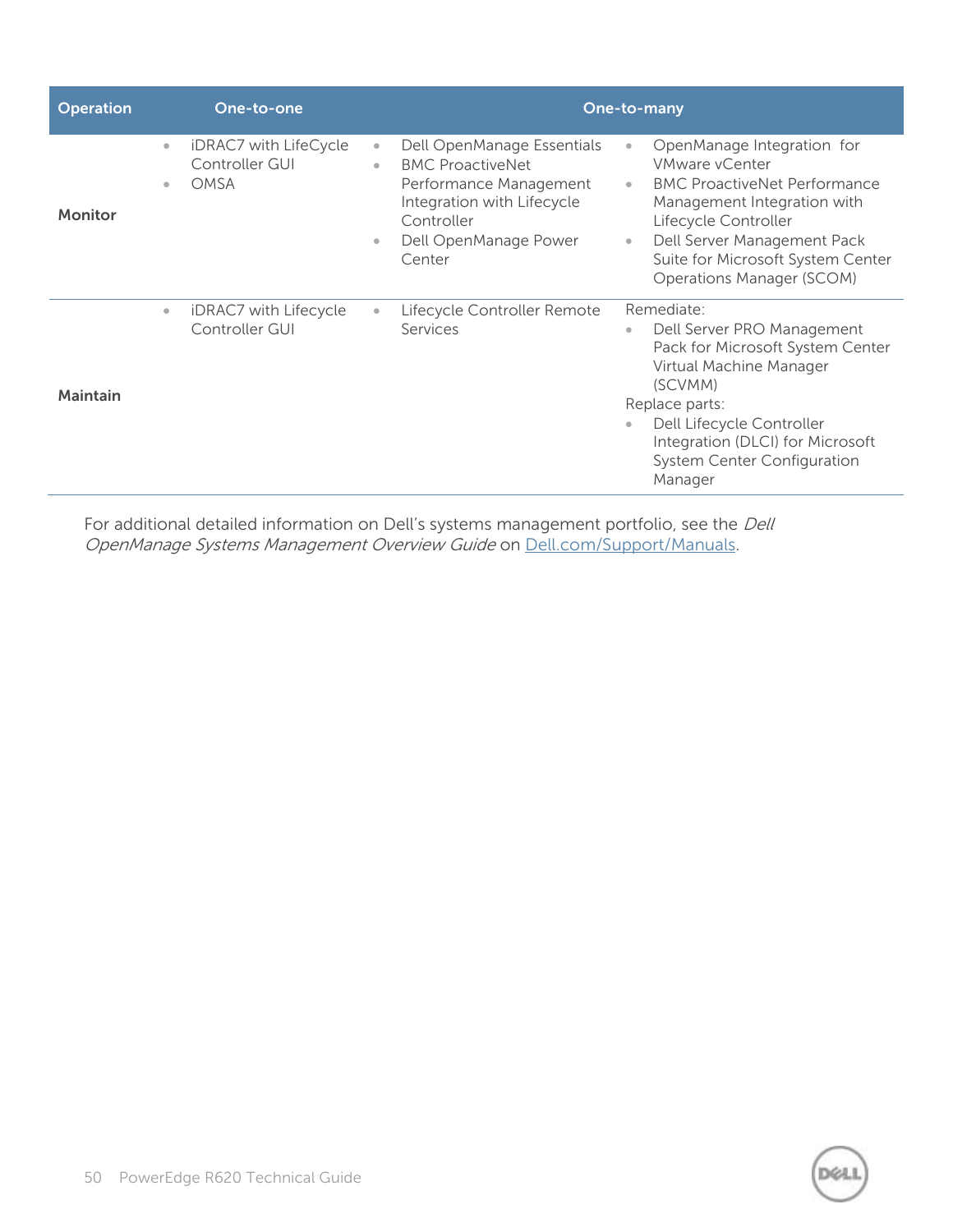# <span id="page-50-0"></span>**Appendix A. Additional specifications**

# <span id="page-50-1"></span>**Chassis dimensions**

[Figure 14](#page-50-4) details the dimensions of the Dell PowerEdge R620 chassis.

<span id="page-50-4"></span>

# <span id="page-50-2"></span>**Chassis weight**

[Table 31](#page-50-3) lists the weight of the R620 chassis at maximum configuration as well as empty of any hardware.

#### **Table 31. Chassis weight**

<span id="page-50-3"></span>

| <b>Configuration</b> | 8-drive bay chassis | 10-drive bay chassis |
|----------------------|---------------------|----------------------|
| Maximum              | 18.6Kg (40.96lb)    | 19.8Kg (43.56lb)     |
| <b>Empty chassis</b> | 8.z6Kg (18.92lb)    | 9.4Kg (20.66lb)      |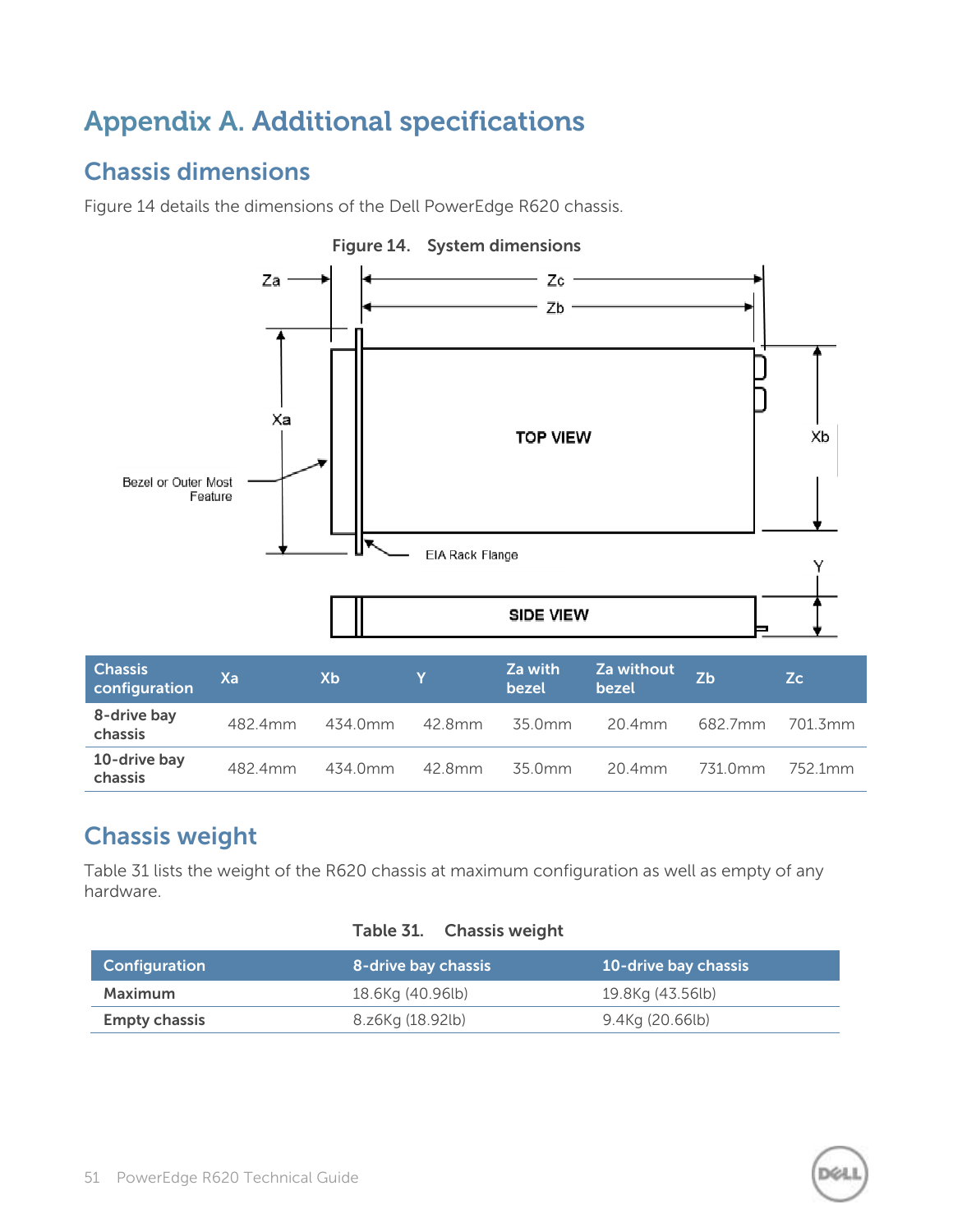# <span id="page-51-0"></span>**Power supply specifications**

<span id="page-51-2"></span>[Table 32](#page-51-2) lists power supply specifications for the PowerEdge R620.

| <b>Specification</b>                    | <b>1100W DC</b>     | <b>1100W AC</b>              | <b>750W AC</b><br><b>Titanium</b> | <b>750W AC</b><br><b>Platinum</b> | <b>495W AC</b>               |
|-----------------------------------------|---------------------|------------------------------|-----------------------------------|-----------------------------------|------------------------------|
| Current<br>consumption                  | 32A                 | $12A - 6.5A$                 | $10A - 5A$                        | $10A - 5A$                        | $6.5A - 3A$                  |
| <b>Supply voltage</b>                   | $-48V$ to $-60V$ DC | $100 - 240$ VAC <sup>1</sup> | $200 - 240$ VAC                   | $100 - 240$ VAC <sup>1</sup>      | $100 - 240$ VAC <sup>1</sup> |
| Frequency                               | N/A                 | 50/60Hz                      | 50/60Hz                           | 50/60Hz                           | 50/60Hz                      |
| <b>Heat dissipation</b><br>(BTU/hr max) | 4416                | 4100                         | 2843                              | 2891                              | 1908                         |
| Maximum inrush<br>current <sup>2</sup>  | 55A                 | 55A                          | 55A                               | 55A                               | 55A                          |

#### **Table 32. Power supply specifications**

<sup>1</sup>Auto-ranging

<sup>2</sup>Under typical line conditions and over the entire system ambient operating range, the inrush current may reach 55A per power supply for 10ms or less.

# <span id="page-51-1"></span>**Environmental specifications**

[Table 33](#page-51-3) details the environmental specifications for the R620. For additional information about environmental measurements for specific system configurations, see [Dell.com/environmental\\_datasheets.](http://www.dell.com/environmental_datasheets)

<span id="page-51-3"></span>

|                                                                                                                                                                                                                      | Fresh Air: temperature, humidity, altitude de-rating                                                                                                                                                                                                                                                                                                                                                                                                                                                                                                                                   |  |  |
|----------------------------------------------------------------------------------------------------------------------------------------------------------------------------------------------------------------------|----------------------------------------------------------------------------------------------------------------------------------------------------------------------------------------------------------------------------------------------------------------------------------------------------------------------------------------------------------------------------------------------------------------------------------------------------------------------------------------------------------------------------------------------------------------------------------------|--|--|
| <b>Continuous</b><br>operation                                                                                                                                                                                       | 10°C to 35°C (50°F to 95°F) at 10% to 80% relative humidity with 26°C (78.8°F) maximum<br>dew point (maximum wet bulb temperature). De-rate maximum allowable dry bulb<br>temperature at 1°C per 300m above 950m (1°F per 547 ft above 3117 ft).                                                                                                                                                                                                                                                                                                                                       |  |  |
| <b>Expanded</b><br>When operating in the expanded temperature range, system performance may be impacted,<br>and ambient temperature warnings may be reported on the LCD and in the System Event<br>operation<br>Log. |                                                                                                                                                                                                                                                                                                                                                                                                                                                                                                                                                                                        |  |  |
|                                                                                                                                                                                                                      | ≤ 10% of annual operating hours: 5°C to 10°C and 35°C to 40°C (with no direct sunlight on<br>the equipment) at 5% to 85% relative humidity with 26°C dew point (maximum wet bulb<br>temperature). Outside the standard operating temperature (10°C to 35°C), the system can<br>operate down to 5°C or up to 40°C for a maximum of 10% of its annual operating hours. For<br>temperatures between 35°C and 40°C (95°F to 104°F), de-rate maximum allowable dry bulb<br>temperature by 1°C per 175m above 950m (1°F per 319 ft above 3117 ft).                                           |  |  |
|                                                                                                                                                                                                                      | ≤ 1% of annual operating hours: $-5^{\circ}$ C to $5^{\circ}$ C and 40 $^{\circ}$ C to 45 $^{\circ}$ C (with no direct sunlight on<br>the equipment) at 5% to 90% relative humidity with 26°C dew point (maximum wet bulb<br>temperature). Outside the standard operating temperature (10°C to 35°C), the system can<br>operate down to -5°C or up to 45°C for a maximum of 1% of its annual operating hours. For<br>temperatures between 40°C and 45°C (104°F to 113°F), de-rate maximum allowable dry bulb<br>temperature by 1°C per 125m above 950m (1°F per 228 ft above 3117 ft). |  |  |
|                                                                                                                                                                                                                      | <b>Expanded operation restrictions:</b>                                                                                                                                                                                                                                                                                                                                                                                                                                                                                                                                                |  |  |
|                                                                                                                                                                                                                      | No cold startup below 5°C<br>$\bullet$                                                                                                                                                                                                                                                                                                                                                                                                                                                                                                                                                 |  |  |
|                                                                                                                                                                                                                      | Maximum altitude for the operating temperature must be 3050m (10,000ft)<br>$\bullet$<br>Redundant power supplies required<br>$\bullet$                                                                                                                                                                                                                                                                                                                                                                                                                                                 |  |  |

**Table 33. Environmental specifications**

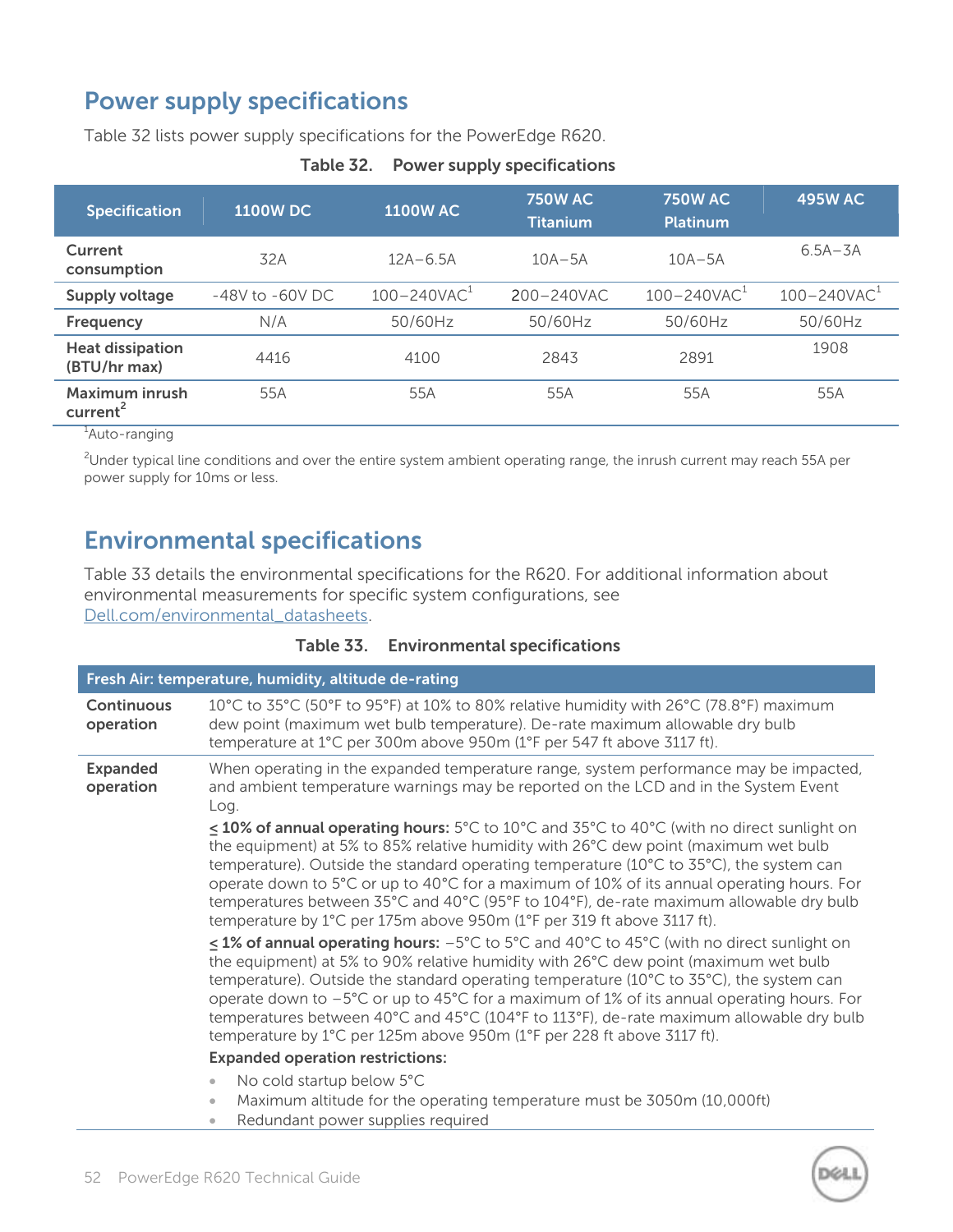- Not supported:
	- > Express Flash PCIe SSD
	- $>$  GPU
	- > LRDIMM
	- > 130W 4-core and 135W processors
	- > Peripheral cards not qualified by Dell
	- > Peripheral cards greater than 25W

| <b>Temperature</b>         |                                                                                                                                                                                      |
|----------------------------|--------------------------------------------------------------------------------------------------------------------------------------------------------------------------------------|
| <b>Operating</b>           | See Fresh Air for temperature information                                                                                                                                            |
| <b>Storage</b>             | $-40^{\circ}$ C to 65 $^{\circ}$ C (-40 $^{\circ}$ F to 149 $^{\circ}$ F) with a maximum temperature gradation of 20 $^{\circ}$ C per hour                                           |
| <b>Relative humidity</b>   |                                                                                                                                                                                      |
| Operating                  | See Fresh Air for relative humidity information                                                                                                                                      |
| <b>Storage</b>             | 5% to 95% at a maximum wet bulb temperature of 33°C (91°F); atmosphere must be non-<br>condensing at all times                                                                       |
| <b>Maximum vibration</b>   |                                                                                                                                                                                      |
| <b>Operating</b>           | 0.26 Grms at 5Hz to 350Hz in all orientations                                                                                                                                        |
| <b>Storage</b>             | 1.87 Grms at 10Hz to 500Hz for 15 minutes (all six sides tested)                                                                                                                     |
| <b>Maximum shock</b>       |                                                                                                                                                                                      |
| Operating                  | Half sine shock in all operational orientations of $31G + / -5\%$ with a pulse duration of 2.6ms<br>$+/- 10\%$                                                                       |
| <b>Storage</b>             | Half sine shock on all six sides of 71G $+/-$ 5% with a pulse duration of 2ms $+/-10\%$ ; square<br>wave shock on all six sides of 27G with velocity change at 235 in/sec or greater |
| <b>Altitude</b>            |                                                                                                                                                                                      |
| <b>Operating</b>           | $-15.2$ m to 3048m ( $-50$ ft to 10,000 ft)                                                                                                                                          |
| <b>Storage</b>             | $-15.2$ m to 12,000m ( $-50$ ft to 39,370 ft)                                                                                                                                        |
| Airborne contaminant level |                                                                                                                                                                                      |
|                            | Class G1 or lower as defined by ISA-S71.04-1985                                                                                                                                      |

# <span id="page-52-0"></span>**Video specifications**

The Dell PowerEdge R620 iDRAC incorporates an integrated video subsystem. The graphics controller is the 2D Matrox G200. The video frame buffer (16MB) is contained within the iDRAC RAM (256MB) device. Front access video is not available on the 10-drive bay chassis due to space limitation.

<span id="page-52-1"></span>The R620 system supports the 2D graphics video modes listed in [Table 34.](#page-52-1)

| <b>Resolution</b> | <b>Refresh Rate (Hz)</b> | <b>Color Depth (bit)</b> |
|-------------------|--------------------------|--------------------------|
| 640 x 480         | 60, 70                   | 8, 16, 32                |
| 800 x 600         | 60, 75, 85               | 8.16.32                  |
| 1024 x 768        | 60, 75, 85               | 8.16.32                  |
| 1152 x 864        | 60, 75, 85               | 8.16.32                  |
| 1280 x 1024       | 60.75                    | 8.16.32                  |
| 1440 x 900        | 60                       | 8.16.32                  |

### **Table 34. Supported video modes**

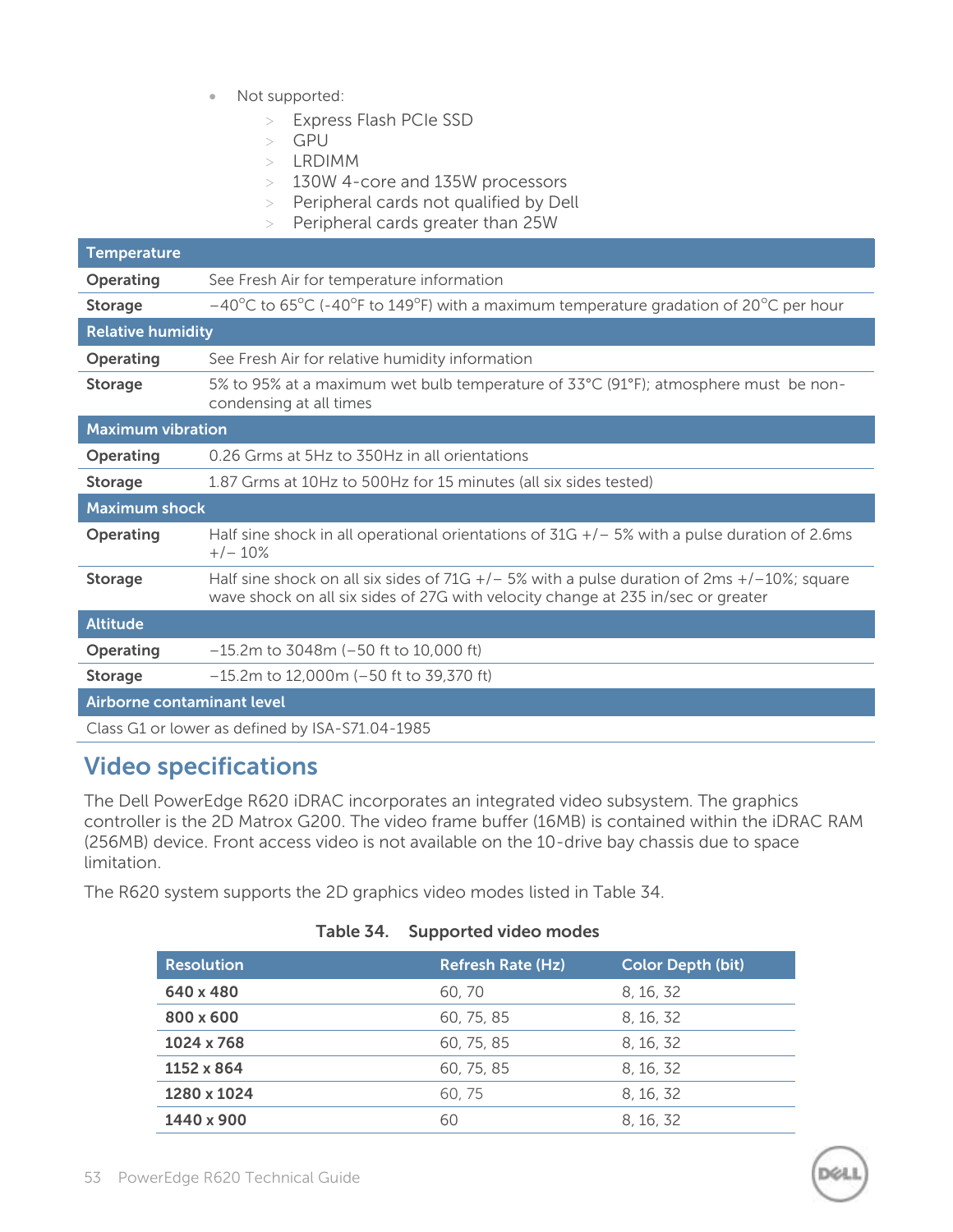# <span id="page-53-0"></span>**Rack rail specifications**

<span id="page-53-3"></span>[Table 35](#page-53-3) lists the spacing dimensions for the R620 sliding and statics rails.

|                     |                                 |                               | Rail adjustability range (mm) |            |                 |            |            | Rail depth (mm) |                    |                    |
|---------------------|---------------------------------|-------------------------------|-------------------------------|------------|-----------------|------------|------------|-----------------|--------------------|--------------------|
| <b>Product</b>      | Rail<br>Rail type<br>identifier | <b>Round</b><br><b>Square</b> |                               |            | <b>Threaded</b> |            | without    | with            |                    |                    |
|                     |                                 |                               | Min                           | <b>Max</b> | <b>Min</b>      | <b>Max</b> | <b>Min</b> | <b>Max</b>      | <b>CMA</b>         | <b>CMA</b>         |
| <b>R620</b><br>$-4$ | A7                              | Sliding                       | 681                           | 868        | 667             | 861        | 681        | 883             | $720^1$<br>$770^2$ | $845^1$<br>$895^2$ |
|                     | A8                              | <b>Static</b>                 | 608                           | 879        | 594             | 872        | 604        | 890             | 622                | –                  |

| Table 35. | Rail adjustability range |  |
|-----------|--------------------------|--|
|-----------|--------------------------|--|

<sup>1</sup>For 8-drive bay chassis

<sup>2</sup>For 10-drive bay chassis

The adjustment range of the rails is a function of the type of rack in which they are being mounted. The min-max values listed above represent the allowable distance between the front and rear mounting flanges in the rack. Rail depth without the CMA represents the minimum depth of the rails with the outer CMA brackets removed (if applicable) as measured from the front mounting flanges of the rack.

The rail depth changes based on which version of the R620 is being installed. Although the 10-drive bay system is 50 mm deeper than the 8-drive bay system, both are able to share the same rails through a new self-adjusting feature included on the rails.

# <span id="page-53-1"></span>**USB peripherals**

USB peripherals are supported through the front and back USB ports on the R620. These ports are USB 2.0 compliant.

# <span id="page-53-2"></span>**PCIe card dimensions**

[Table 36](#page-53-4) provides the dimensions of the PCIe cards supported by the R620.

<span id="page-53-4"></span>

| <b>Type</b>                   | <b>Height</b>                | Length                        |
|-------------------------------|------------------------------|-------------------------------|
| Full-height, half-length card | 111.15 mm (4.376 inches) max | 167.65 mm (6.600 inches) max  |
| Full-height, full-length card | 111.15 mm (4.376 inches) max | 312.00 mm (12.283 inches) max |
| Low-profile, half-height card | 68.90 mm (2.731 inches) max  | 167.65 mm (6.600 inches) max  |

#### **Table 36. PCIe card dimensions**

Note: ¾-length is 234mm (9.213 inches)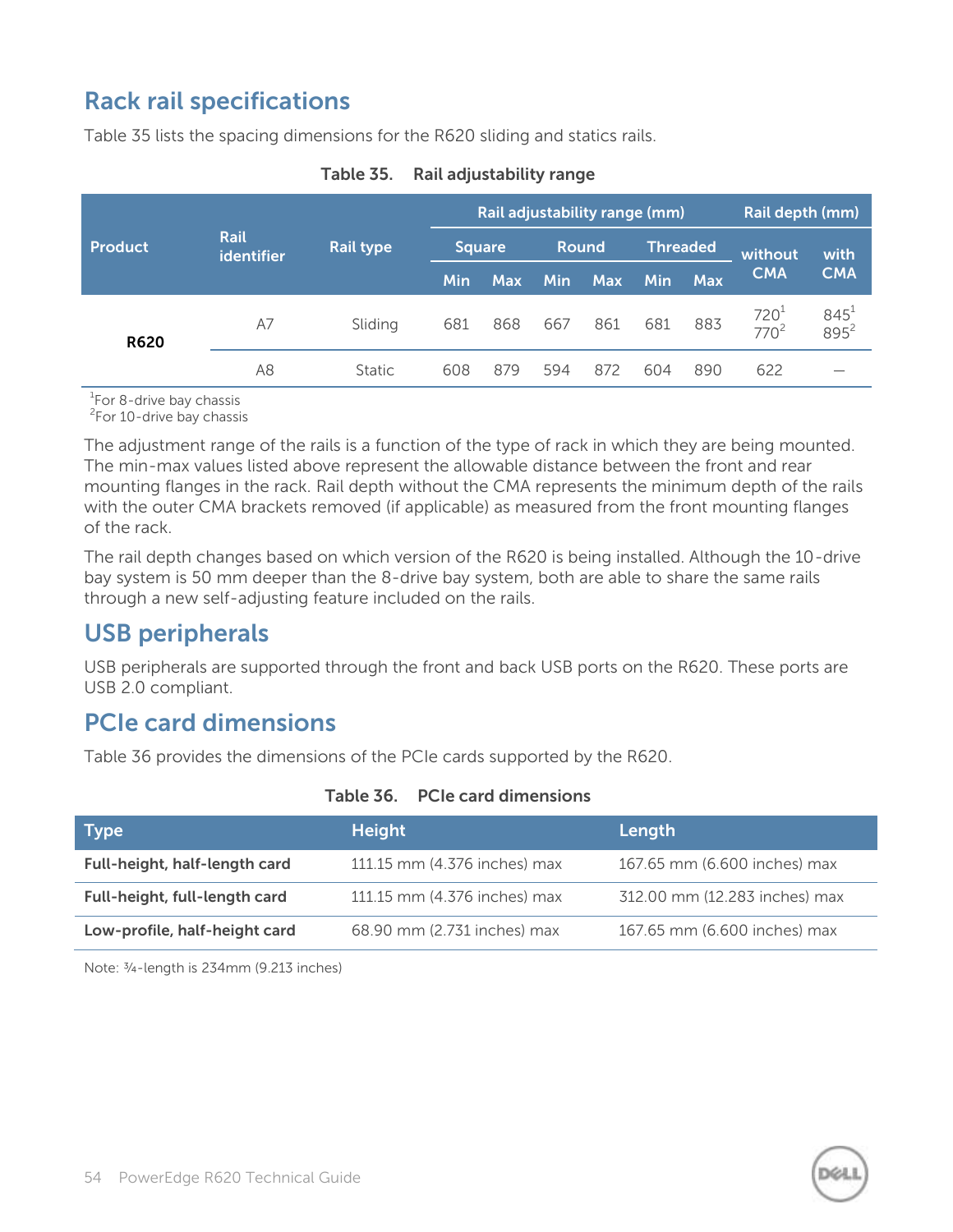# <span id="page-54-0"></span>**Appendix B. Standards compliance**

The Dell PowerEdge R620 conforms to the industry standards listed in [Table 37.](#page-54-1)

| <b>Standard</b>                                                                      | <b>URL for information and specifications</b>                      |
|--------------------------------------------------------------------------------------|--------------------------------------------------------------------|
| <b>ACPI</b><br>Advance Configuration and Power<br>Interface Specification, v2.0c     | acpi.info                                                          |
| <b>Ethernet</b><br>IEEE 802.3-2005                                                   | standards.ieee.org/getieee802/802.3.html                           |
| <b>HDG</b><br>Hardware Design Guide Version<br>3.0 for Microsoft Windows Server      | microsoft.com/whdc/system/platform/pcdesign/desguide/serverdg.mspx |
| <b>IPMI</b><br>Intelligent Platform Management<br>Interface, v2.0                    | intel.com/design/servers/ipmi                                      |
| <b>DDR3 Memory</b><br>DDR3 SDRAM Specification,<br>Rev. 3A                           | jedec.org/download/search/JESD79-3C.pdf                            |
| <b>LPC</b><br>Low Pin Count Interface<br>Specification, Rev. 1.1                     | developer.intel.com/design/chipsets/industry/lpc.htm               |
| <b>PCI Express</b><br>PCI Express Base Specification<br>Rev. 2.0 and 3.0             | pcisiq.com/specifications/pciexpress                               |
| <b>PMBus</b><br>Power System Management<br>Protocol Specification, v1.2              | pmbus.info/specs.html                                              |
| <b>SAS</b><br>Serial Attached SCSI, v1.1                                             | <u>t10.org</u>                                                     |
| <b>SATA</b><br>Serial ATA Rev. 2.6; SATA II, SATA<br>1.0a Extensions, Rev. 1.2       | sata-io.org                                                        |
| <b>SMBIOS</b><br>System Management BIOS<br>Reference Specification, v2.7             | dmtf.org/standards/smbios                                          |
| <b>TPM</b><br><b>Trusted Platform Module</b><br>Specification, v1.2                  | trustedcomputinggroup.org                                          |
| <b>UEFI</b><br>Unified Extensible Firmware<br>Interface Specification, v2.1          | uefi.org/specs                                                     |
| <b>USB</b><br>Universal Serial Bus Specification,<br>Rev. 2.0                        | usb.org/developers/docs                                            |
| <b>Windows Logo</b><br>Windows Logo Program System<br>and Device Requirements, v3.10 | microsoft.com/whdc/winlogo/hwrequirements.mspx                     |

#### <span id="page-54-1"></span>**Table 37. Industry standard documents**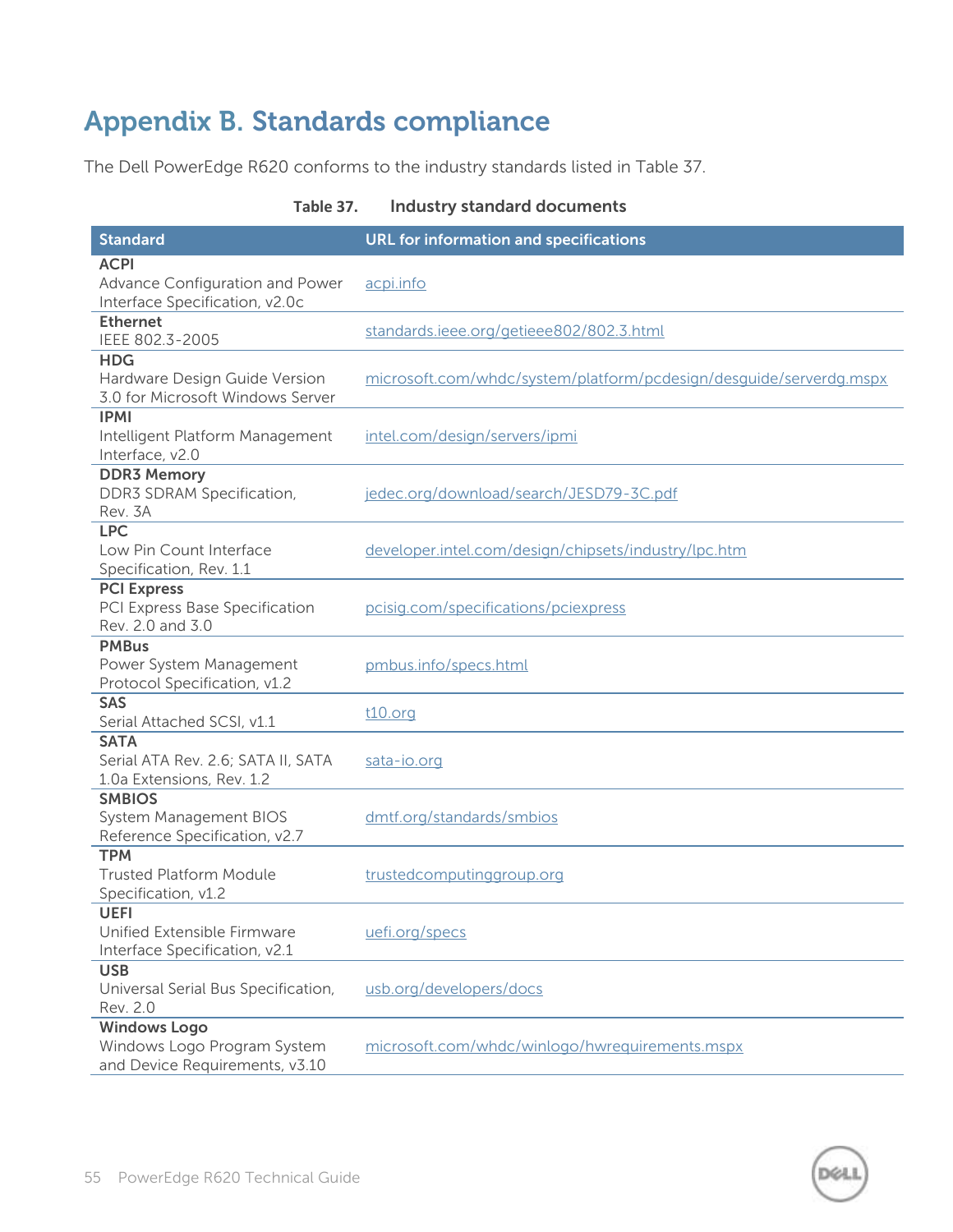# <span id="page-55-0"></span>**Appendix C. Additional resources**

[Table 38](#page-55-1) provides a list of documents and websites that provide for more information on the Dell PowerEdge R620.

<span id="page-55-1"></span>

| <b>Resource</b>                                                       | <b>Description of contents</b>                                                                                                                                                                                                                        | <b>Location</b>                    |
|-----------------------------------------------------------------------|-------------------------------------------------------------------------------------------------------------------------------------------------------------------------------------------------------------------------------------------------------|------------------------------------|
| PowerEdge R620<br><b>Owner's Manual</b>                               | This manual, available in PDF format, provides the<br>following information:<br>Chassis features<br>$\bullet$<br>System Setup program<br>$\bullet$                                                                                                    | Dell.com/Support/Manuals           |
|                                                                       | System messages<br>$\bullet$<br>System codes and indicators<br>$\bullet$<br>System BIOS<br>$\bullet$<br>Remove and replace procedures<br>$\bullet$<br>Troubleshooting<br>$\bullet$<br>Diagnostics<br>$\bullet$<br>Jumpers and connectors<br>$\bullet$ |                                    |
| PowerEdge R620<br><b>Getting Started</b><br>Guide                     | This guide ships with the system, and is also available in<br>PDF format. This guide provides the following<br>information:                                                                                                                           | Dell.com/Support/Manuals           |
|                                                                       | Initial setup steps<br>$\bullet$<br>Key system features<br>$\bullet$<br><b>Technical specifications</b><br>$\bullet$                                                                                                                                  |                                    |
| <b>Rack Installation</b><br><b>Instructions</b>                       | This document ships with the rack kits, and provides<br>instructions for installing a server in a rack.                                                                                                                                               | Dell.com/Support/Manuals           |
| Cable<br><b>Management Arm</b><br>Installation<br><b>Instructions</b> | This document ships with the rack kits, and provides<br>instructions for installing a cable management arm on a<br>rack.                                                                                                                              | Dell.com/Support/Manuals           |
| Information<br>Update                                                 | This document ships with the system, is also available in<br>PDF format online, and provides information on system<br>updates.                                                                                                                        | Dell.com/Support/Manuals           |
| System<br><b>Information Label</b>                                    | The system information label documents the system<br>board layout and system jumper settings. Text is<br>minimized due to space limitations and translation<br>considerations. The label size is standardized across<br>platforms.                    | Inside the system chassis<br>cover |
| <b>Quick Resource</b><br>Locator (QRL)                                | This code on the chassis can be scanned by a phone<br>application to access additional information and<br>resources for the server, including videos, reference<br>materials, service tag information, and Dell contact<br>information.               | Inside the system chassis<br>cover |

DEL

#### **Table 38. Additional resources**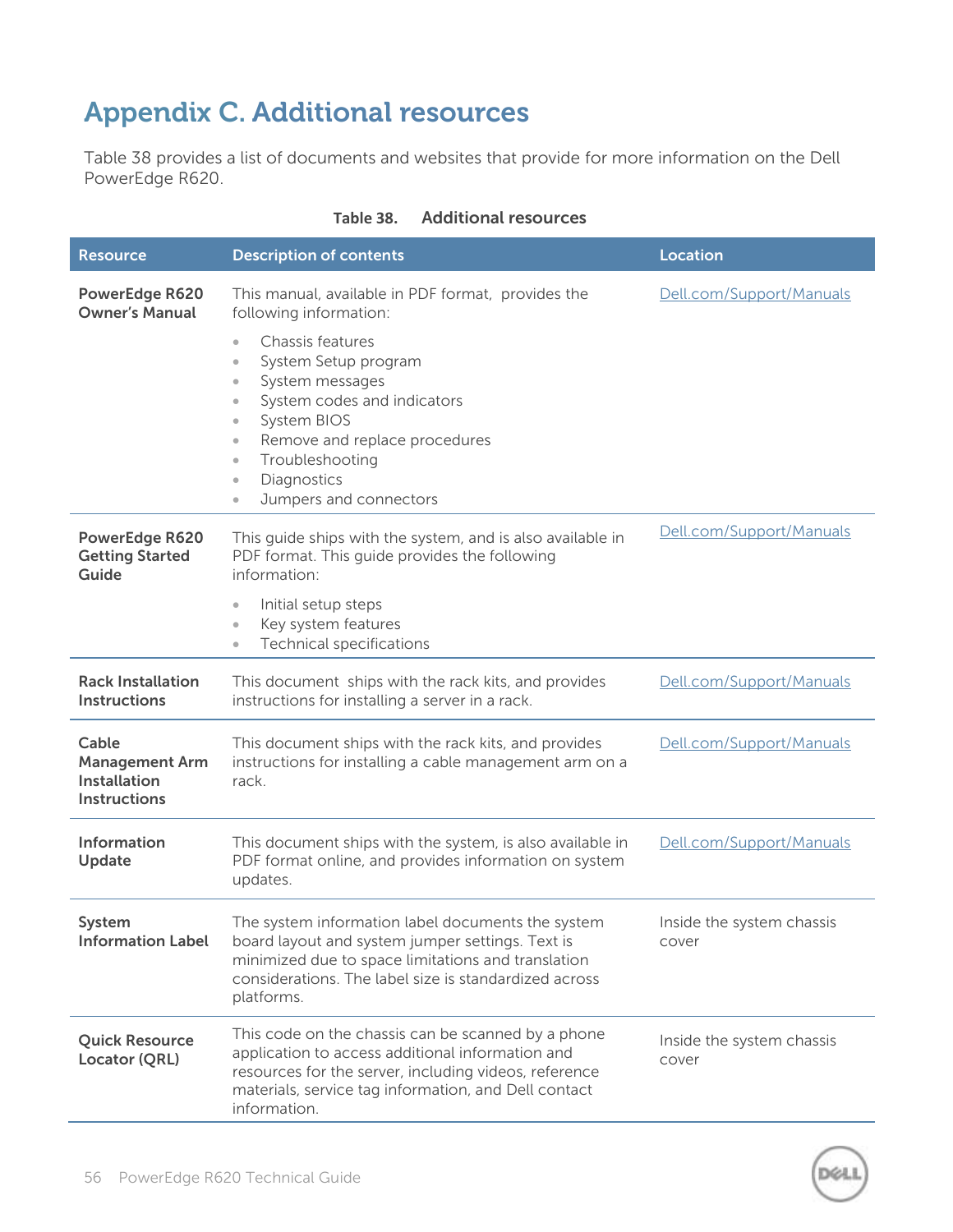| <b>Resource</b>                                                           | <b>Description of contents</b>                                                                                                                                                                                                                                                  | <b>Location</b>                                                                                              |
|---------------------------------------------------------------------------|---------------------------------------------------------------------------------------------------------------------------------------------------------------------------------------------------------------------------------------------------------------------------------|--------------------------------------------------------------------------------------------------------------|
| <b>Energy Smart</b><br><b>Solution Advisor</b>                            | The Dell online Energy Smart Solution Advisor (ESSA)<br>enables easier and more meaningful estimates to help<br>you determine the most efficient configuration possible.<br>Use ESSA to calculate the power consumption of your<br>hardware, power infrastructure, and storage. | Dell.com/ESSA                                                                                                |
| Power and<br>cooling<br>technologies                                      | Provides details for improving energy efficiency in the<br>data center.                                                                                                                                                                                                         | Dell.com/PNC                                                                                                 |
| <b>Energy</b><br>management                                               | Provides information on Dell's Fresh Air cooling solutions.                                                                                                                                                                                                                     | Dell.com/FreshAir                                                                                            |
| <b>Operating system</b><br>matrix for Dell<br><b>PowerEdge</b><br>systems | Provides updated information on which operating<br>systems are available on which PowerEdge systems.                                                                                                                                                                            | Dell.com/OSsupport                                                                                           |
| <b>Processor and</b><br>chipset                                           | Provides more information about the R620 processors<br>and chipset.                                                                                                                                                                                                             | Intel.com                                                                                                    |
| <b>Dell PowerEdge</b><br><b>RAID controllers</b>                          | Provides more information on Dell PowerEdge RAID<br>controllers (PERC).                                                                                                                                                                                                         | Dell.com/PERC                                                                                                |
| <b>Power distribution</b><br>unit                                         | Provides help selecting a rack-based power distribution<br>unit (rPDU).                                                                                                                                                                                                         | DellPDU.com                                                                                                  |
| Uninterruptible<br>power supply                                           | Provides help selecting a UPS model.                                                                                                                                                                                                                                            | DellUPS.com                                                                                                  |
| Volatility<br>information                                                 | Contact your Dell sales representative.                                                                                                                                                                                                                                         | Dell.com                                                                                                     |
| <b>Dell Enterprise</b><br><b>Acoustics</b>                                | White paper that explores the mechanisms of, people's<br>reaction to, language of, and Dell's work to control noise<br>from Enterprise products.                                                                                                                                | Dell.com/downloads/global/<br>products/pedge/en/acoustic<br>al-education-dell-<br>enterprise-white-paper.pdf |

**DEL**